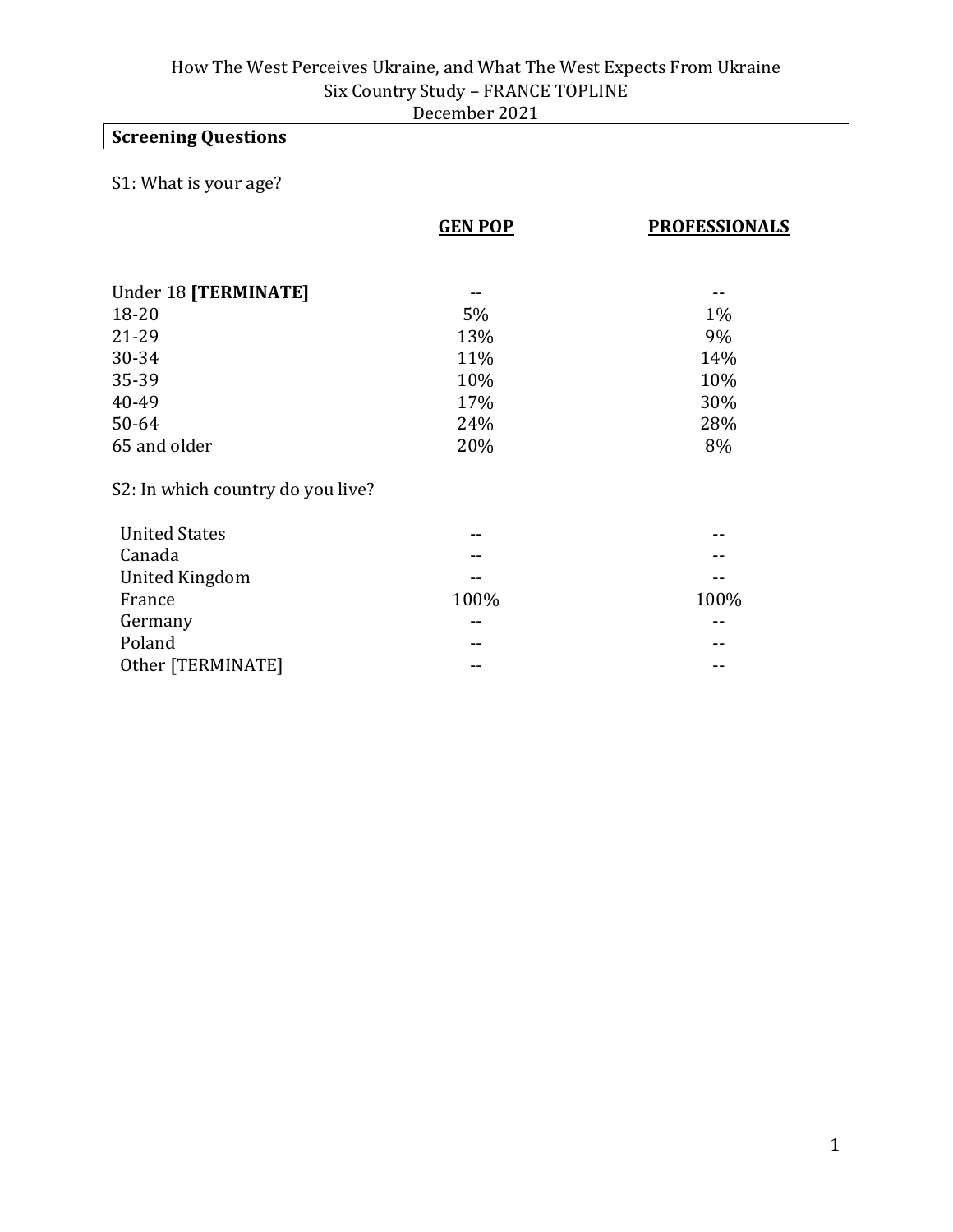#### **Perceptions of the EU and NATO**

**INTRO**: Thank you for participating in this survey. We will begin by asking you a few general questions about the political, social, and economic situation around the world today.

The first set of questions will be about the European Union and NATO.

The European Union (EU) is a political and economic union of 27 member states that are located in Europe. The EU aims to ensure the free movement of people, goods, services, and capital within the internal single market of its member states.

NATO (the North Atlantic Treaty Organization) is a military alliance of 30 countries in Europe and North America. NATO members are committed to a system of collective security, whereby its member agree to defend each other in response to an attack on any one member.

| GEN POP | <b>PROFESSIONALS</b>                                                                  |
|---------|---------------------------------------------------------------------------------------|
|         | 1) From what you know, do you agree or disagree that the European Union is an overall |
| 72%     | 83%                                                                                   |
| 19%     | 16%                                                                                   |
| 27%     | 45%                                                                                   |
| 45%     | 38%                                                                                   |
| 13%     | 12%                                                                                   |
| 6%      | 4%                                                                                    |
| 9%      | 1%                                                                                    |
|         |                                                                                       |

2) From what you know, do you agree or disagree that NATO is an overall force for good in the world?

| <b>TOTAL AGREE</b>    | 69% | 84% |
|-----------------------|-----|-----|
| <b>TOTAL DISAGREE</b> | 21% | 15% |
| Strongly agree        | 19% | 36% |
| Somewhat agree        | 50% | 48% |
| Somewhat disagree     | 16% | 9%  |
| Strongly disagree     | 5%  | 6%  |
| Not sure              | 10% | 1%  |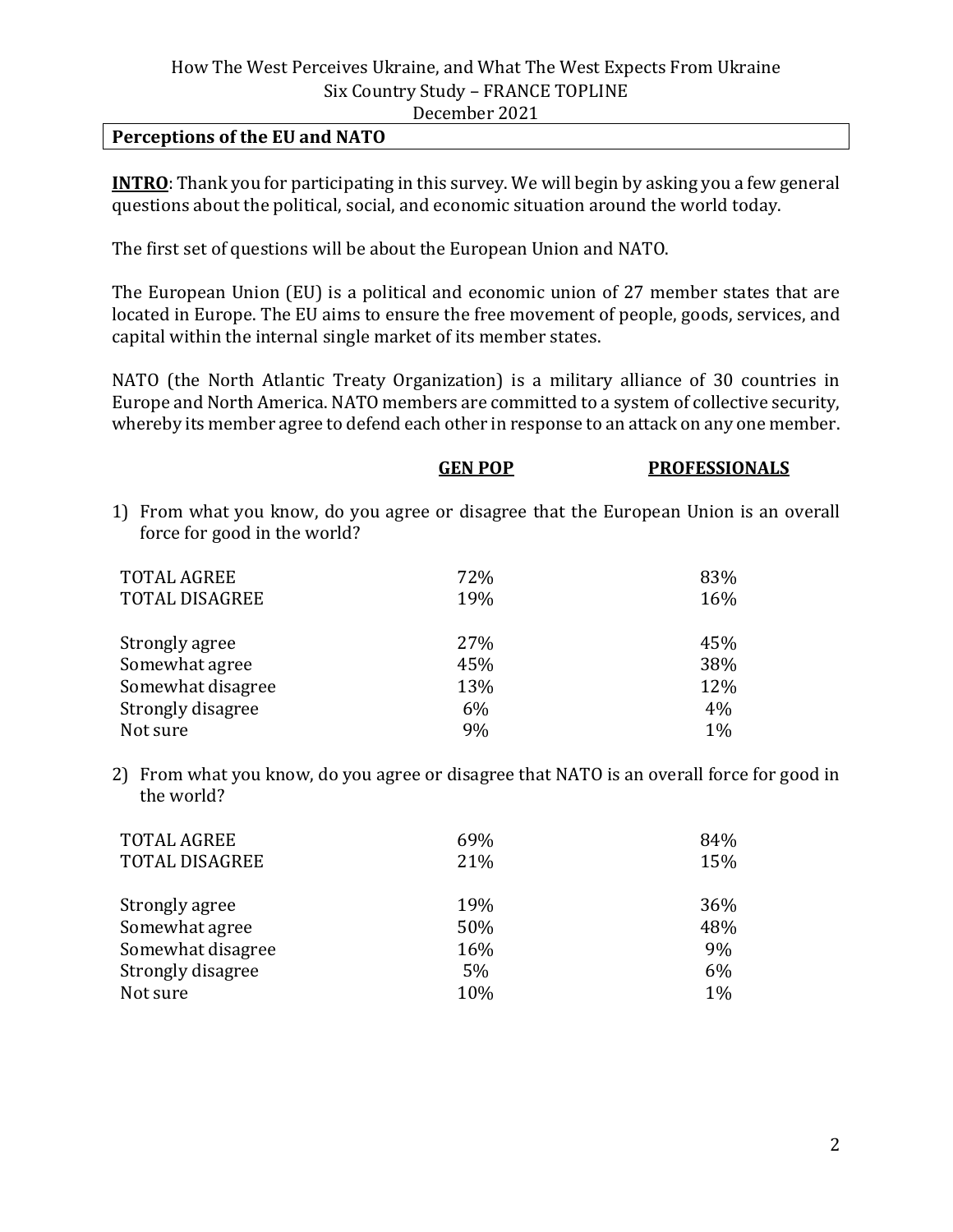- **GEN POP PROFESSIONALS**
- 3) Between 2004 and 2013, eight Central and Eastern European countries, two Mediterranean countries, and one country in the Balkans joined the European Union. Generally speaking, do you think that enlarging the EU to its current number of 27 members was a good thing or a bad thing?

| <b>TOTAL GOOD</b>                    | 52% | 62% |
|--------------------------------------|-----|-----|
| <b>TOTAL BAD</b>                     | 35% | 38% |
|                                      | 17% | 18% |
| Very good and should be<br>continued |     |     |
| Somewhat good, but now it            | 35% | 44% |
| is enough and we need a              |     |     |
| break                                |     |     |
| Somewhat bad                         | 16% | 22% |
| Very bad, it was wrong and           | 15% | 11% |
| the EU should be smaller             |     |     |
| Very bad, the EU should be           | 4%  | 5%  |
| dismantled                           |     |     |
| Not sure                             | 13% |     |

4) Between 1999 and 2020, ten Central and Eastern European countries and four countries in the Balkans joined NATO. Generally speaking, do you think that enlarging NATO to its current number of 30 members was a good thing or a bad thing?

| <b>TOTAL GOOD</b><br><b>BAD/DISMANTLE</b><br>TOTAL<br><b>NATO</b> | 69%<br>17% | 68%<br>22% |
|-------------------------------------------------------------------|------------|------------|
| Very good and should be<br>continued                              | 11%        | 11%        |
| Somewhat good                                                     | 22%        | 22%        |
| Good, but now it is enough<br>and we need a break                 | 36%        | 35%        |
| Somewhat bad                                                      | 8%         | 14%        |
| Very bad                                                          | 6%         |            |
| NATO should be dismantled                                         | 3%         | 8%         |
| Not sure                                                          | 14%        | 10%        |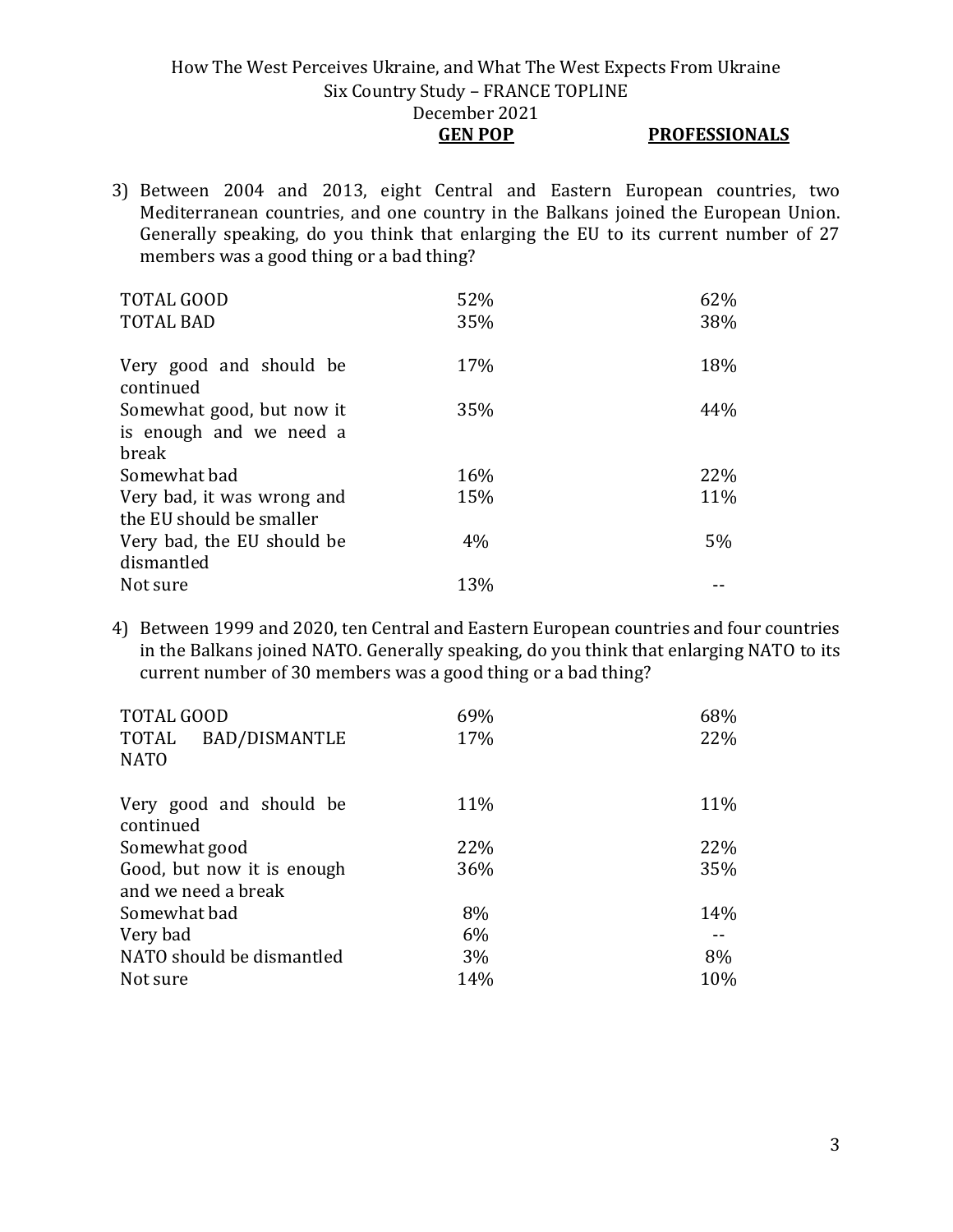#### **GEN POP PROFESSIONALS**

5) Some say that when Western leaders expanded the European Union and NATO in the early 2000s, they broke promises to Russia and violated legitimate Russian interests.

Others say that it was appropriate for Western leaders to expand the European Union and NATO to promote peace, democracy, and security.

Which is closer to your view?

| It was appropriate for Western leaders to     | 59%  | 74% |
|-----------------------------------------------|------|-----|
| expand the European Union and NATO to         |      |     |
| promote peace, democracy, and security        |      |     |
| When Western leaders expanded the European    | 14%  | 16% |
| Union and NATO, they broke promises to Russia |      |     |
| and violated legitimate Russian interests     |      |     |
| Not sure                                      | 2.7% | 10% |

6) Generally speaking, do you believe that the European Union should accept new members in the future?

| <b>TOTAL YES</b>                                                                      | 55% | 59% |
|---------------------------------------------------------------------------------------|-----|-----|
| Yes, the EU should accept new members in the<br>near future (in the next 5-10 years)  | 24% | 30% |
| Yes, but only in the later future (possibly after<br>2030), when conditions are right | 31% | 29% |
| No, the EU should not accept new members                                              | 33% | 37% |
| Not sure                                                                              | 12% | 4%  |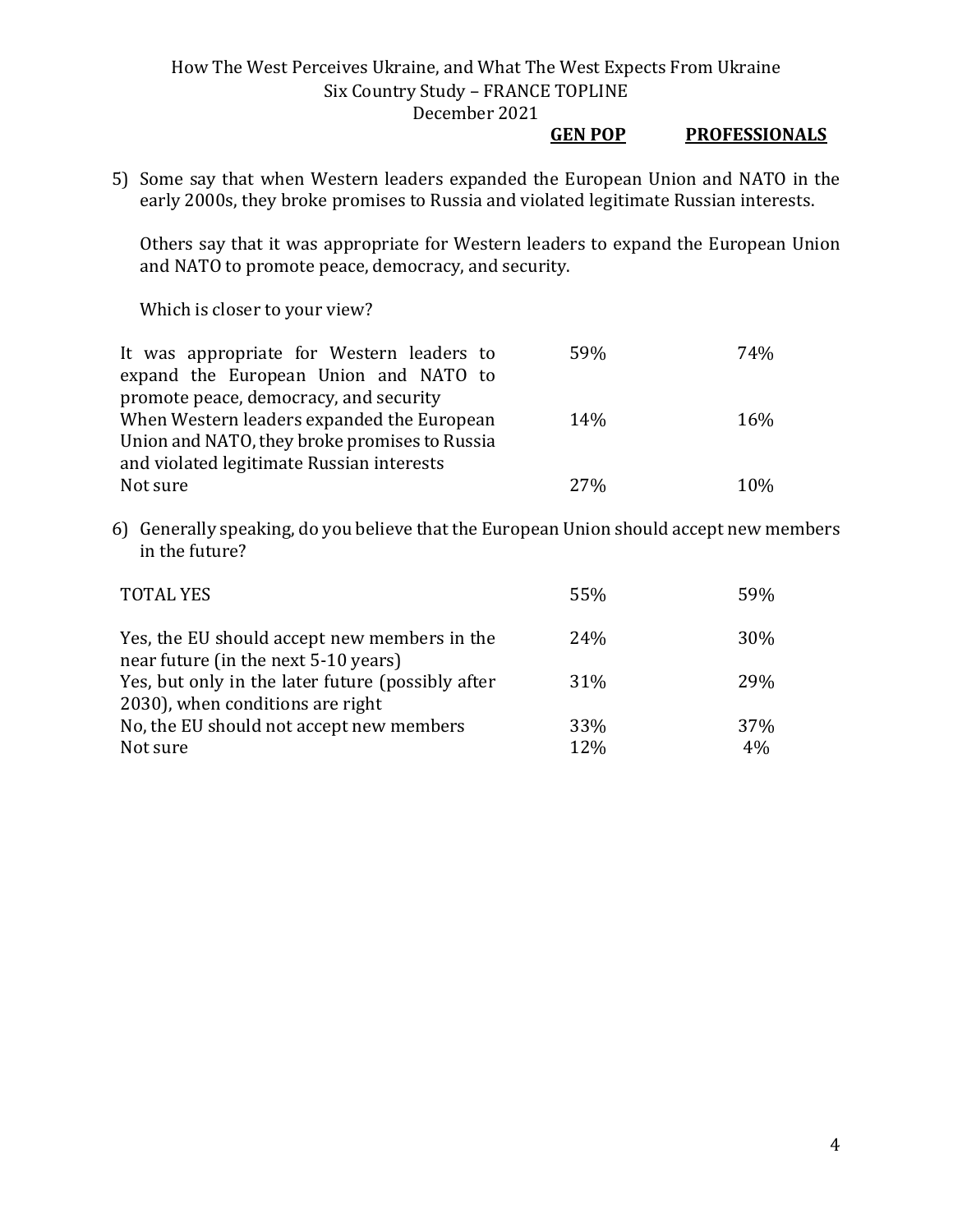#### **GEN POP PROFESSIONALS**

7) If another country were to join the European Union in the next 5-10 years, which do you believe should be admitted? (Select up to 2)

| United Kingdom         | 26% | 43% |
|------------------------|-----|-----|
| Turkey                 | 9%  | 10% |
| Morocco                | 8%  | 9%  |
| Russia                 | 7%  | 9%  |
| Albania                | 6%  | 9%  |
| Tunisia                | 6%  | 4%  |
| Armenia                | 4%  | 5%  |
| Moldova                | 4%  |     |
| Georgia                | 3%  | 9%  |
| Ukraine                | 3%  | 11% |
| Northern Macedonia     | 2%  | 3%  |
| Serbia                 | 2%  | 9%  |
| Other (Please specify) | 8%  | 11% |
| Not sure               | 35% | 12% |

8) Generally speaking, do you believe that NATO should accept new members in the future?

| <b>TOTAL YES</b>                                                                   | 60% | 55% |
|------------------------------------------------------------------------------------|-----|-----|
| Yes, NATO should accept new members in the<br>near future (in the next 5-10 years) | 32% | 25% |
| Yes, but only in the later future (possibly after                                  | 28% | 30% |
| 2030), when conditions are right                                                   |     |     |
| No, NATO should not accept new members                                             | 24% | 38% |
| Not sure                                                                           | 16% | 7%  |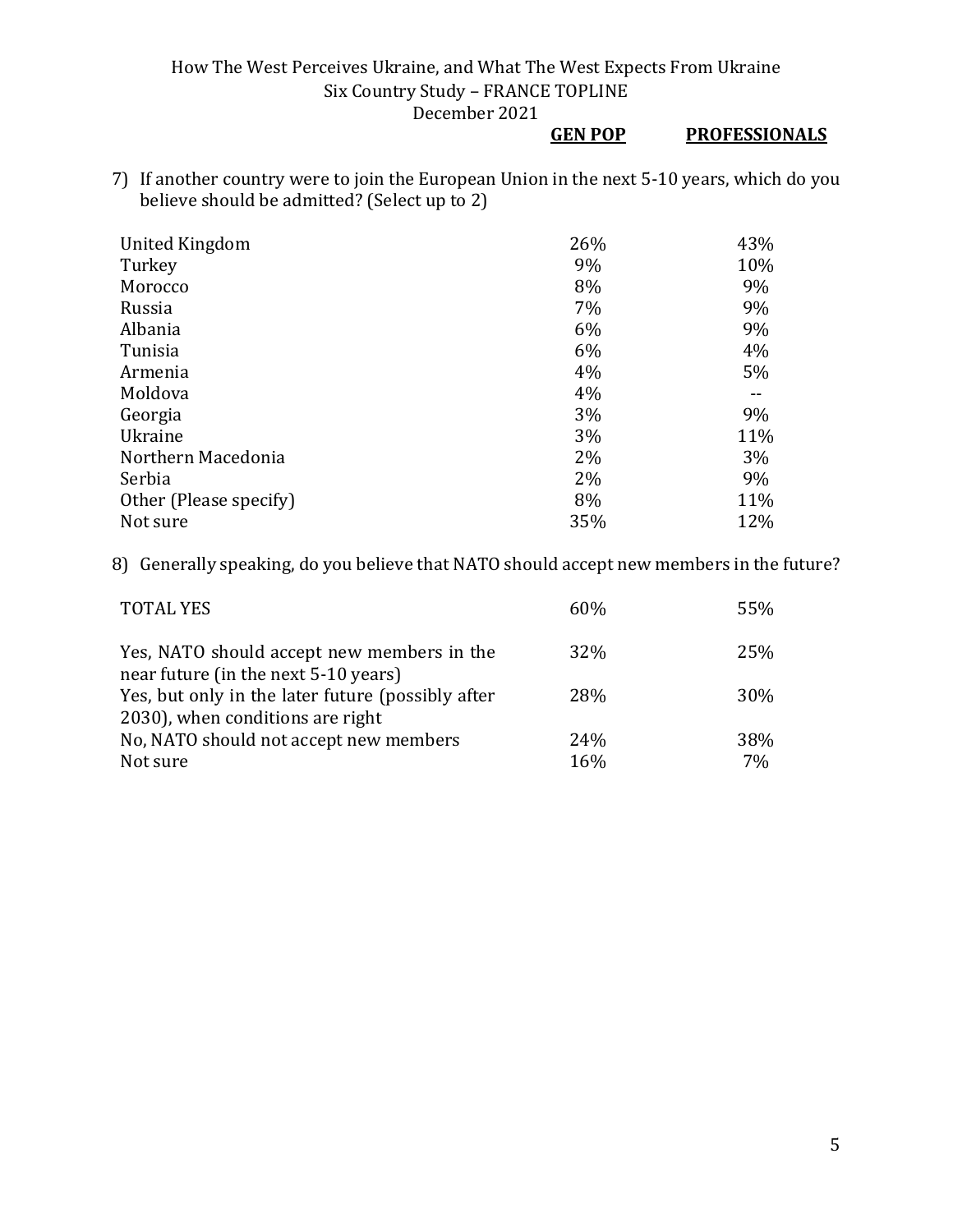## **GEN POP PROFESSIONALS**

9) If another country were to join NATO in the next 5-10 years, which do you believe should be admitted? (Select up to 2)

| Australia              | 34% | 40% |
|------------------------|-----|-----|
| Ukraine                | 11% | 16% |
| Armenia                | 9%  | 2%  |
| Serbia                 | 7%  | 6%  |
| Russia                 | 6%  | 12% |
| Mexico                 | 5%  | 9%  |
| Morocco                | 5%  | 13% |
| Azerbaijan             | 3%  |     |
| Georgia                | 3%  | 4%  |
| Moldova                | 2%  | 13% |
| Tunisia                | 2%  | 4%  |
| Other (Please specify) | 3%  | --  |
| Not sure               | 40% | 22% |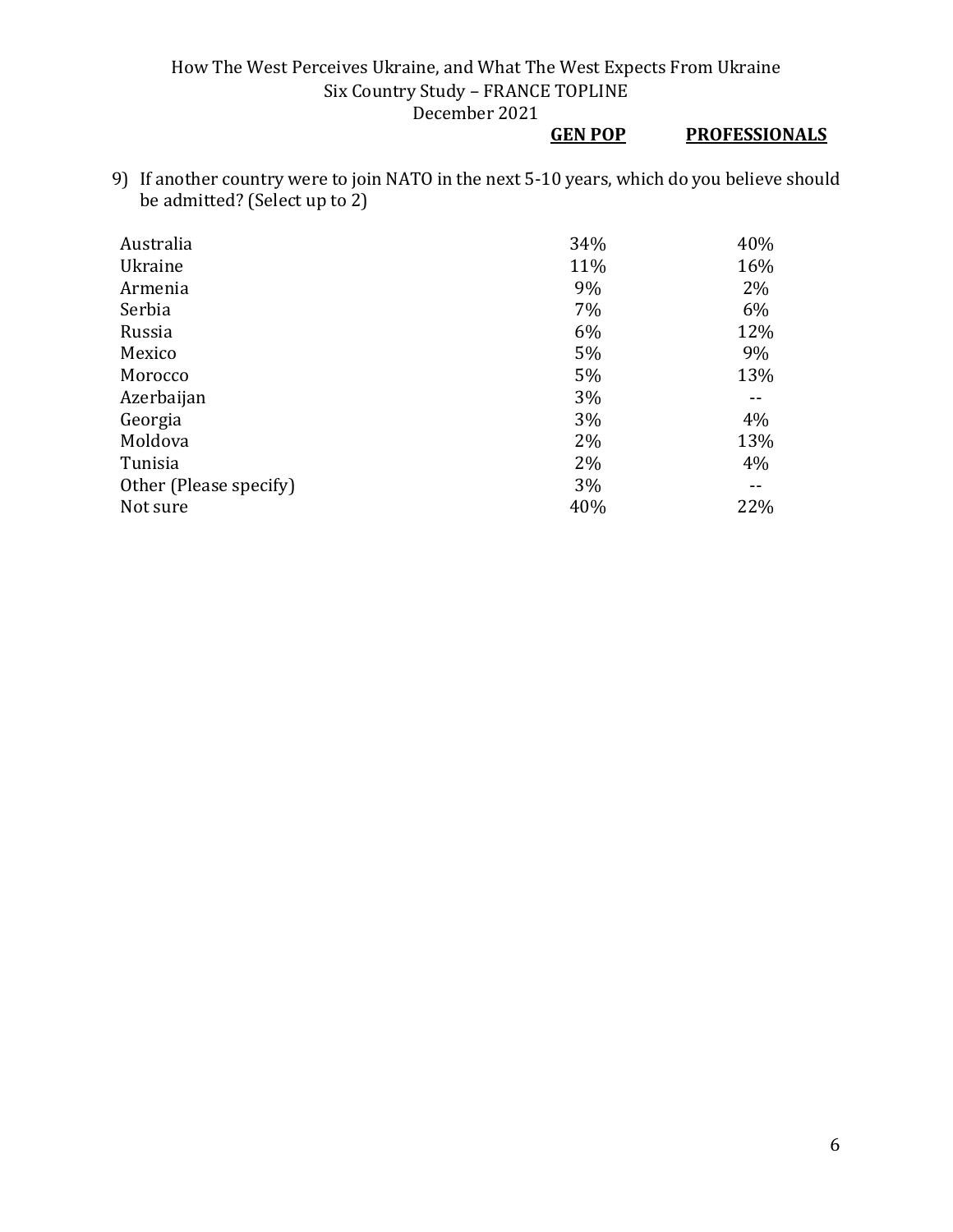|  | December 2021 |  |  |  |
|--|---------------|--|--|--|
|--|---------------|--|--|--|

| <b>General Perceptions of the West</b>                                                                                                      |                  |                      |
|---------------------------------------------------------------------------------------------------------------------------------------------|------------------|----------------------|
|                                                                                                                                             |                  | <b>PROFESSIONALS</b> |
|                                                                                                                                             | <b>GEN POP</b>   |                      |
| 10) Thinking generally about countries around the world, which of the following comes<br>closest to your view on what constitutes the West? |                  |                      |
| The US, Canada, European Union, and the UK                                                                                                  | 28%              | 39%                  |
| IIS Canada Furonean Union and the IIK plus                                                                                                  | 330 <sub>0</sub> | 47%                  |

| 03, Ganada, European Omon, and the UK, plus         | .C.C.           | 4770       |
|-----------------------------------------------------|-----------------|------------|
| Australia and New Zealand                           |                 |            |
| The West is a concept that has lost its meaning, or | 21 <sup>%</sup> | <b>12%</b> |
| never had a meaning for me                          |                 |            |
| Not sure                                            | 18%             | $2\%$      |

11)**[IF CHOICES 1 OR 2 IN ABOVE Q]** Okay, and in terms of the West's relations with Russia and China, which of the following approaches do you believe that the West should take?

| Strengthen relations with Russia to contain China  | 18% | 12% |
|----------------------------------------------------|-----|-----|
| Strengthen relations with China to contain Russia  | 10% | 9%  |
| Do not strengthen relations with Russia or China   | 30% | 34% |
| because both violate Western principles and the    |     |     |
| West must contain and confront them both           |     |     |
| It is best to have good relations with every major | 39% | 42% |
| country around the world                           |     |     |
| Not sure                                           | 3%  | 3%  |

12) In your view, which of the following countries, if any, are part of the West? [SELECT ALL THAT APPLY]

| Serbia            | 28% | 28% |
|-------------------|-----|-----|
| Ukraine           | 27% | 32% |
| Russia            | 21% | 16% |
| Georgia           | 19% | 21% |
| Moldova           | 15% | 21% |
| None of the above | 28% | 34% |
| Not sure          | 24% | 18% |

 $\overline{\phantom{a}}$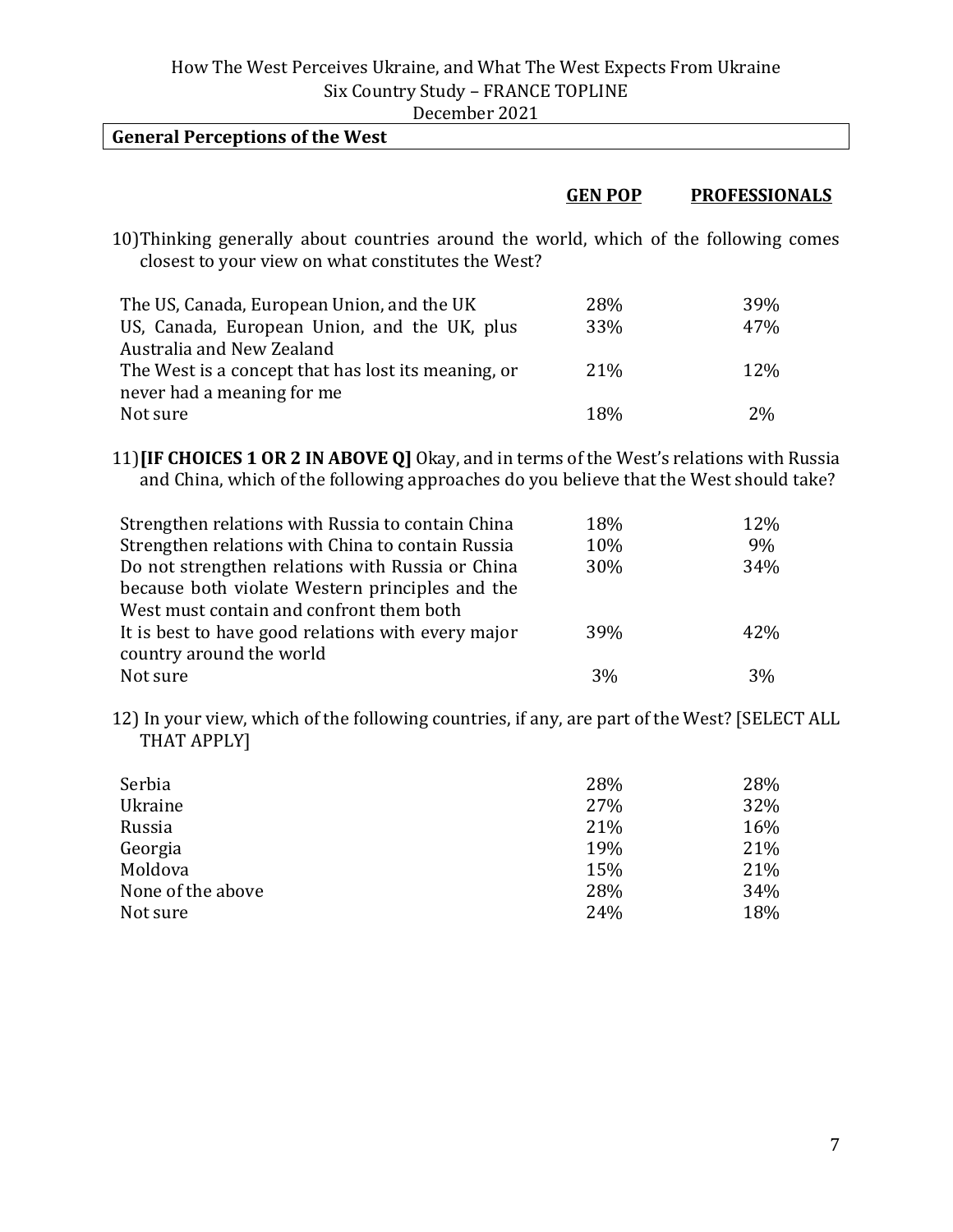#### **GEN POP PROFESSIONALS**

13)If you had to choose one country or group, who do you believe that the future belongs to?

| Europe                  | 17% | 26% |
|-------------------------|-----|-----|
| China                   | 16% | 23% |
| The US                  | 15% | 2%  |
| Asia                    | 7%  | 9%  |
| The West                | 7%  | 13% |
| The Muslim world        | 4%  | 5%  |
| The Slavic world        |     |     |
| No one country or group | 19% | 16% |
| Not sure                | 15% | 6%  |

14) Thinking about whether some countries or groups of countries are more truthful and more closely follow moral principles than others, which of the following is closest to your view?

| Western countries like the US, Canada, the UK or      | 33% | 52% |
|-------------------------------------------------------|-----|-----|
| the countries of the EU, are in general more truthful |     |     |
| and moral than countries like China or Russia         |     |     |
| All are equally truthful and moral to me, everyone    | 15% | 11% |
| has a point                                           |     |     |
| All governments are hypocrites and principles         | 13% | 20% |
| mean nothing to them                                  |     |     |
| My country is more truthful and moral than all        | 12% | 13% |
| others                                                |     |     |
| At least Russia is honest about its interests and     | 5%  | 2%  |
| does hide its interests behind supposed truth and     |     |     |
| morals like the United States                         |     |     |
| China is more peaceful than other big countries       | 2%  |     |
| Not sure                                              | 20% | 2%  |

15)Thinking about France's current relations with the following countries around the world, which do you believe it is most important to improve relations with? (Select up to 3)

| The United States  | 42% | 41% |
|--------------------|-----|-----|
| Germany            | 33% | 26% |
| The United Kingdom | 32% | 40% |
| Russia             | 28% | 43% |
| China              | 19% | 30% |
| Canada             | 10% | 17% |
| Ukraine            | 6%  | 9%  |
| Poland             | 4%  | 12% |
| Not sure           | 20% | 9%  |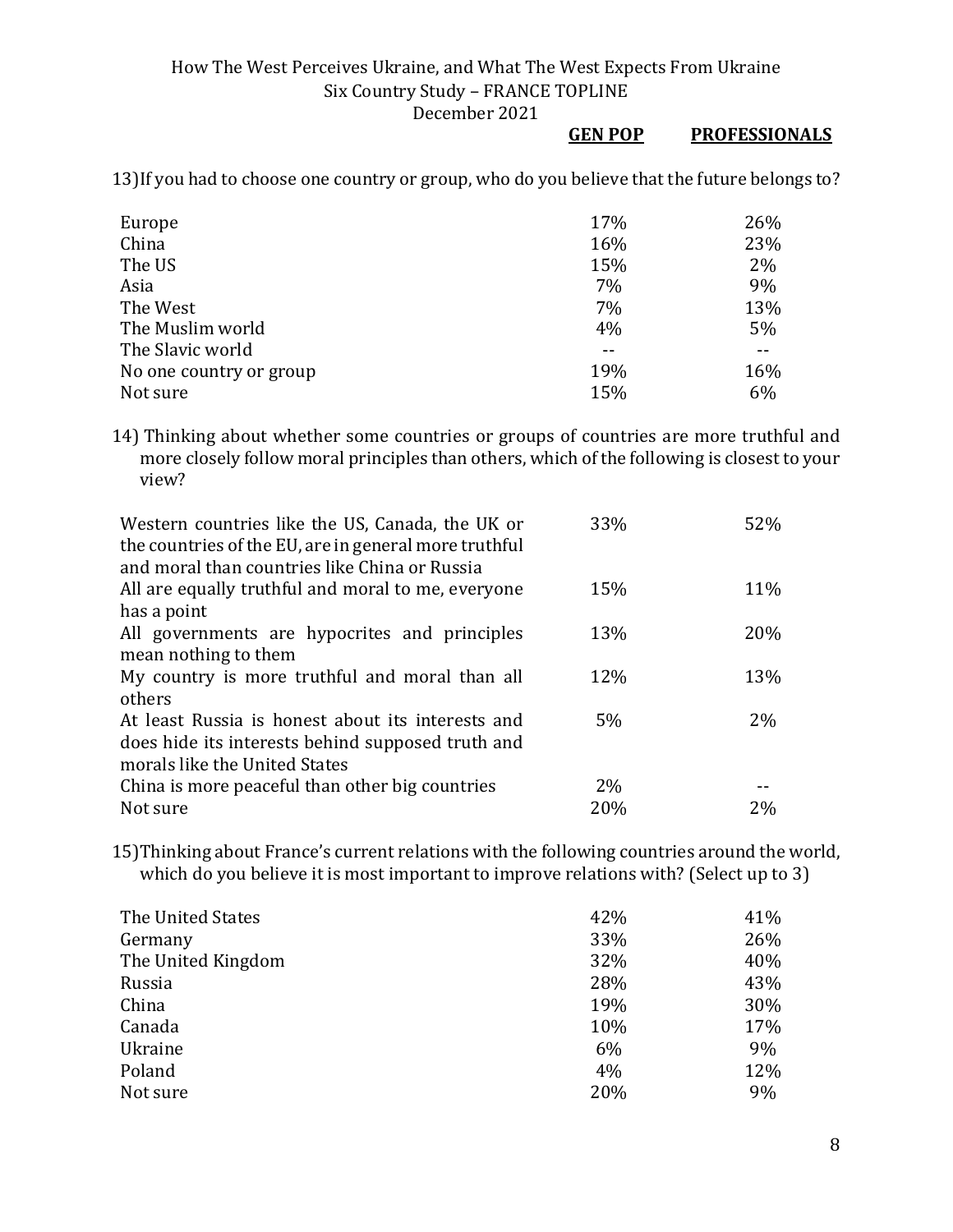#### **Perceptions of Russia**

**INTRO**: Next, we will ask you some questions about Russia and its role in the world today.

|                                                                                      | <b>GEN POP</b> | <b>PROFESSIONALS</b> |
|--------------------------------------------------------------------------------------|----------------|----------------------|
| 16) Generally speaking, do you have a positive, negative, or neutral view of Russia? |                |                      |
| <b>TOTAL POSITIVE</b>                                                                | 26%            | 26%                  |
| <b>TOTAL NEGATIVE</b>                                                                | 51%            | 55%                  |
| Very positive                                                                        | 5%             | 8%                   |
| Somewhat positive                                                                    | 21%            | 18%                  |
| Somewhat negative                                                                    | 36%            | 41%                  |
| Very negative                                                                        | 15%            | 14%                  |
| Neutral                                                                              | 18%            | 16%                  |
| Not sure                                                                             | 5%             | 3%                   |
|                                                                                      |                |                      |

17)Please indicate how much you associate each of the following attributes and characteristics with Russia.

• Strength

| TOTAL VERY MUCH/SOMEWHAT       | 81%   | 95%   |
|--------------------------------|-------|-------|
| TOTAL NOT VERY MUCH/NOT AT ALL | 10%   | 2%    |
| Very much                      | 42%   | 40%   |
| Somewhat                       | 39%   | 55%   |
| Not very much                  | 9%    | 2%    |
| Not at all                     | $1\%$ |       |
| Not sure                       | 9%    | 3%    |
| Freedom                        |       |       |
| TOTAL VERY MUCH/SOMEWHAT       | 25%   | 36%   |
| TOTAL NOT VERY MUCH/NOT AT ALL | 68%   | 63%   |
| Very much                      | 11%   | 11%   |
| Somewhat                       | 14%   | 25%   |
| Not very much                  | 34%   | 28%   |
| Not at all                     | 34%   | 35%   |
| Not sure                       | 7%    | $1\%$ |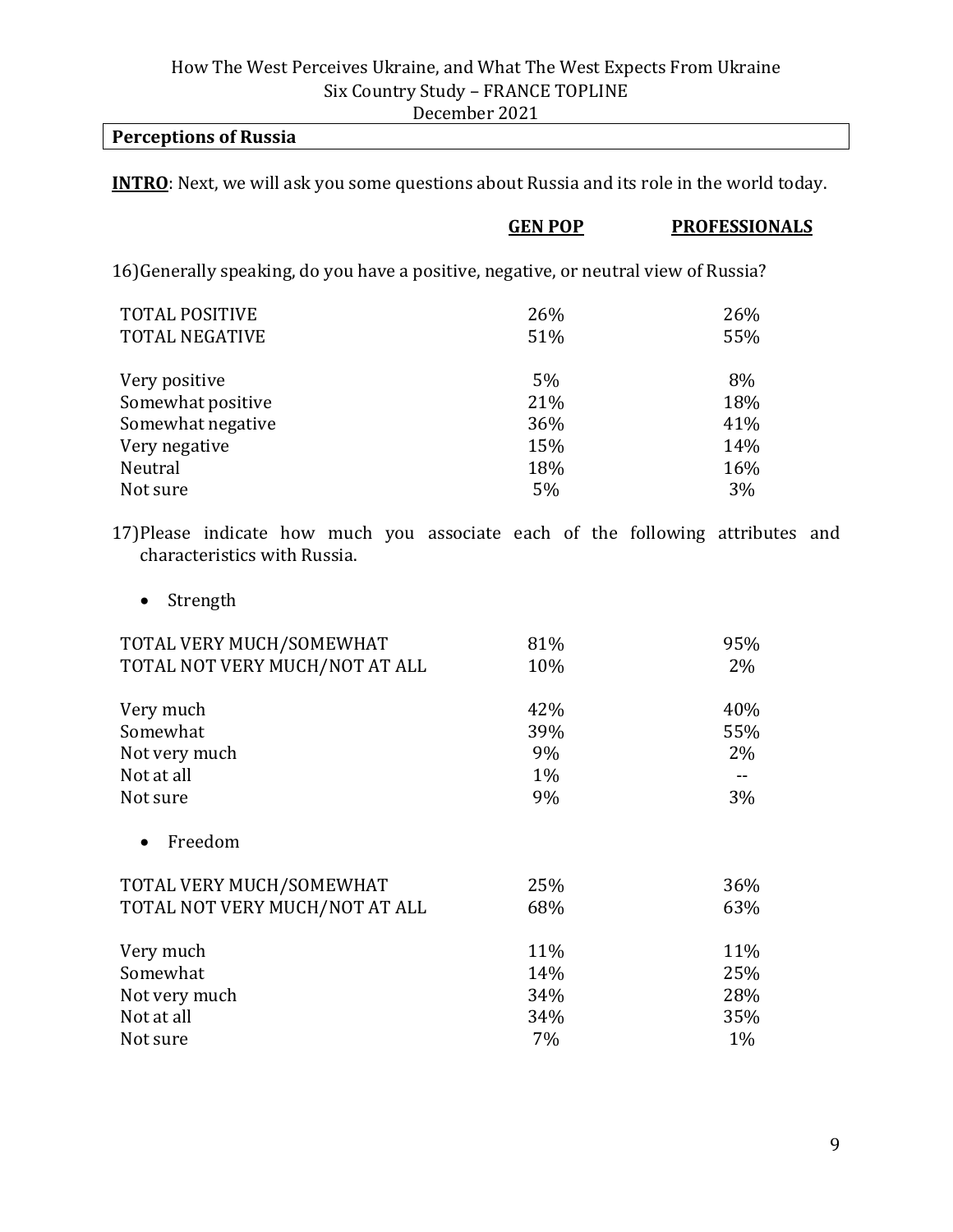December 2021<br> **GEN POP** 

|                                | <b>GEN POP</b> | <b>PROFESSIONALS</b> |
|--------------------------------|----------------|----------------------|
| Authoritarian leadership       |                |                      |
| TOTAL VERY MUCH/SOMEWHAT       | 80%            | 93%                  |
| TOTAL NOT VERY MUCH/NOT AT ALL | 8%             | 7%                   |
| Very much                      | 53%            | 67%                  |
| Somewhat                       | 27%            | 26%                  |
| Not very much                  | 7%             | 6%                   |
| Not at all                     | 1%             | $1\%$                |
| Not sure                       | 12%            | --                   |
| Neo-Nazism                     |                |                      |
| TOTAL VERY MUCH/SOMEWHAT       | 23%            | 45%                  |
| TOTAL NOT VERY MUCH/NOT AT ALL | 50%            | 46%                  |
| Very much                      | 7%             | 8%                   |
| Somewhat                       | 16%            | 37%                  |
| Not very much                  | 24%            | 26%                  |
| Not at all                     | 26%            | 20%                  |
| Not sure                       | 27%            | 9%                   |
| Nice people                    |                |                      |
| TOTAL VERY MUCH/SOMEWHAT       | 48%            | 46%                  |
| TOTAL NOT VERY MUCH/NOT AT ALL | 39%            | 43%                  |
| Very much                      | 7%             | 15%                  |
| Somewhat                       | 41%            | 31%                  |
| Not very much                  | 32%            | 36%                  |
| Not at all                     | 7%             | 7%                   |
| Not sure                       | 13%            | 11%                  |
| Beautiful nature               |                |                      |
| TOTAL VERY MUCH/SOMEWHAT       | 84%            | 87%                  |
| TOTAL NOT VERY MUCH/NOT AT ALL | 9%             | 13%                  |
| Very much                      | 47%            | 54%                  |
| Somewhat                       | 37%            | 33%                  |
| Not very much                  | 7%             | 13%                  |
| Not at all                     | 2%             |                      |
| Not sure                       | 7%             |                      |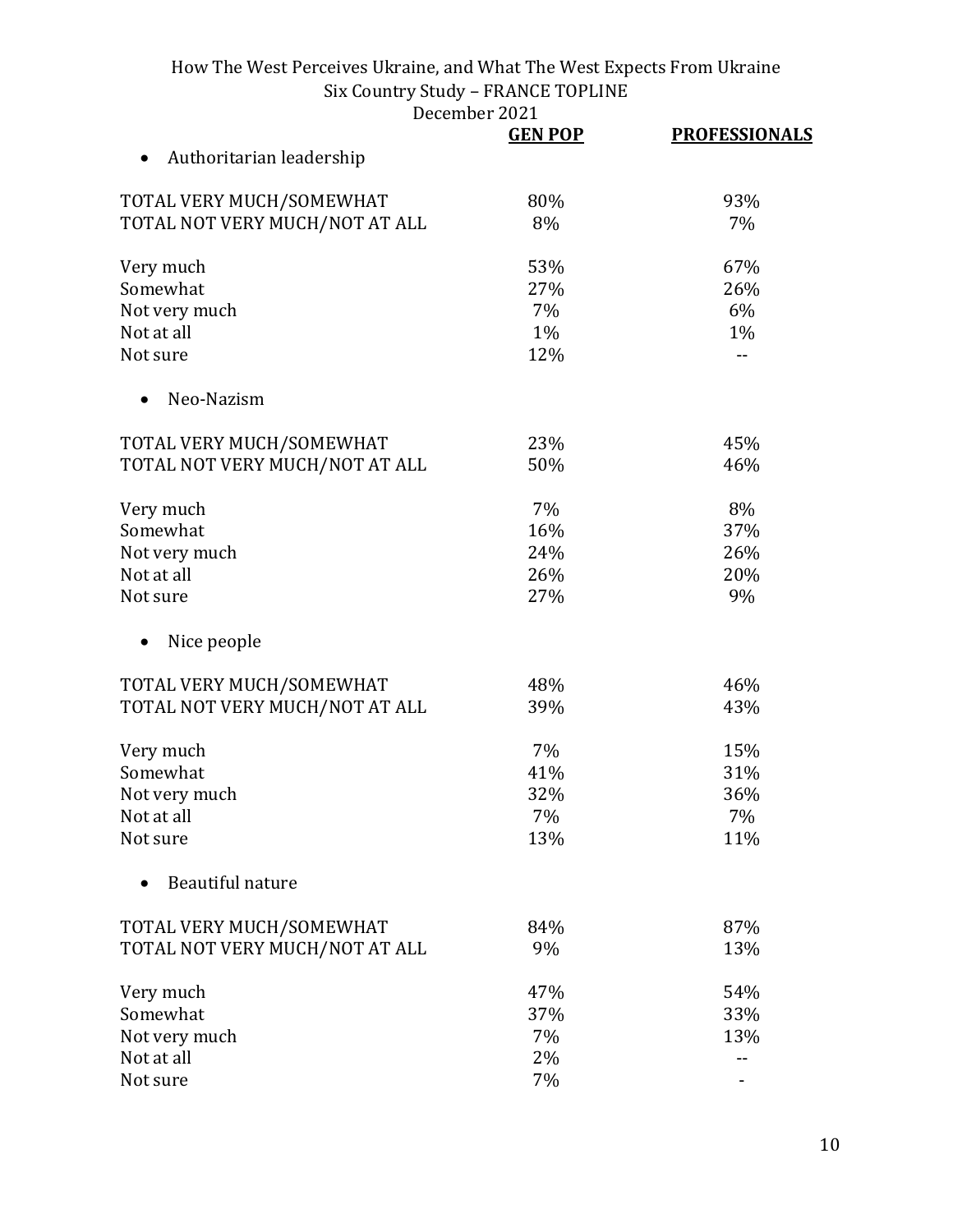|                                     | <b>GEN POP</b> | <b>PROFESSIONALS</b> |
|-------------------------------------|----------------|----------------------|
| Soviet industry                     |                |                      |
| TOTAL VERY MUCH/SOMEWHAT            | 61%            | 61%                  |
| TOTAL NOT VERY MUCH/NOT AT ALL      | 27%            | 30%                  |
| Very much                           | 17%            | 8%                   |
| Somewhat                            | 44%            | 53%                  |
| Not very much                       | 22%            | 23%                  |
| Not at all                          | 5%             | 7%                   |
| Not sure                            | 12%            | 9%                   |
| Corruption<br>$\bullet$             |                |                      |
| TOTAL VERY MUCH/SOMEWHAT            | 71%            | 82%                  |
| TOTAL NOT VERY MUCH/NOT AT ALL      | 11%            | 10%                  |
| Very much                           | 32%            | 54%                  |
| Somewhat                            | 39%            | 28%                  |
| Not very much                       | 5%             | 5%                   |
| Not at all                          | 6%             | 5%                   |
| Not sure                            | 18%            | 8%                   |
| Successful fight against corruption |                |                      |
| TOTAL VERY MUCH/SOMEWHAT            | 23%            | 19%                  |
| TOTAL NOT VERY MUCH/NOT AT ALL      | 65%            | 76%                  |
| Very much                           | 13%            | 6%                   |
| Somewhat                            | 10%            | 13%                  |
| Not very much                       | 30%            | 24%                  |
| Not at all                          | 35%            | 52%                  |
| Not sure                            | 12%            | 5%                   |
| Spying and espionage                |                |                      |
| TOTAL VERY MUCH/SOMEWHAT            | 84%            | 85%                  |
| TOTAL NOT VERY MUCH/NOT AT ALL      | 10%            | 15%                  |
| Very much                           | 54%            | 41%                  |
| Somewhat                            | 30%            | 44%                  |
| Not very much                       | 7%             | 13%                  |
| Not at all                          | 3%             | 2%                   |
| Not sure                            | 6%             |                      |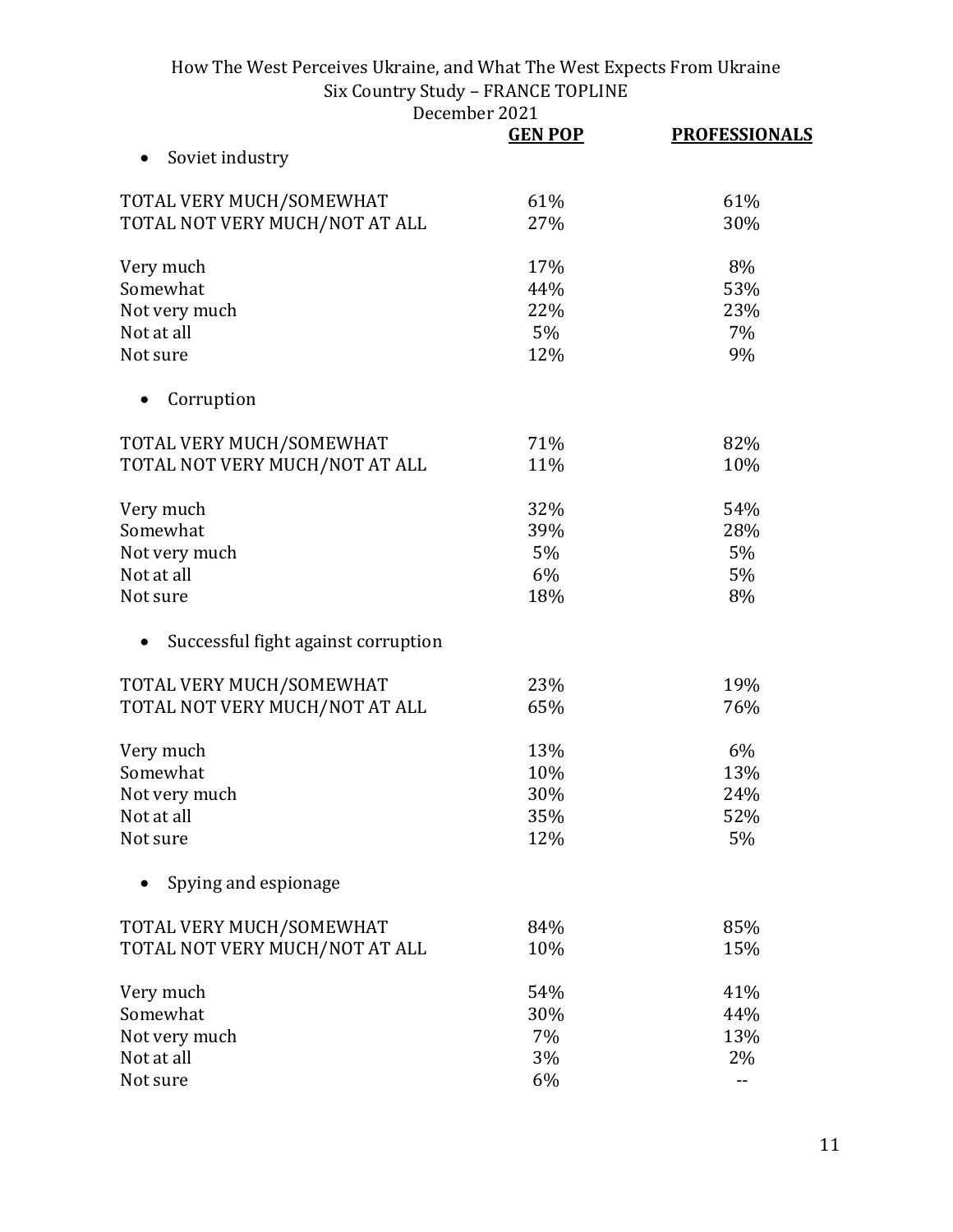December 2021<br> **GEN POP** 

|                                | <b>GEN POP</b> | <b>PROFESSIONALS</b> |
|--------------------------------|----------------|----------------------|
| Election interference          |                |                      |
| TOTAL VERY MUCH/SOMEWHAT       | 67%            | 71%                  |
| TOTAL NOT VERY MUCH/NOT AT ALL | 18%            | 27%                  |
| Very much                      | 30%            | 36%                  |
| Somewhat                       | 37%            | 35%                  |
| Not very much                  | 13%            | 18%                  |
| Not at all                     | 5%             | 9%                   |
| Not sure                       | 15%            | 2%                   |
| Trafficking of women           |                |                      |
| TOTAL VERY MUCH/SOMEWHAT       | 36%            | 52%                  |
| TOTAL NOT VERY MUCH/NOT AT ALL | 32%            | 26%                  |
| Very much                      | 9%             | 16%                  |
| Somewhat                       | 27%            | 36%                  |
| Not very much                  | 20%            | 14%                  |
| Not at all                     | 12%            | 12%                  |
| Not sure                       | 32%            | 22%                  |
| Organized crime                |                |                      |
| TOTAL VERY MUCH/SOMEWHAT       | 64%            | 78%                  |
| TOTAL NOT VERY MUCH/NOT AT ALL | 21%            | 16%                  |
| Very much                      | 30%            | 41%                  |
| Somewhat                       | 34%            | 37%                  |
| Not very much                  | 16%            | 9%                   |
| Not at all                     | 5%             | 7%                   |
| Not sure                       | 15%            | 6%                   |
| Creativity                     |                |                      |
| TOTAL VERY MUCH/SOMEWHAT       | 50%            | 64%                  |
| TOTAL NOT VERY MUCH/NOT AT ALL | 40%            | 33%                  |
| Very much                      | 12%            | 19%                  |
| Somewhat                       | 38%            | 45%                  |
| Not very much                  | 31%            | 28%                  |
| Not at all                     | 9%             | 5%                   |
| Not sure                       | 10%            | 3%                   |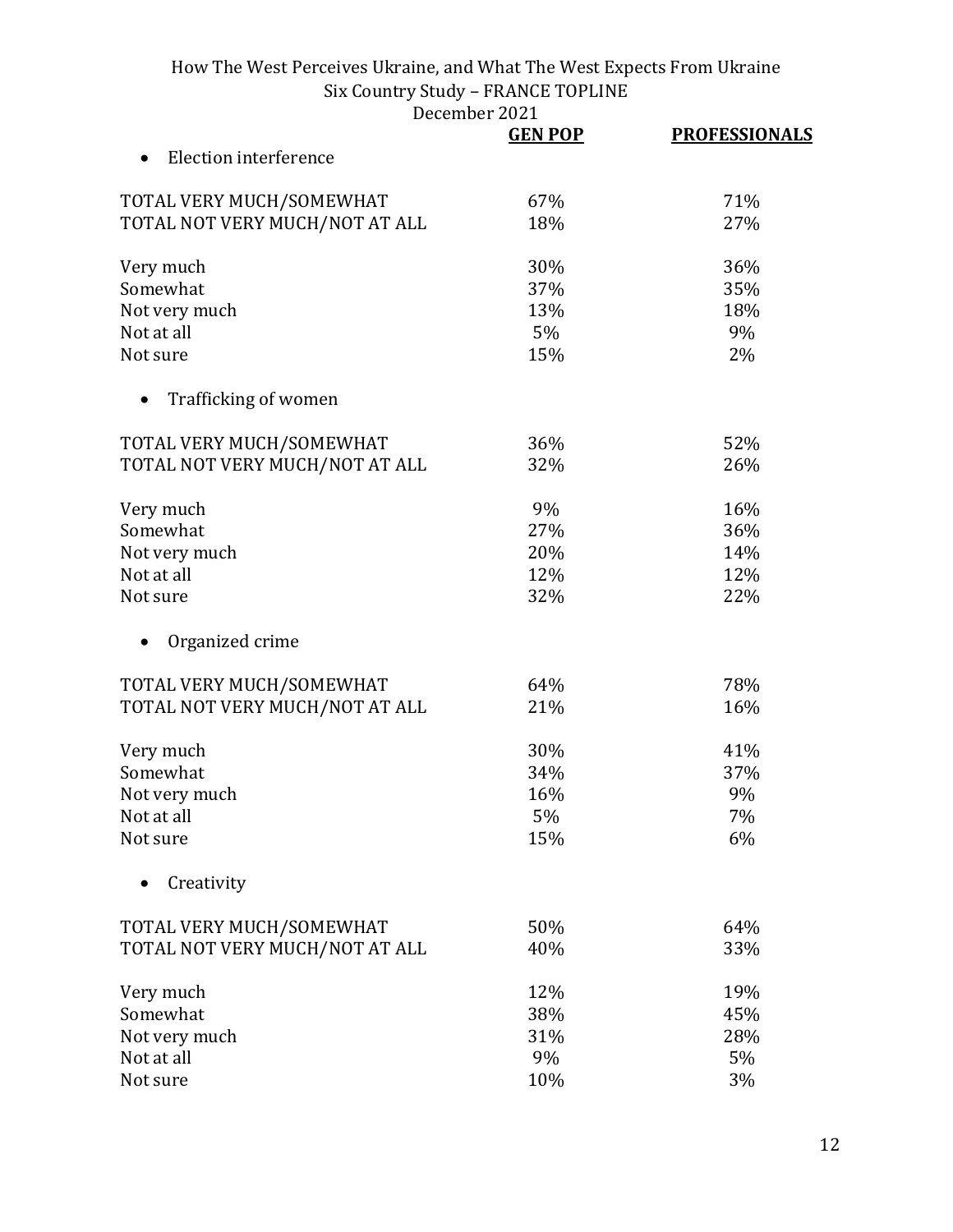|                                | <b>GEN POP</b> | <b>PROFESSIONALS</b> |
|--------------------------------|----------------|----------------------|
| Anti-Semitism                  |                |                      |
| TOTAL VERY MUCH/SOMEWHAT       | 44%            | 50%                  |
| TOTAL NOT VERY MUCH/NOT AT ALL | 28%            | 31%                  |
| Very much                      | 15%            | 11%                  |
| Somewhat                       | 29%            | 39%                  |
| Not very much                  | 22%            | 15%                  |
| Not at all                     | 6%             | 16%                  |
| Not sure                       | 28%            | 19%                  |
| IT industry                    |                |                      |
| TOTAL VERY MUCH/SOMEWHAT       | 42%            | 40%                  |
| TOTAL NOT VERY MUCH/NOT AT ALL | 27%            | 47%                  |
| Very much                      | 15%            | 15%                  |
| Somewhat                       | 27%            | 25%                  |
| Not very much                  | 20%            | 34%                  |
| Not at all                     | 7%             | 13%                  |
| Not sure                       | 31%            | 13%                  |
| Oligarchs                      |                |                      |
| TOTAL VERY MUCH/SOMEWHAT       | 58%            | 86%                  |
| TOTAL NOT VERY MUCH/NOT AT ALL | 15%            | 7%                   |
| Very much                      | 34%            | 44%                  |
| Somewhat                       | 24%            | 42%                  |
| Not very much                  | 13%            | 5%                   |
| Not at all                     | 2%             | 2%                   |
| Not sure                       | 27%            | 7%                   |
| The Slavic soul                |                |                      |
| TOTAL VERY MUCH/SOMEWHAT       | 68%            | 83%                  |
| TOTAL NOT VERY MUCH/NOT AT ALL | 23%            | 17%                  |
| Very much                      | 26%            | 39%                  |
| Somewhat                       | 42%            | 44%                  |
| Not very much                  | 19%            | 15%                  |
| Not at all                     | 4%             | 2%                   |
| Not sure                       | 9%             | --                   |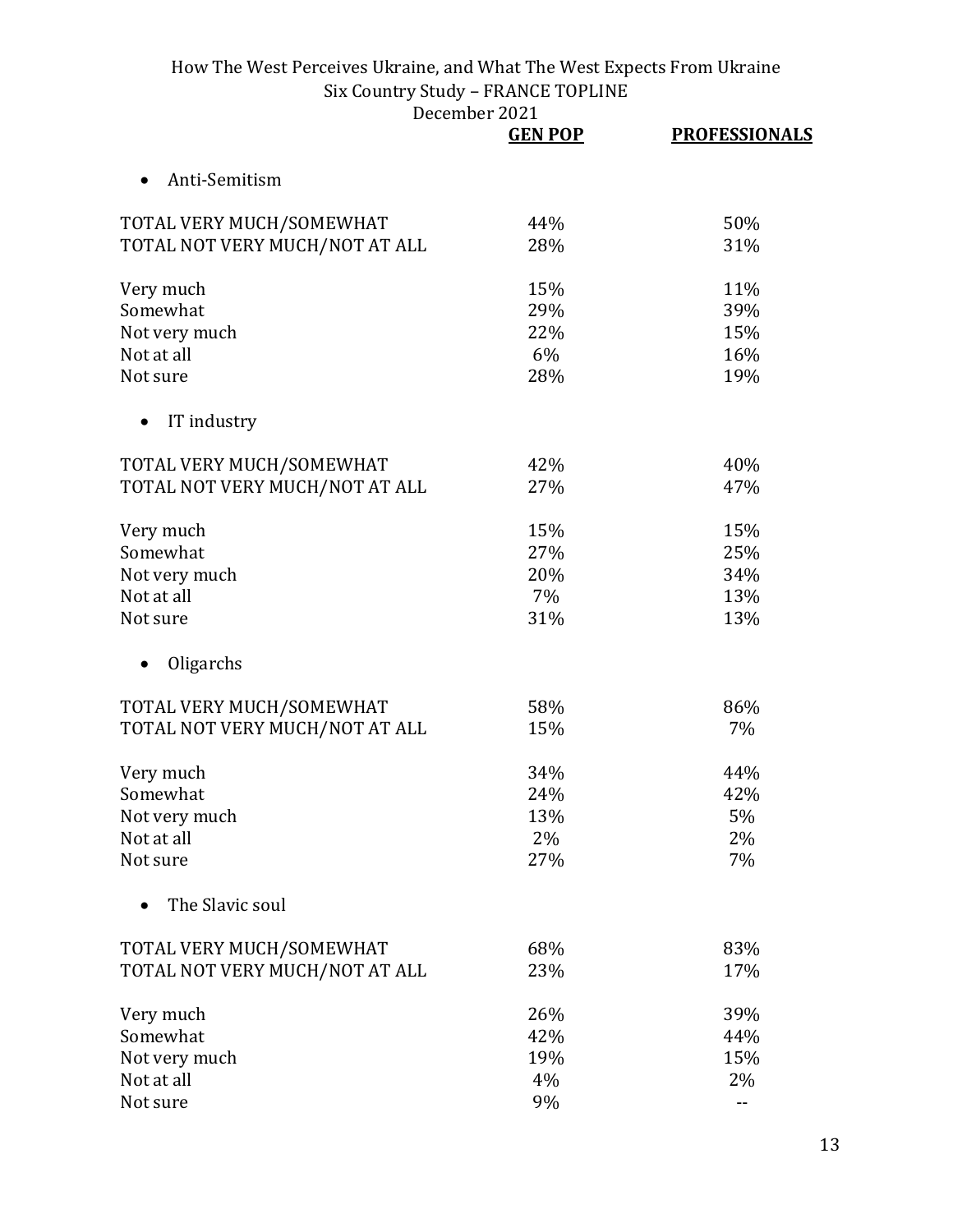|                                | <b>GEN POP</b> | <b>PROFESSIONALS</b> |
|--------------------------------|----------------|----------------------|
| Europe                         |                |                      |
| TOTAL VERY MUCH/SOMEWHAT       | 38%            | 30%                  |
| TOTAL NOT VERY MUCH/NOT AT ALL | 46%            | 60%                  |
| Very much                      | 14%            | 8%                   |
| Somewhat                       | 24%            | 22%                  |
| Not very much                  | 29%            | 39%                  |
| Not at all                     | 17%            | 21%                  |
| Not sure                       | 16%            | 10%                  |
| Aggressive nationalism         |                |                      |
| TOTAL VERY MUCH/SOMEWHAT       | 70%            | 80%                  |
| TOTAL NOT VERY MUCH/NOT AT ALL | 9%             | 11%                  |
| Very much                      | 23%            | 34%                  |
| Somewhat                       | 47%            | 46%                  |
| Not very much                  | 5%             | 6%                   |
| Not at all                     | 4%             | 5%                   |
| Not sure                       | 21%            | 9%                   |
| Great culture                  |                |                      |
| TOTAL VERY MUCH/SOMEWHAT       | 70%            | 74%                  |
| TOTAL NOT VERY MUCH/NOT AT ALL | 16%            | 22%                  |
| Very much                      | 32%            | 43%                  |
| Somewhat                       | 38%            | 31%                  |
| Not very much                  | 14%            | 18%                  |
| Not at all                     | 2%             | 4%                   |
| Not sure                       | 14%            | 4%                   |
| <b>Emerging markets</b>        |                |                      |
| TOTAL VERY MUCH/SOMEWHAT       | 50%            | 72%                  |
| TOTAL NOT VERY MUCH/NOT AT ALL | 30%            | 26%                  |
| Very much                      | 11%            | 19%                  |
| Somewhat                       | 39%            | 53%                  |
| Not very much                  | 22%            | 23%                  |
| Not at all                     | 8%             | 3%                   |
| Not sure                       | 20%            | 2%                   |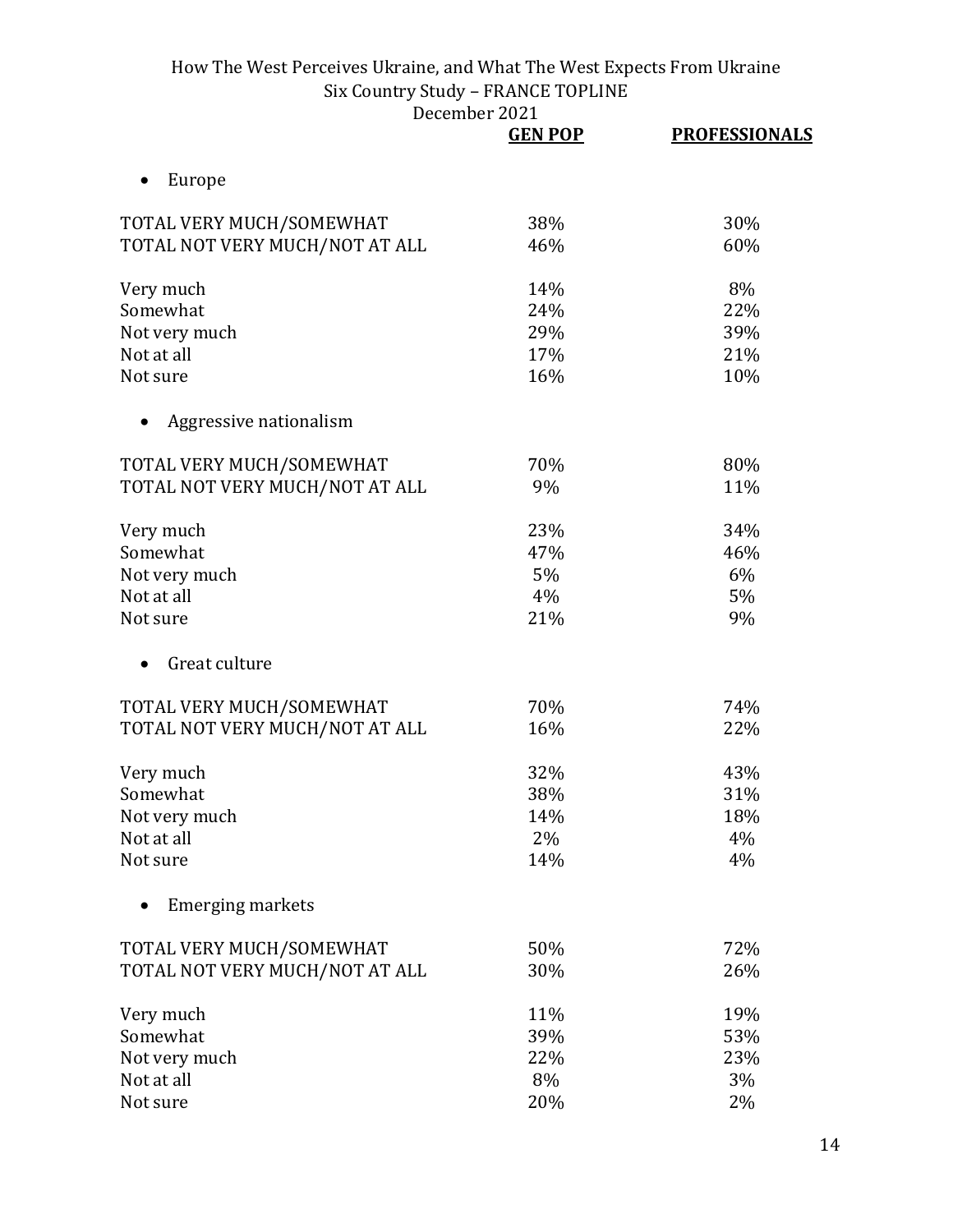|                                | <b>GEN POP</b> | <b>PROFESSIONALS</b> |
|--------------------------------|----------------|----------------------|
| Frozen conflicts               |                |                      |
| TOTAL VERY MUCH/SOMEWHAT       | 60%            | 55%                  |
| TOTAL NOT VERY MUCH/NOT AT ALL | 24%            | 30%                  |
| Very much                      | 21%            | 21%                  |
| Somewhat                       | 39%            | 34%                  |
| Not very much                  | 17%            | 23%                  |
| Not at all                     | 7%             | 7%                   |
| Not sure                       | 16%            | 15%                  |
| Imperial/Tsarist history       |                |                      |
| TOTAL VERY MUCH/SOMEWHAT       | 64%            | 85%                  |
| TOTAL NOT VERY MUCH/NOT AT ALL | 17%            | 11%                  |
| Very much                      | 28%            | 43%                  |
| Somewhat                       | 36%            | 42%                  |
| Not very much                  | 12%            | 9%                   |
| Not at all                     | 5%             | 2%                   |
| Not sure                       | 19%            | 4%                   |
| Soviet history                 |                |                      |
| TOTAL VERY MUCH/SOMEWHAT       | 75%            | 85%                  |
| TOTAL NOT VERY MUCH/NOT AT ALL | 15%            | 10%                  |
| Very much                      | 38%            | 36%                  |
| Somewhat                       | 37%            | 49%                  |
| Not very much                  | 11%            | 8%                   |
| Not at all                     | 4%             | 2%                   |
| Not sure                       | 10%            | 5%                   |
| Clueless                       |                |                      |
| TOTAL VERY MUCH/SOMEWHAT       | 29%            | 44%                  |
| TOTAL NOT VERY MUCH/NOT AT ALL | 42%            | 45%                  |
| Very much                      | 12%            | 21%                  |
| Somewhat                       | 17%            | 23%                  |
| Not very much                  | 31%            | 28%                  |
| Not at all                     | 11%            | 17%                  |
| Not sure                       | 29%            | 11%                  |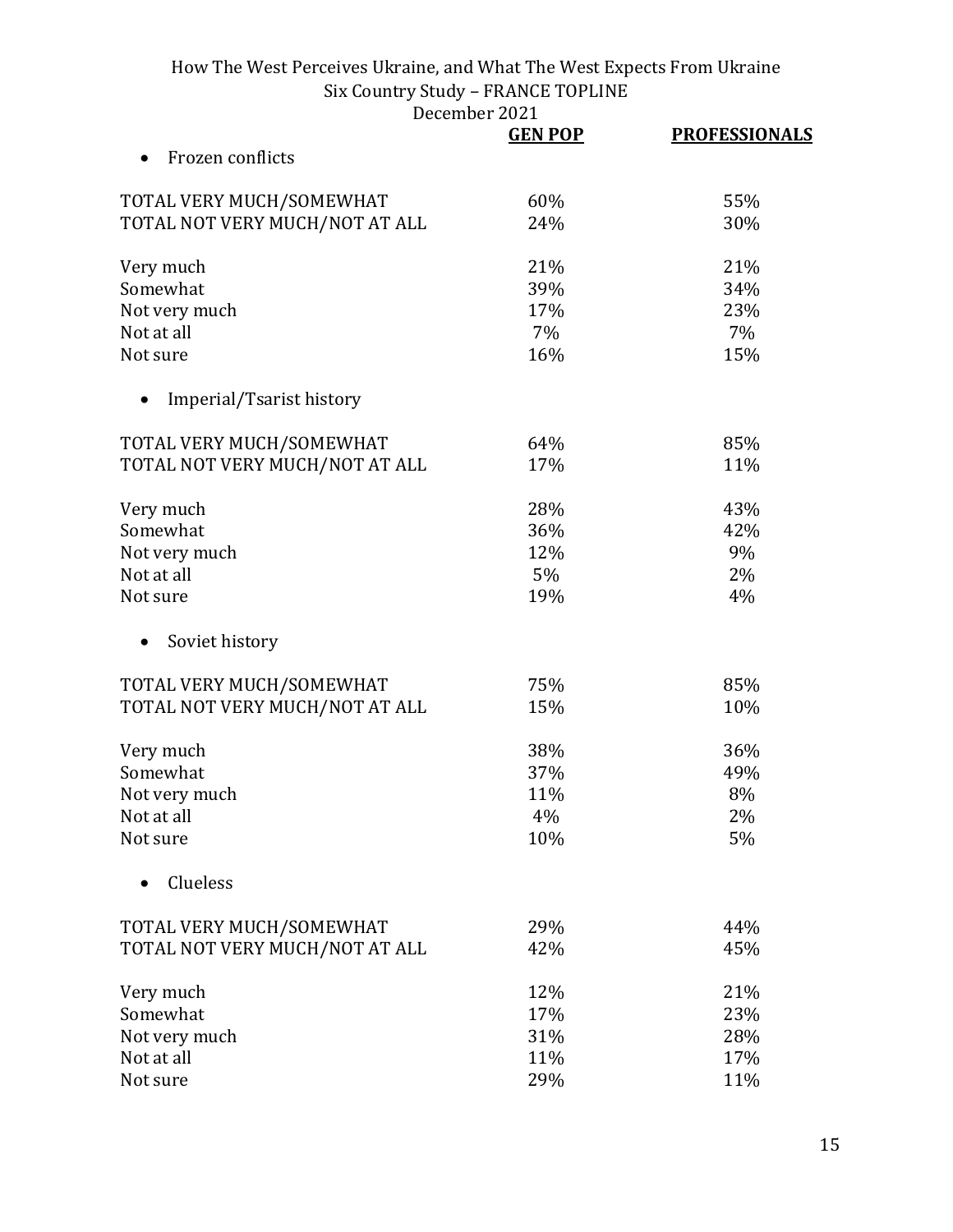December 2021

|                                | <b>GEN POP</b> | <b>PROFESSIONALS</b> |
|--------------------------------|----------------|----------------------|
| Pro-democracy protests         |                |                      |
| TOTAL VERY MUCH/SOMEWHAT       | 28%            | 36%                  |
| TOTAL NOT VERY MUCH/NOT AT ALL | 55%            | 59%                  |
| Very much                      | 10%            | 19%                  |
| Somewhat                       | 18%            | 17%                  |
| Not very much                  | 25%            | 16%                  |
| Not at all                     | 30%            | 43%                  |
| Not sure                       | 17%            | 5%                   |
| Threatening                    |                |                      |
| TOTAL VERY MUCH/SOMEWHAT       | 57%            | 73%                  |
| TOTAL NOT VERY MUCH/NOT AT ALL | 25%            | 18%                  |
| Very much                      | 11%            | 34%                  |
| Somewhat                       | 46%            | 39%                  |
| Not very much                  | 20%            | 16%                  |
| Not at all                     | 5%             | 2%                   |
| Not sure                       | 18%            | 9%                   |

18) On a scale from 1 to 10, with 1 being the least democratic and 10 being the most democratic, how democratic do you believe Russia is?

| 1-3; Less democratic  | 48%             | 55%   |
|-----------------------|-----------------|-------|
| 4-6                   | 32 <sup>%</sup> | 28%   |
| 7-10; More democratic | 15%             | 17%   |
| Not sure              | 5%              | $- -$ |

19)On a scale from 1 to 10, with 1 being the least corrupt and 10 being the most corrupt, how corrupt do you believe Russia is?

| 1-3; Less corrupt  | $4\%$           | --  |
|--------------------|-----------------|-----|
| 4-6                | 18%             | 21% |
| 7-10; More corrupt | 69 <sub>%</sub> | 79% |
| Not sure           | 9%              | --  |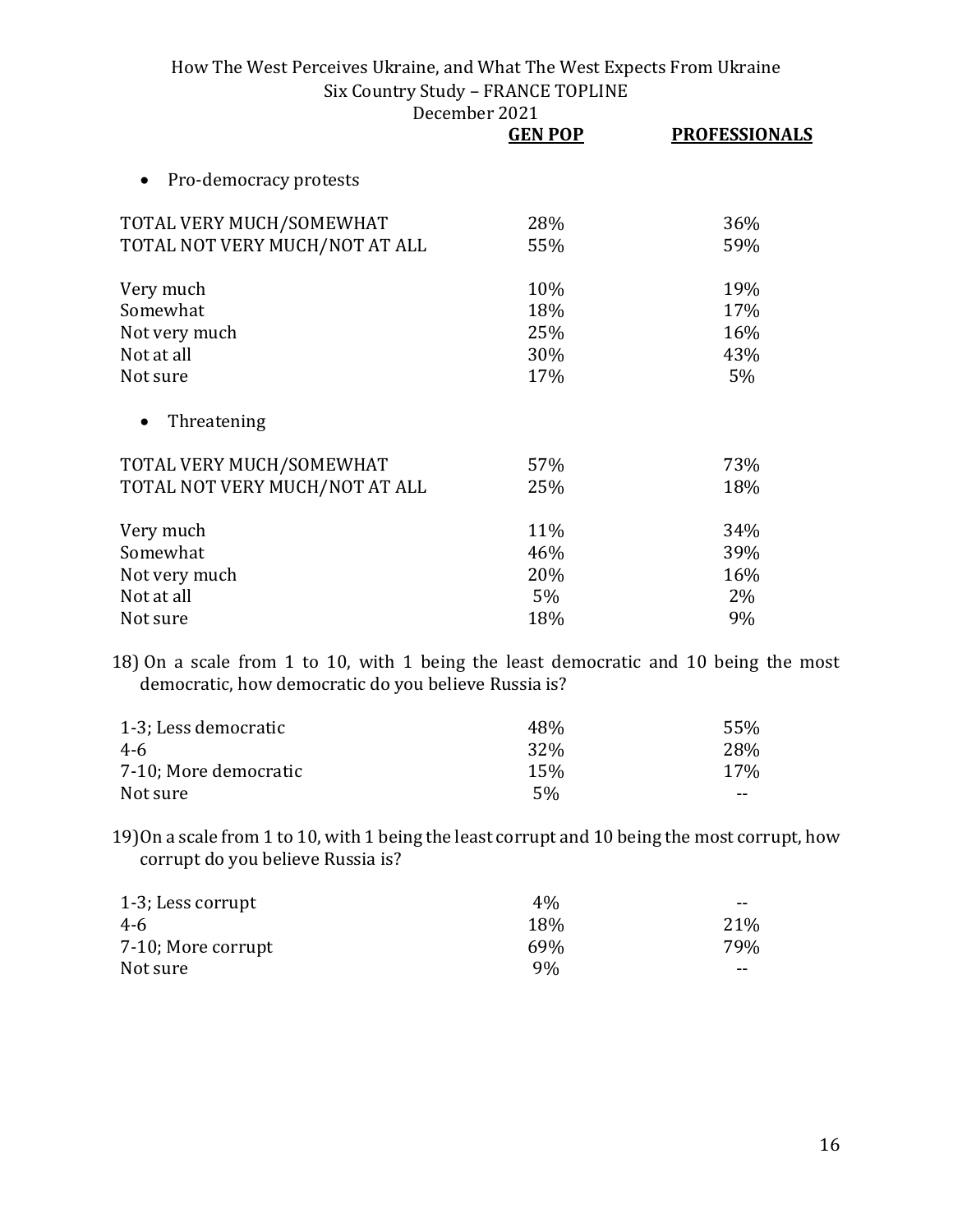## **GEN POP PROFESSIONALS**

20)Generally speaking, how important do you believe a strong partnership with Russia is to the West?

| TOTAL IMPORTANT<br>TOTAL NOT IMPORTANT | 61%<br>23% | 73%<br>20% |
|----------------------------------------|------------|------------|
| Very important                         | 16%        | 19%        |
| Somewhat important                     | 45%        | 54%        |
| Not very important                     | 17%        | 15%        |
| Not important at all                   | 6%         | 5%         |
| Not sure                               | 16%        | 7%         |

#### 21)**[IF IMPORTANT]** Why do you believe that a strong partnership with Russia is important to the West?

| Russia is a big power with a nuclear arsenal - the | 34%   | 31%   |
|----------------------------------------------------|-------|-------|
| West must pay attention and respect                |       |       |
| Russia is key for stability in the region          | 24%   | 24%   |
| Russia is the West's best potential partner for    | 12%   | 17%   |
| containing China                                   |       |       |
| Russia has major natural resources, including iron | 9%    | 10%   |
| ore and fossil fuels                               |       |       |
| Russia has European values                         | 6%    | $1\%$ |
| Russians are great people                          | 4%    | $1\%$ |
| There are many Russian people who live in          | $2\%$ | $2\%$ |
| Western countries                                  |       |       |
| Russia can become a leader of innovation and       | $2\%$ | $1\%$ |
| digital economy in the world                       |       |       |
| Things in Russia are getting better                | $2\%$ | $1\%$ |
| Russia is an emerging market economy               | $1\%$ | $3\%$ |
| Russians are pro-democracy                         | --    | 2%    |
| Russia has wealthy business leaders and investors  |       |       |
| Russia is doing its best to fight corruption       |       | 4%    |
| Other (Please specify)                             |       |       |
| Not sure                                           | 4%    | 3%    |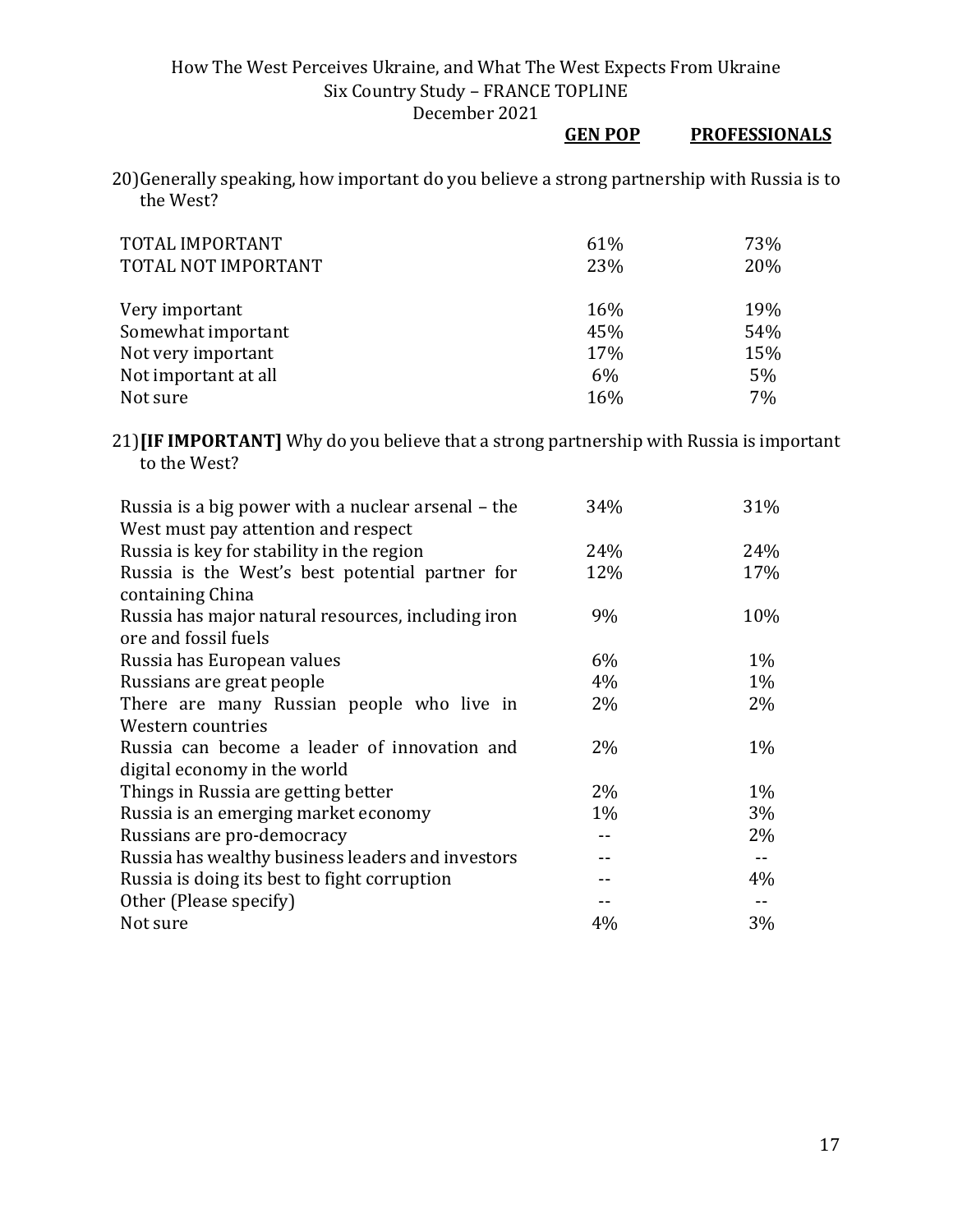December 2021

#### **GEN POP PROFESSIONALS**

22)**[IF NOT IMPORTANT]** Why do you believe that a strong partnership with Russia is NOT important for the West?

| Russia pressures, bullies and invades its<br>neighbors, therefore support or partnership | 32%   | 57%   |
|------------------------------------------------------------------------------------------|-------|-------|
| would be completely wrong                                                                |       |       |
| I don't really know what is going on in Russia                                           | 18%   | $2\%$ |
| Russia is corrupt and will always be                                                     | 14%   | 13%   |
| Russia doesn't deserve the support                                                       | 12%   | 7%    |
| I believe it is more important to help countries                                         | 8%    | 4%    |
| other than Russia                                                                        |       |       |
| Support and offers of partnership for Russia                                             | 8%    | 3%    |
| would entice Russia to pressure and invade                                               |       |       |
| Ukraine                                                                                  |       |       |
| Russia's economy is doomed, it has only                                                  | 3%    | $6\%$ |
| corruption and an old style economy to offer                                             |       |       |
| Overall, we should stay away from international                                          | 3%    | 3%    |
| partnerships and cooperation                                                             |       |       |
| Things in Russia are getting worse                                                       | $1\%$ |       |
| Other (Please specify)                                                                   |       |       |
| Not sure                                                                                 | 1%    | 5%    |

23)Do you agree or disagree that the West should do more to have a good partnership with Russia and more understanding of their interests and needs?

| <b>TOTAL AGREE</b>    | 56% | 60% |
|-----------------------|-----|-----|
| <b>TOTAL DISAGREE</b> | 27% | 32% |
| Strongly agree        | 17% | 13% |
| Somewhat agree        | 39% | 47% |
| Somewhat disagree     | 19% | 26% |
| Strongly disagree     | 8%  | 6%  |
| Not sure              | 17% | 8%  |

24)Generally speaking, which of the following do you believe best describes Russia's overall position in the world?

| A strong independent power        | 43%        | 40% |
|-----------------------------------|------------|-----|
| The leader of the Slavic world    | 26%        | 23% |
| Partially Europe, partially Asian | 15%        | 25% |
| A European country                | 3%         | 7%  |
| Not sure                          | <b>13%</b> | 5%  |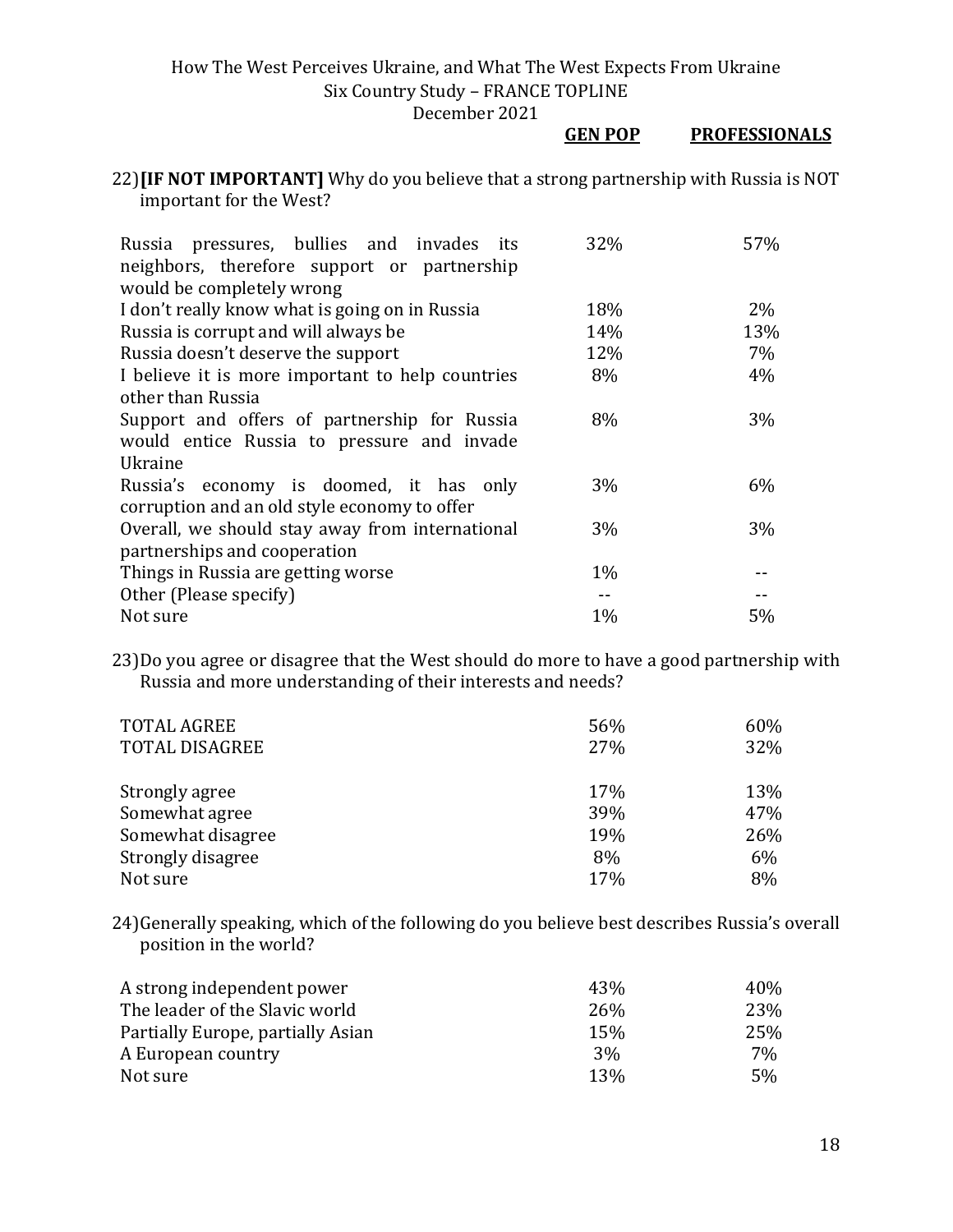#### How The West Perceives Ukraine, and What The West Expects From Ukraine Six Country Study – FRANCE TOPLINE December 2021 **GEN POP PROFESSIONALS**

25)In Tsarist times and during the Soviet Union, Moscow was the center of an empire that included countries that are independent today, like Georgia, Ukraine, Moldova.

Thinking specifically about Ukraine, do you think that Russia's influence on Ukraine has historically been positive (meaning benevolent, and encouraging of development), negative (meaning a relation of oppression and exploitation), or neutral?

| <b>TOTAL POSITIVE</b> | 16% | 25% |
|-----------------------|-----|-----|
| <b>TOTAL NEGATIVE</b> | 62% | 46% |
|                       |     |     |
| Very positive         | 5%  | 6%  |
| Somewhat positive     | 11% | 19% |
| Somewhat negative     | 44% | 31% |
| Very negative         | 18% | 15% |
| Neutral               | 6%  | 11% |
| Not sure              | 16% | 18% |

26)How would you describe the relations between the West (meaning EU countries, UK, US, Canada) and Russia?

| <b>TOTAL POSITIVE</b><br><b>TOTAL NEGATIVE</b> | 26%<br>51% | 34%<br>59% |
|------------------------------------------------|------------|------------|
| Very positive                                  | 2%         | 5%         |
| Somewhat positive                              | 24%        | 29%        |
| Somewhat negative                              | 43%        | 49%        |
| Very negative                                  | 8%         | 10%        |
| Neutral                                        | 4%         | 7%         |
| Not sure                                       | 19%        |            |

27)Okay, and do you believe that relations between the West (meaning EU countries, UK, US, Canada) and Russia have gotten better, worse, or stayed the same compared to ten years ago?

| Better          | 13% | 17%   |
|-----------------|-----|-------|
| Worse           | 49% | 55%   |
| Stayed the same | 25% | 24%   |
| Not sure        | 13% | $4\%$ |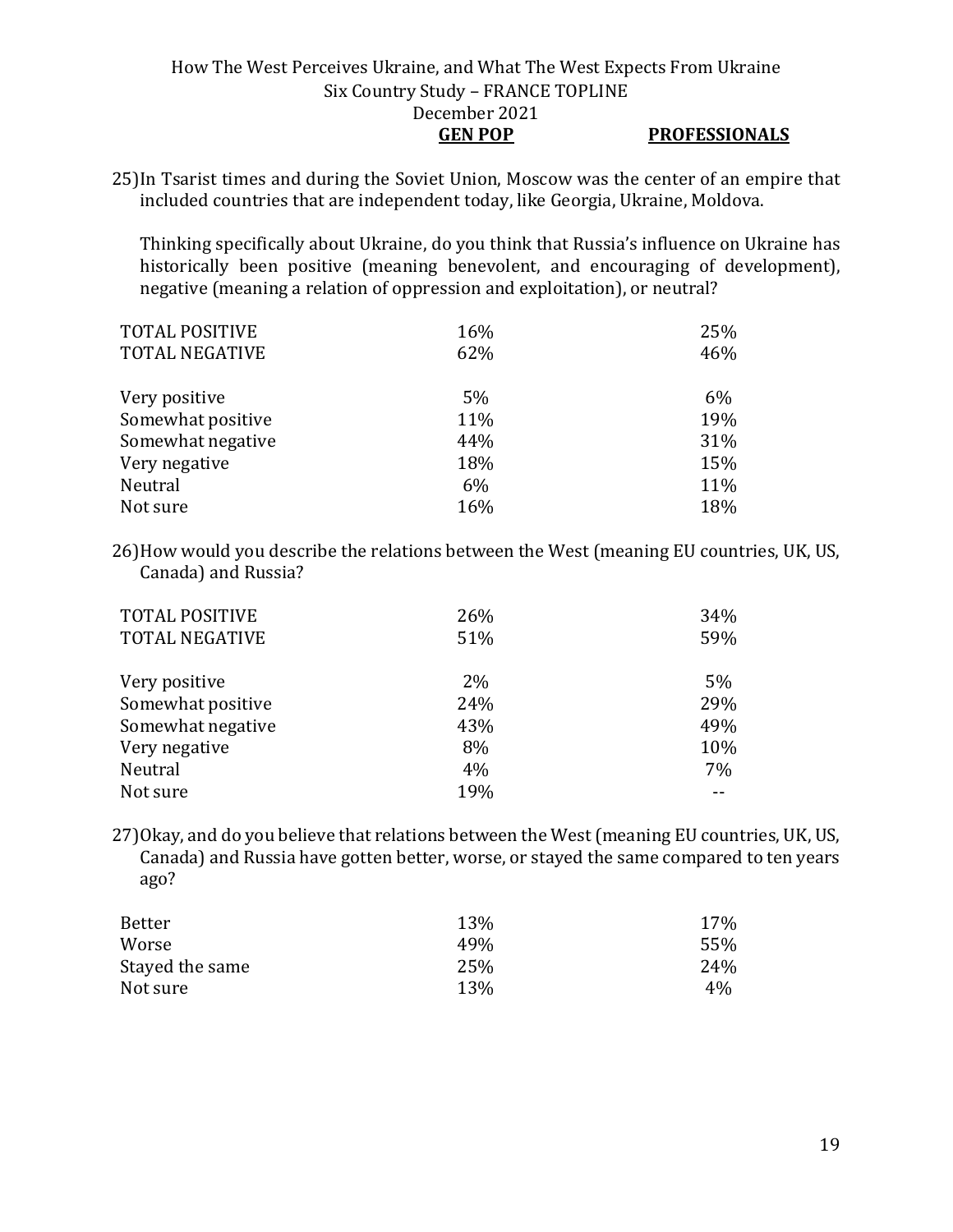December 2021

#### **GEN POP PROFESSIONALS**

28)Many say that relations between the West and Russia have gotten worse over the past ten years. Whose fault do you think this is?

| Russia's fault                  | 37 <sub>%</sub> | 45% |
|---------------------------------|-----------------|-----|
| The West's fault                | <b>13%</b>      | 13% |
| Both sides are equally at fault | 34 <sub>%</sub> | 37% |
| Not sure                        | 16%             | 5%  |

29)**[IF RUSSIA]** Okay, and why do you think it is Russia's fault that relations between the West and Russia have gotten worse over the past ten years?

| The invasion of Ukraine                | 39%   | 36%   |
|----------------------------------------|-------|-------|
| Suppression of internal opposition and | 30%   | 34%   |
| other authoritarian tendencies         |       |       |
| Support of Assad regime in Syria       | 22%   | 21%   |
| Assassination of opponents abroad      | 5%    | 6%    |
| Other (Please specify)                 | $1\%$ | $1\%$ |
| Not sure                               | 3%    | 2%    |

30)**[IF THE WEST]** Okay, and why do you think it is the West's fault that relations between the West and Russia have gotten worse over the past ten years?

| Support of color revolutions in Georgia, | 28% | 34%   |
|------------------------------------------|-----|-------|
| Ukraine and other places                 |     |       |
| Expansion of NATO and EU                 | 23% | 4%    |
| Lack of respect for Russia               | 22% | 41%   |
| Luring Ukraine away from Russia          | 19% | 12%   |
| <b>Sanctions against Russia</b>          | 6%  | 9%    |
| Other (Please specify)                   |     | $- -$ |
| Not sure                                 | 2%  |       |

31)Thinking about your home country's relationship with Russia, which of the following is most important?

| 10% | 15% |
|-----|-----|
|     |     |
| 18% | 35% |
|     |     |
| 49% | 43% |
|     |     |
| 23% | 7%  |
|     |     |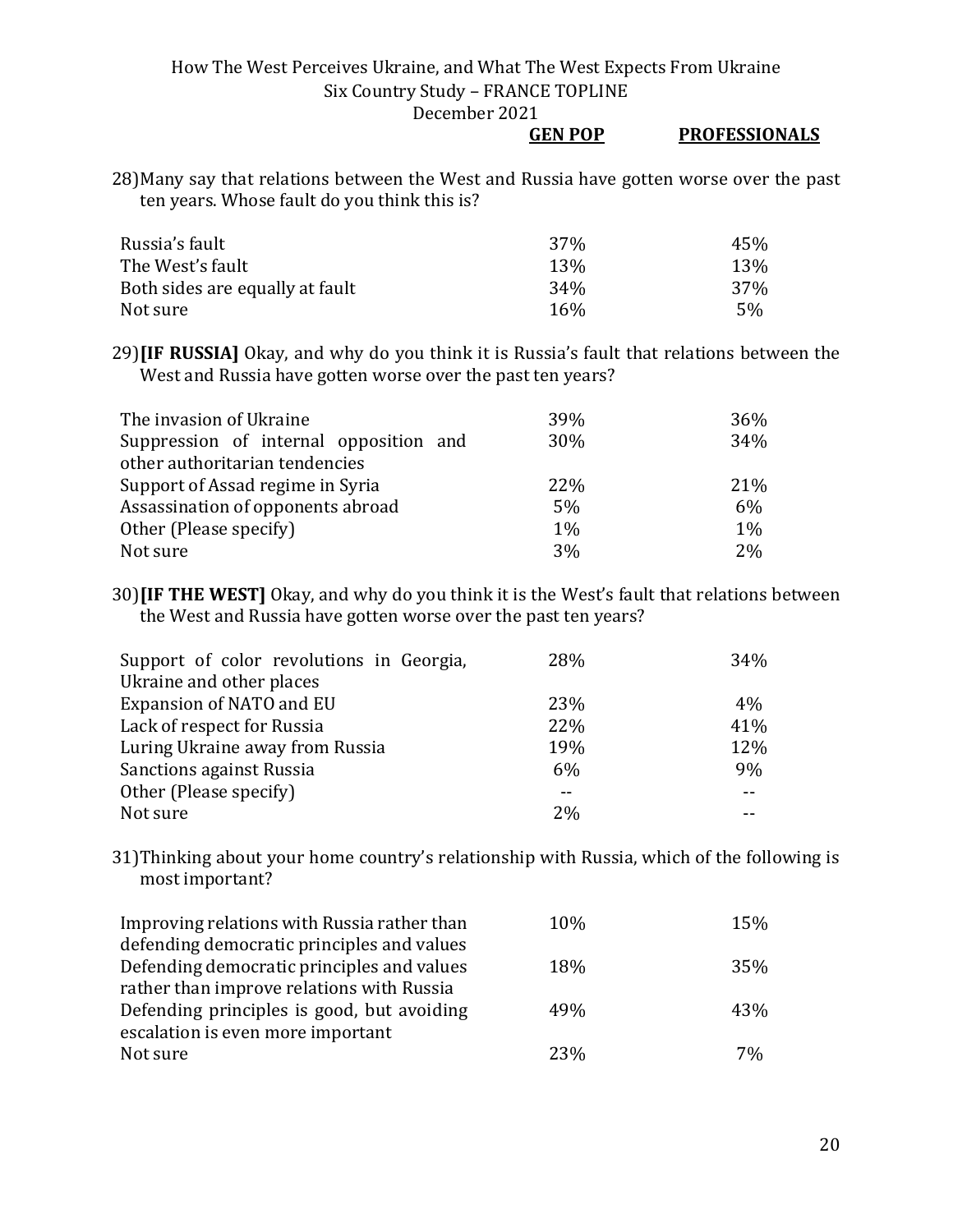#### **GEN POP PROFESSIONALS**

32)In the 1990s, Western countries considered admitting Russia to NATO. Do you think that Russia should become a NATO member at some point in the future?

| Yes      | 27% | 40% |
|----------|-----|-----|
| No       | 44% | 42% |
| Not sure | 29% | 18% |

33)Russia is being accused by Western governments of disinformation and cyberattacks. Which of the following statements best describes your view on the situation?

| The accusations are completely true, and the<br>West is in danger from Russia and should | 28% | 35% |
|------------------------------------------------------------------------------------------|-----|-----|
| defend itself more decisively                                                            |     |     |
| The accusations are true but exaggerated                                                 | 23% | 39% |
| It's actually Ukraine, not Russia, who is trying to                                      | 5%  | 6%  |
| spread disinformation and influence the West                                             |     |     |
| The big tech companies are the ones controlling                                          | 5%  | 7%  |
| and abusing information                                                                  |     |     |
| The accusations are NOT true, Russia is just                                             | 4%  | 6%  |
| defending their interests                                                                |     |     |
| Not sure                                                                                 | 35% | 7%  |

34)Do you believe that the West and Russia share the same value systems?

| <b>TOTAL YES</b> | 35% | 51%   |
|------------------|-----|-------|
| Yes, definitely  | 9%  | 21%   |
| Yes, somewhat    | 26% | 30%   |
| N <sub>0</sub>   | 52% | 49%   |
| Not sure         | 13% | $- -$ |

35)Who is the key force for good in Russia, pushing in a good direction?

| Russia's Leadership                        | 9%  | 15%        |
|--------------------------------------------|-----|------------|
| Civil society                              | 13% | <b>31%</b> |
| <b>Business</b>                            | 6%  | 11%        |
| Western partners pushing Russia            | 18% | 10%        |
| The example of free and democratic Ukraine | 12% | 10%        |
| Not sure                                   | 42% | 23%        |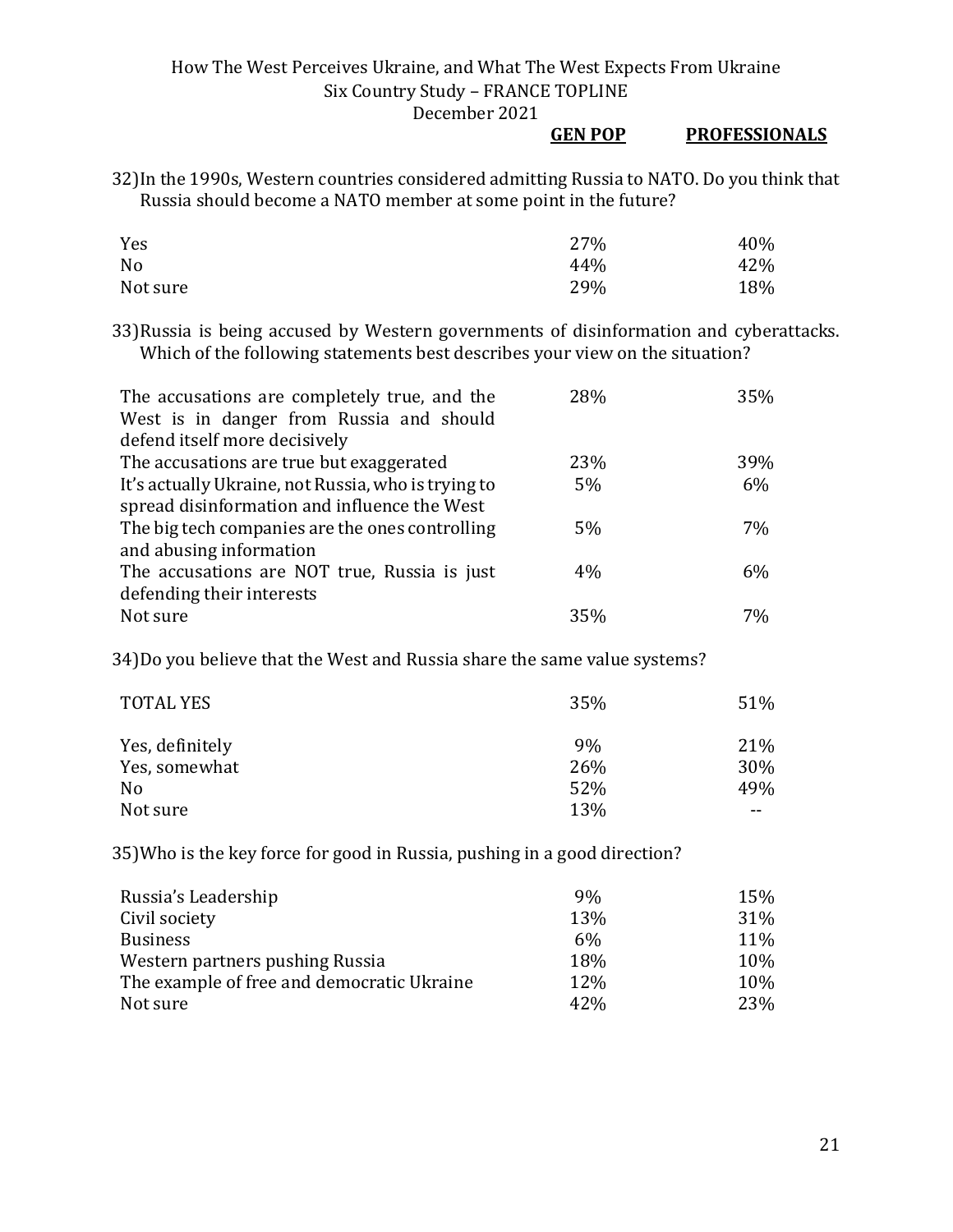## **GEN POP PROFESSIONALS**

36)How do you believe that Western mainstream media depicts Russia?

| Accurately     | 25% | 56% |
|----------------|-----|-----|
| Too positively | 25% | 16% |
| Too negatively | 24% | 18% |
| Not sure       | 26% | 10% |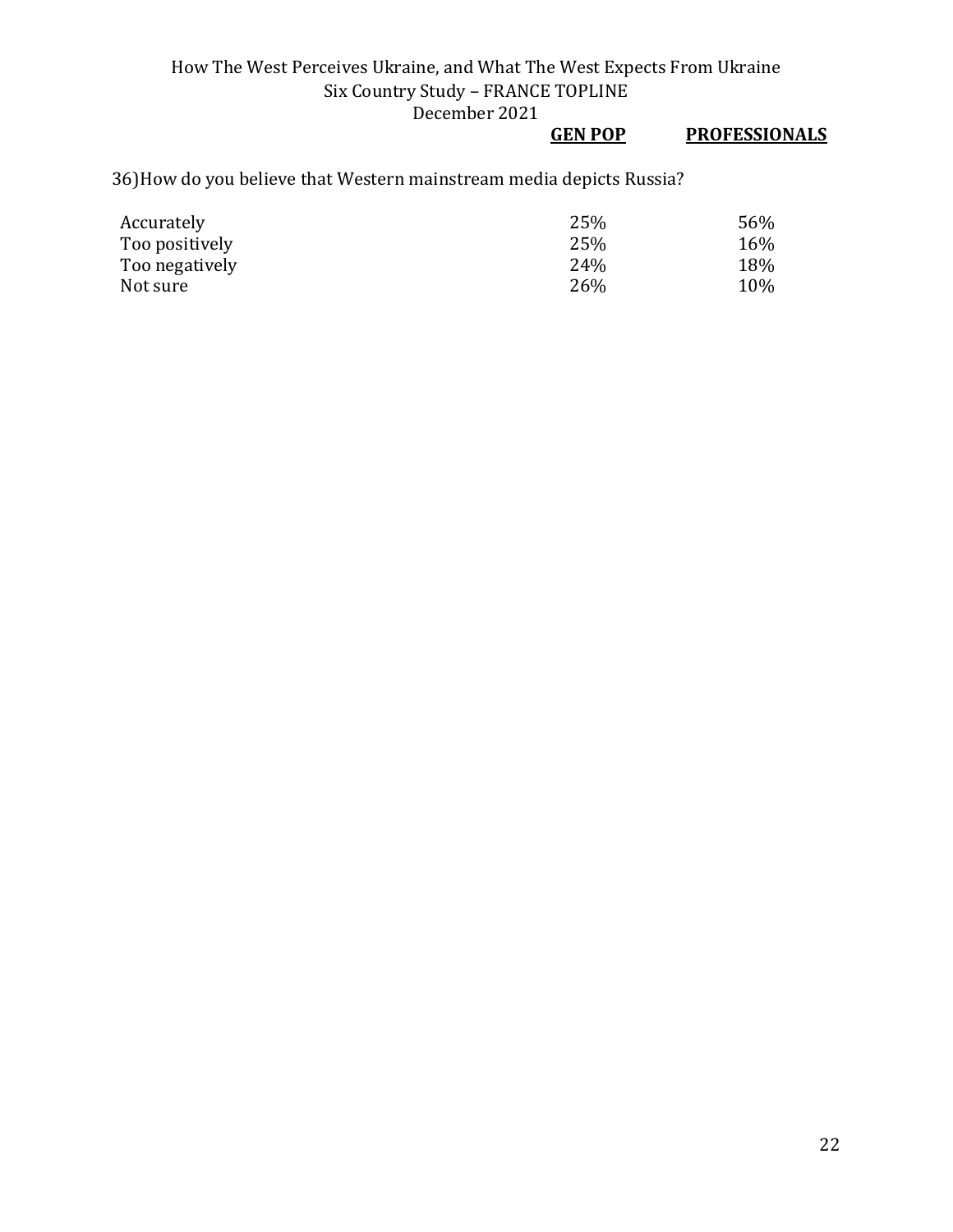### **Perceptions of Ukraine**

**INTRO**: Next, we will ask you some questions about Ukraine and its role in the world today.

|                                                                                                                  | <b>GEN POP</b> | <b>PROFESSIONALS</b> |
|------------------------------------------------------------------------------------------------------------------|----------------|----------------------|
| 37) Generally speaking, do you have a positive, neutral, or negative view of Ukraine?                            |                |                      |
| <b>TOTAL POSITIVE</b>                                                                                            | 26%            | 38%                  |
| <b>TOTAL NEGATIVE</b>                                                                                            | 15%            | 12%                  |
| Very positive                                                                                                    | 4%             | 8%                   |
| Somewhat positive                                                                                                | 22%            | 30%                  |
| Neutral                                                                                                          | 46%            | 45%                  |
| Somewhat negative                                                                                                | 12%            | 10%                  |
| Very negative                                                                                                    | 3%             | $2\%$                |
| Not sure                                                                                                         | 13%            | 5%                   |
| 38) Please indicate how much you associate each of the following attributes and<br>characteristics with Ukraine. |                |                      |

• Strength

| TOTAL VERY MUCH/SOMEWHAT       | 34% | 37%   |
|--------------------------------|-----|-------|
| TOTAL NOT VERY MUCH/NOT AT ALL | 46% | 53%   |
| Very much                      | 8%  | 8%    |
| Somewhat                       | 26% | 29%   |
| Not very much                  | 38% | 48%   |
| Not at all                     | 8%  | $5\%$ |
| Not sure                       | 20% | 10%   |
| Nice people                    |     |       |
| TOTAL VERY MUCH/SOMEWHAT       | 44% | 42%   |
| TOTAL NOT VERY MUCH/NOT AT ALL | 19% | 33%   |
| Very much                      | 16% | 8%    |
| Somewhat                       | 28% | 34%   |
| Not very much                  | 14% | 23%   |
| Not at all                     | 5%  | 10%   |
| Not sure                       | 37% | 25%   |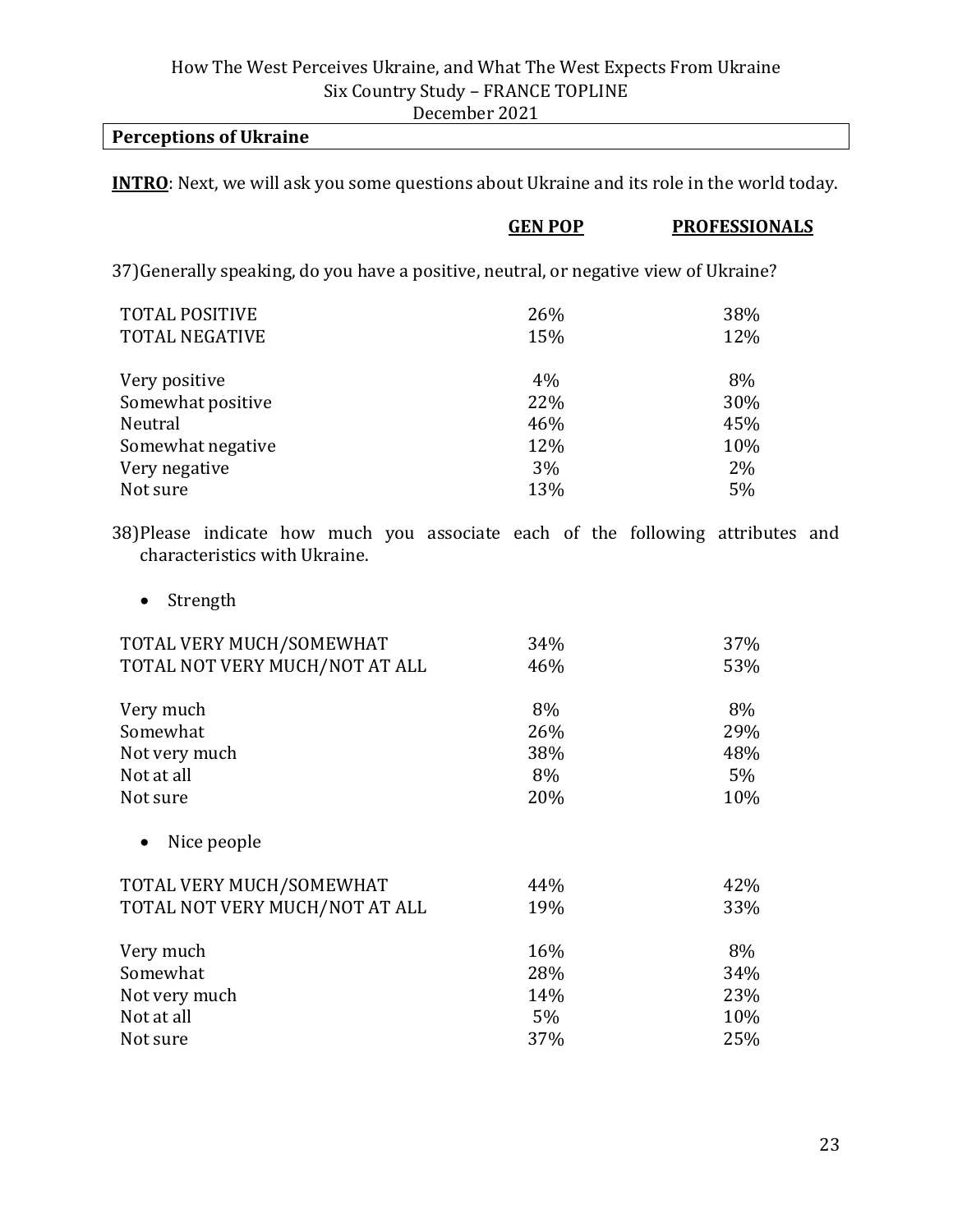|                                | <b>GEN POP</b> | <b>PROFESSIONALS</b> |
|--------------------------------|----------------|----------------------|
| Beautiful nature               |                |                      |
| TOTAL VERY MUCH/SOMEWHAT       | 52%            | 57%                  |
| TOTAL NOT VERY MUCH/NOT AT ALL | 15%            | 14%                  |
| Very much                      | 14%            | 28%                  |
| Somewhat                       | 38%            | 29%                  |
| Not very much                  | 8%             | 12%                  |
| Not at all                     | 7%             | 2%                   |
| Not sure                       | 33%            | 29%                  |
| Freedom                        |                |                      |
| TOTAL VERY MUCH/SOMEWHAT       | 36%            | 52%                  |
| TOTAL NOT VERY MUCH/NOT AT ALL | 47%            | 42%                  |
| Very much                      | 9%             | 9%                   |
| Somewhat                       | 27%            | 43%                  |
| Not very much                  | 36%            | 32%                  |
| Not at all                     | 11%            | 10%                  |
| Not sure                       | 17%            | 6%                   |
| Authoritarian leadership       |                |                      |
| TOTAL VERY MUCH/SOMEWHAT       | 40%            | 50%                  |
| TOTAL NOT VERY MUCH/NOT AT ALL | 36%            | 43%                  |
| Very much                      | 15%            | 15%                  |
| Somewhat                       | 25%            | 35%                  |
| Not very much                  | 30%            | 33%                  |
| Not at all                     | 6%             | 10%                  |
| Not sure                       | 24%            | 7%                   |
| Neo-Nazism                     |                |                      |
| TOTAL VERY MUCH/SOMEWHAT       | 27%            | 51%                  |
| TOTAL NOT VERY MUCH/NOT AT ALL | 41%            | 24%                  |
| Very much                      | 9%             | 14%                  |
| Somewhat                       | 18%            | 37%                  |
| Not very much                  | 24%            | 18%                  |
| Not at all                     | 17%            | 6%                   |
| Not sure                       | 32%            | 25%                  |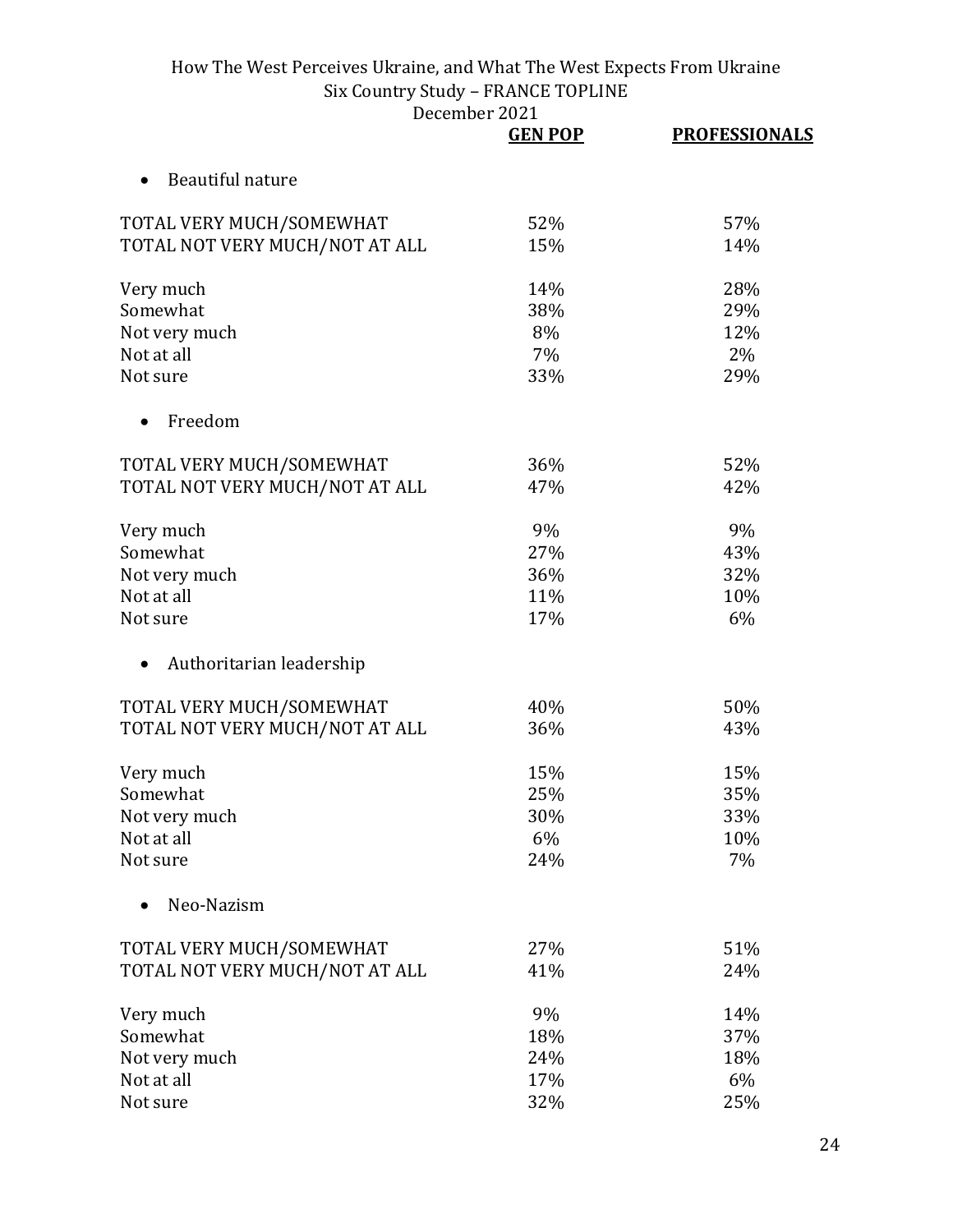|                                     | <b>GEN POP</b> | <b>PROFESSIONALS</b> |
|-------------------------------------|----------------|----------------------|
| Soviet industry<br>$\bullet$        |                |                      |
| TOTAL VERY MUCH/SOMEWHAT            | 30%            | 51%                  |
| TOTAL NOT VERY MUCH/NOT AT ALL      | 30%            | 22%                  |
| Very much                           | 5%             | 10%                  |
| Somewhat                            | 25%            | 41%                  |
| Not very much                       | 25%            | 15%                  |
| Not at all                          | 5%             | 7%                   |
| Not sure                            | 40%            | 27%                  |
| Nuclear power                       |                |                      |
| TOTAL VERY MUCH/SOMEWHAT            | 25%            | 29%                  |
| TOTAL NOT VERY MUCH/NOT AT ALL      | 50%            | 58%                  |
| Very much                           | 8%             | 13%                  |
| Somewhat                            | 17%            | 16%                  |
| Not very much                       | 32%            | 31%                  |
| Not at all                          | 18%            | 27%                  |
| Not sure                            | 25%            | 13%                  |
| Corruption                          |                |                      |
| TOTAL VERY MUCH/SOMEWHAT            | 52%            | 72%                  |
| TOTAL NOT VERY MUCH/NOT AT ALL      | 28%            | 21%                  |
| Very much                           | 22%            | 27%                  |
| Somewhat                            | 30%            | 45%                  |
| Not very much                       | 25%            | 21%                  |
| Not at all                          | 3%             | $- -$                |
| Not sure                            | 20%            | 7%                   |
| Successful fight against corruption |                |                      |
| TOTAL VERY MUCH/SOMEWHAT            | 31%            | 30%                  |
| TOTAL NOT VERY MUCH/NOT AT ALL      | 41%            | 54%                  |
| Very much                           | 8%             | 17%                  |
| Somewhat                            | 23%            | 13%                  |
| Not very much                       | 29%            | 35%                  |
| Not at all                          | 12%            | 19%                  |
| Not sure                            | 28%            | 16%                  |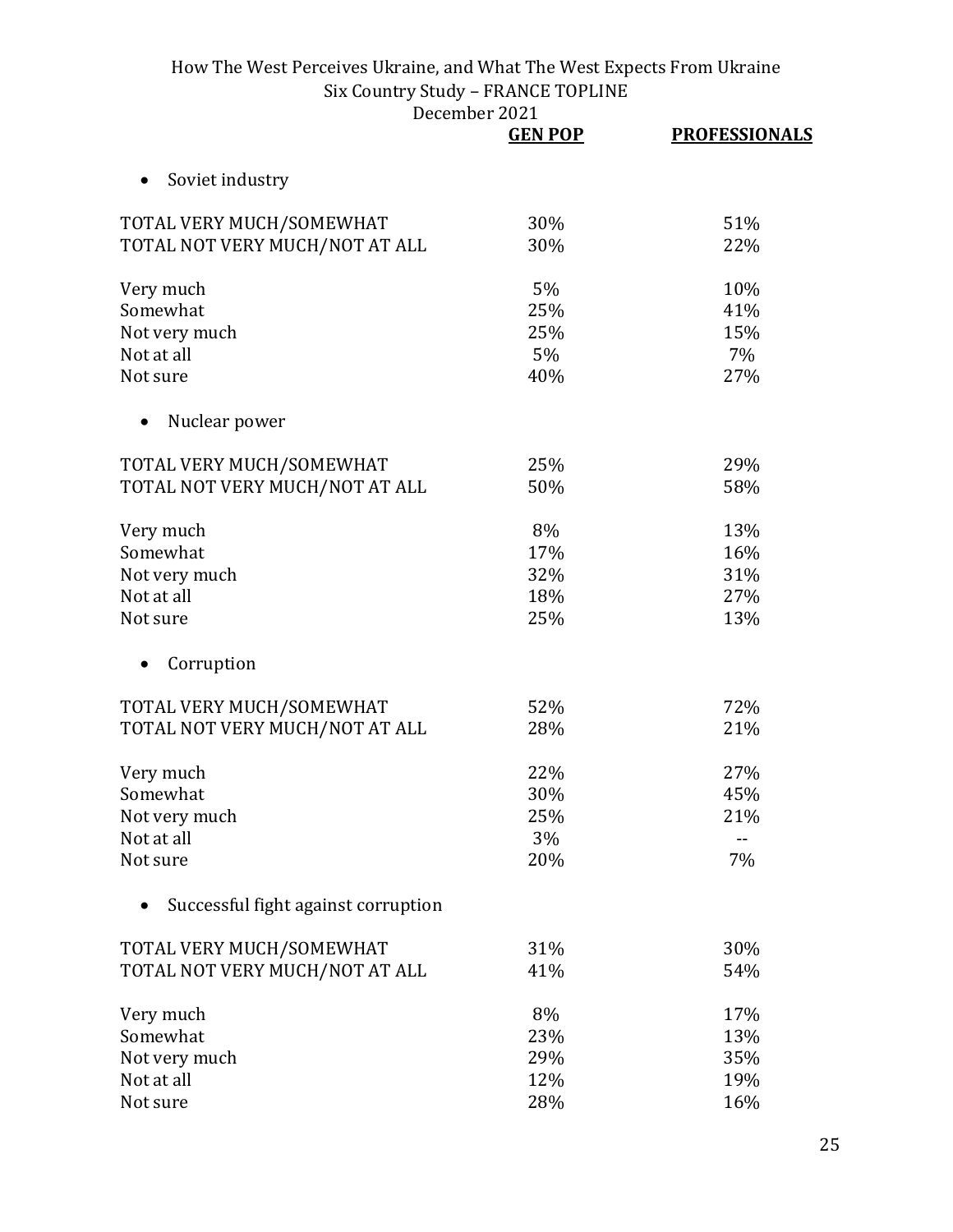|                                | December 2021  |                      |
|--------------------------------|----------------|----------------------|
|                                | <b>GEN POP</b> | <b>PROFESSIONALS</b> |
| Trafficking of women           |                |                      |
| TOTAL VERY MUCH/SOMEWHAT       | 29%            | 45%                  |
| TOTAL NOT VERY MUCH/NOT AT ALL | 25%            | 23%                  |
| Very much                      | 5%             | 18%                  |
| Somewhat                       | 24%            | 27%                  |
| Not very much                  | 15%            | 15%                  |
| Not at all                     | 10%            | 8%                   |
| Not sure                       | 46%            | 32%                  |
| Organized crime                |                |                      |
| TOTAL VERY MUCH/SOMEWHAT       | 49%            | 58%                  |
| TOTAL NOT VERY MUCH/NOT AT ALL | 28%            | 31%                  |
| Very much                      | 16%            | 21%                  |
| Somewhat                       | 33%            | 37%                  |
| Not very much                  | 22%            | 28%                  |
| Not at all                     | 6%             | 3%                   |
| Not sure                       | 23%            | 11%                  |
| Creativity                     |                |                      |
| TOTAL VERY MUCH/SOMEWHAT       | 35%            | 48%                  |
| TOTAL NOT VERY MUCH/NOT AT ALL | 33%            | 40%                  |
| Very much                      | 7%             | 7%                   |
| Somewhat                       | 28%            | 41%                  |
| Not very much                  | 29%            | 40%                  |
| Not at all                     | 4%             |                      |
| Not sure                       | 32%            | 12%                  |
| Anti-Semitism                  |                |                      |
| TOTAL VERY MUCH/SOMEWHAT       | 29%            | 47%                  |
| TOTAL NOT VERY MUCH/NOT AT ALL | 37%            | 33%                  |
| Very much                      | 7%             | 15%                  |
| Somewhat                       | 22%            | 32%                  |
| Not very much                  | 27%            | 27%                  |
| Not at all                     | 10%            | 6%                   |
| Not sure                       | 34%            | 20%                  |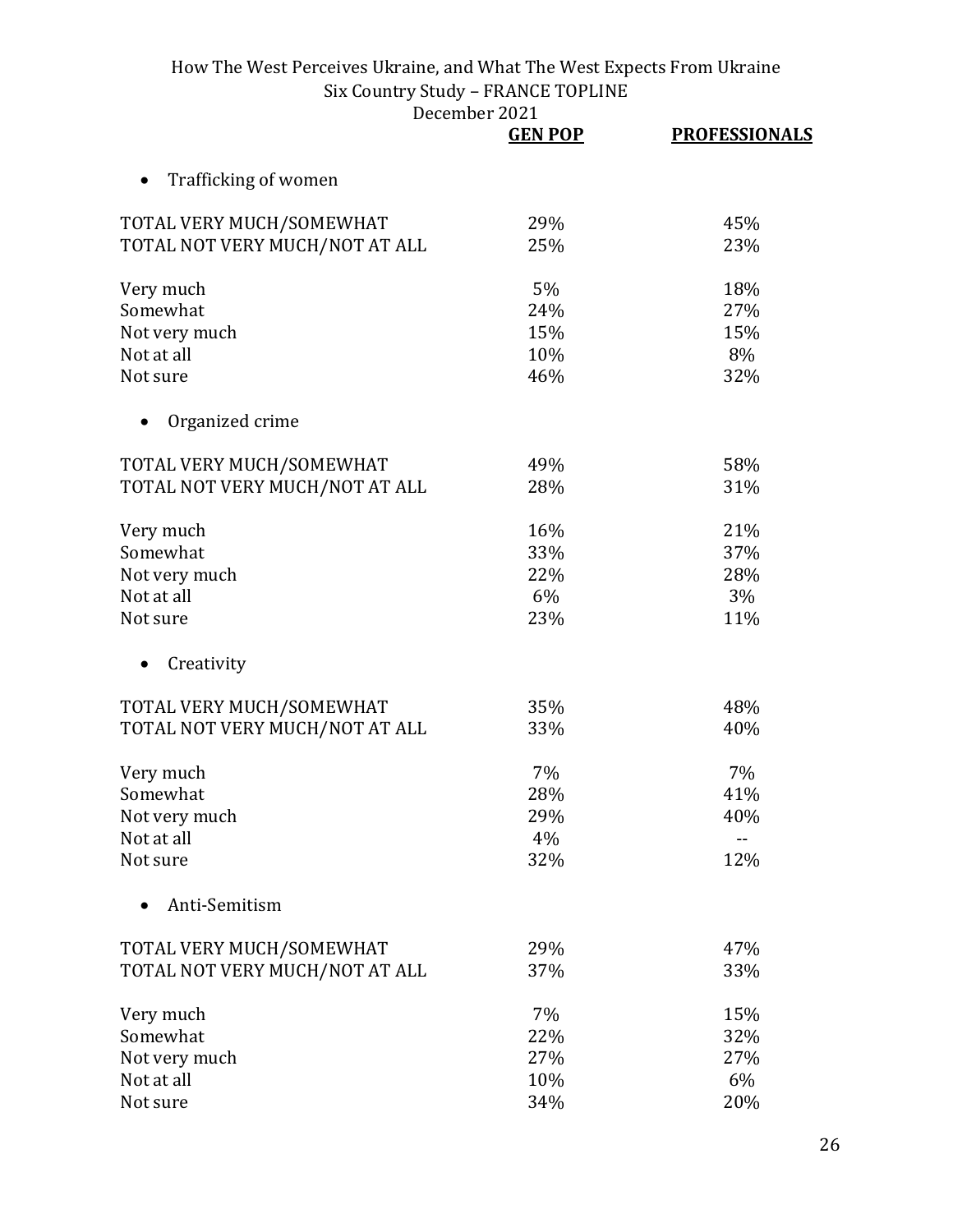|                                | <b>GEN POP</b> | <b>PROFESSIONALS</b> |
|--------------------------------|----------------|----------------------|
| IT industry<br>$\bullet$       |                |                      |
| TOTAL VERY MUCH/SOMEWHAT       | 26%            | 29%                  |
| TOTAL NOT VERY MUCH/NOT AT ALL | 33%            | 48%                  |
| Very much                      | 9%             | 5%                   |
| Somewhat                       | 17%            | 24%                  |
| Not very much                  | 26%            | 42%                  |
| Not at all                     | 7%             | 6%                   |
| Not sure                       | 41%            | 23%                  |
| Aggressive nationalism         |                |                      |
| TOTAL VERY MUCH/SOMEWHAT       | 43%            | 50%                  |
| TOTAL NOT VERY MUCH/NOT AT ALL | 36%            | 43%                  |
| Very much                      | 19%            | 16%                  |
| Somewhat                       | 24%            | 34%                  |
| Not very much                  | 30%            | 41%                  |
| Not at all                     | 6%             | 2%                   |
| Not sure                       | 21%            | 7%                   |
| Europe                         |                |                      |
| TOTAL VERY MUCH/SOMEWHAT       | 44%            | 48%                  |
| TOTAL NOT VERY MUCH/NOT AT ALL | 33%            | 48%                  |
| Very much                      | 12%            | 14%                  |
| Somewhat                       | 32%            | 34%                  |
| Not very much                  | 25%            | 45%                  |
| Not at all                     | 8%             | 3%                   |
| Not sure                       | 23%            | 4%                   |
| Russia                         |                |                      |
| TOTAL VERY MUCH/SOMEWHAT       | 46%            | 54%                  |
| TOTAL NOT VERY MUCH/NOT AT ALL | 27%            | 34%                  |
| Very much                      | 13%            | 11%                  |
| Somewhat                       | 33%            | 43%                  |
| Not very much                  | 15%            | 13%                  |
| Not at all                     | 12%            | 21%                  |
| Not sure                       | 27%            | 12%                  |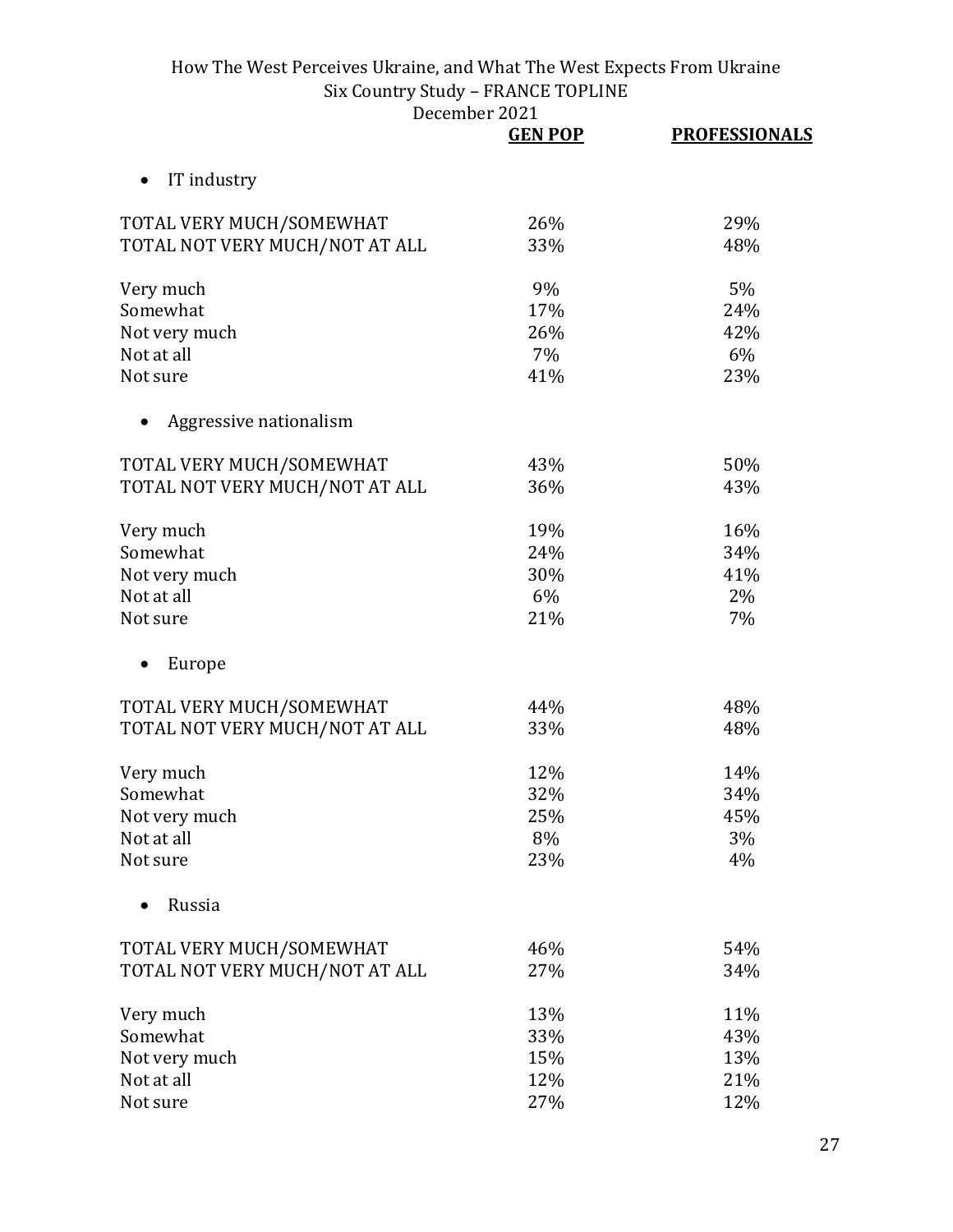|                                | <b>GEN POP</b> | <b>PROFESSIONALS</b> |
|--------------------------------|----------------|----------------------|
| The Slavic Soul                |                |                      |
| TOTAL VERY MUCH/SOMEWHAT       | 55%            | 73%                  |
| TOTAL NOT VERY MUCH/NOT AT ALL | 15%            | 13%                  |
| Very much                      | 17%            | 17%                  |
| Somewhat                       | 38%            | 56%                  |
| Not very much                  | 10%            | 13%                  |
| Not at all                     | 5%             | --                   |
| Not sure                       | 30%            | 14%                  |
| Oligarchs                      |                |                      |
| TOTAL VERY MUCH/SOMEWHAT       | 42%            | 62%                  |
| TOTAL NOT VERY MUCH/NOT AT ALL | 26%            | 24%                  |
| Very much                      | 12%            | 25%                  |
| Somewhat                       | 30%            | 37%                  |
| Not very much                  | 21%            | 21%                  |
| Not at all                     | 5%             | 3%                   |
| Not sure                       | 32%            | 14%                  |
| Great culture                  |                |                      |
| TOTAL VERY MUCH/SOMEWHAT       | 55%            | 63%                  |
| TOTAL NOT VERY MUCH/NOT AT ALL | 27%            | 30%                  |
| Very much                      | 14%            | 21%                  |
| Somewhat                       | 41%            | 42%                  |
| Not very much                  | 22%            | 26%                  |
| Not at all                     | 5%             | 4%                   |
| Not sure                       | 18%            | 7%                   |
| <b>Emerging markets</b>        |                |                      |
| TOTAL VERY MUCH/SOMEWHAT       | 39%            | 52%                  |
| TOTAL NOT VERY MUCH/NOT AT ALL | 33%            | 34%                  |
| Very much                      | 12%            | 16%                  |
| Somewhat                       | 27%            | 36%                  |
| Not very much                  | 29%            | 29%                  |
| Not at all                     | 4%             | 5%                   |
| Not sure                       | 28%            | 14%                  |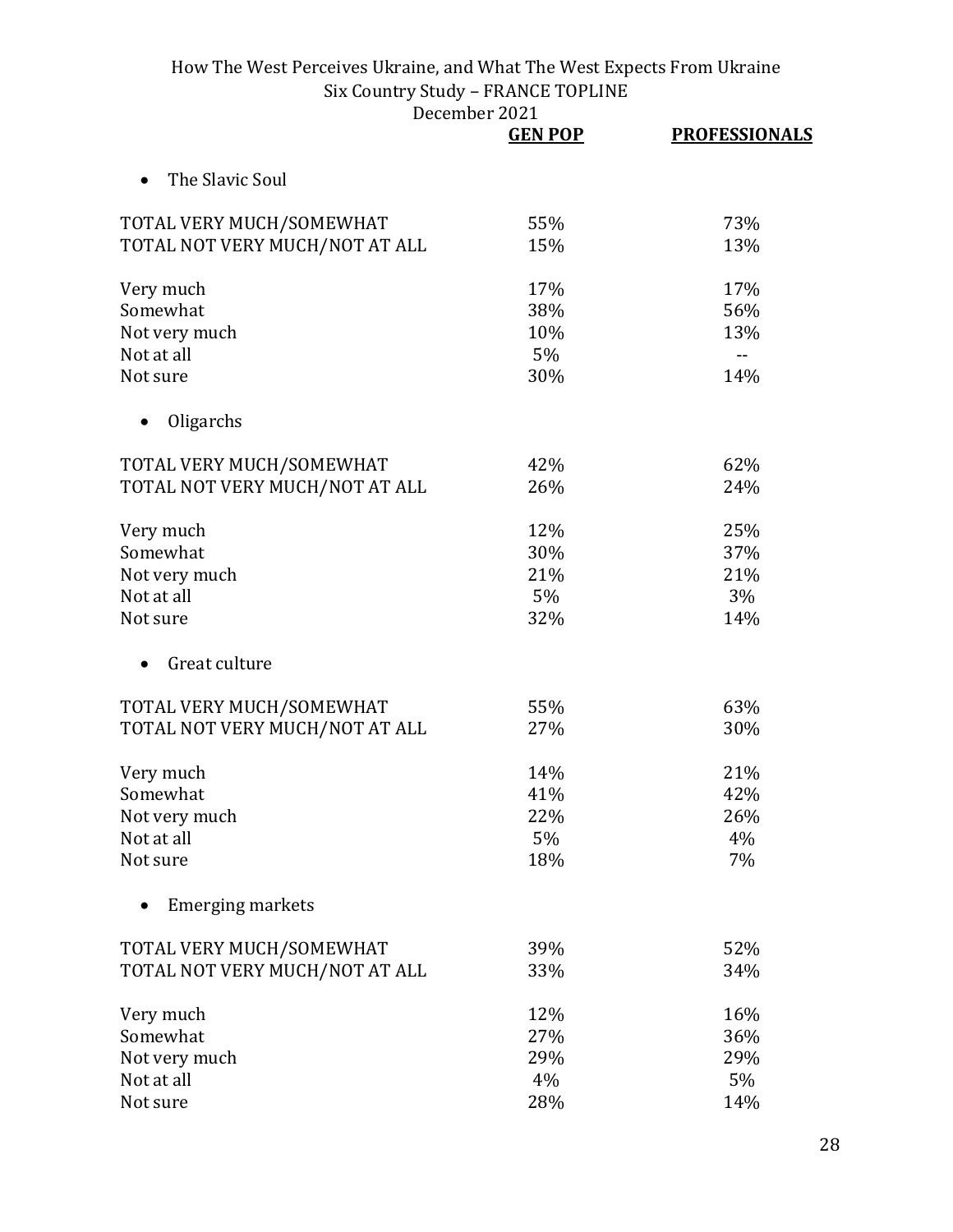|                                | <b>GEN POP</b> | <b>PROFESSIONALS</b> |
|--------------------------------|----------------|----------------------|
| Frozen conflicts               |                |                      |
| TOTAL VERY MUCH/SOMEWHAT       | 40%            | 47%                  |
| TOTAL NOT VERY MUCH/NOT AT ALL | 21%            | 19%                  |
| Very much                      | 9%             | 14%                  |
| Somewhat                       | 31%            | 33%                  |
| Not very much                  | 15%            | 19%                  |
| Not at all                     | 6%             | --                   |
| Not sure                       | 39%            | 34%                  |
| Pro-democracy protests         |                |                      |
| TOTAL VERY MUCH/SOMEWHAT       | 54%            | 59%                  |
| TOTAL NOT VERY MUCH/NOT AT ALL | 28%            | 28%                  |
| Very much                      | 13%            | 9%                   |
| Somewhat                       | 41%            | 50%                  |
| Not very much                  | 20%            | 24%                  |
| Not at all                     | 8%             | 4%                   |
| Not sure                       | 18%            | 13%                  |
| Unstable economy               |                |                      |
| TOTAL VERY MUCH/SOMEWHAT       | 51%            | 72%                  |
| TOTAL NOT VERY MUCH/NOT AT ALL | 26%            | 22%                  |
| Very much                      | 16%            | 36%                  |
| Somewhat                       | 35%            | 36%                  |
| Not very much                  | 22%            | 20%                  |
| Not at all                     | 4%             | 2%                   |
| Not sure                       | 23%            | 6%                   |
| Clueless                       |                |                      |
| TOTAL VERY MUCH/SOMEWHAT       | 46%            | 58%                  |
| TOTAL NOT VERY MUCH/NOT AT ALL | 23%            | 24%                  |
| Very much                      | 13%            | 19%                  |
| Somewhat                       | 33%            | 39%                  |
| Not very much                  | 19%            | 24%                  |
| Not at all                     | 4%             | $-$                  |
| Not sure                       | 31%            | 18%                  |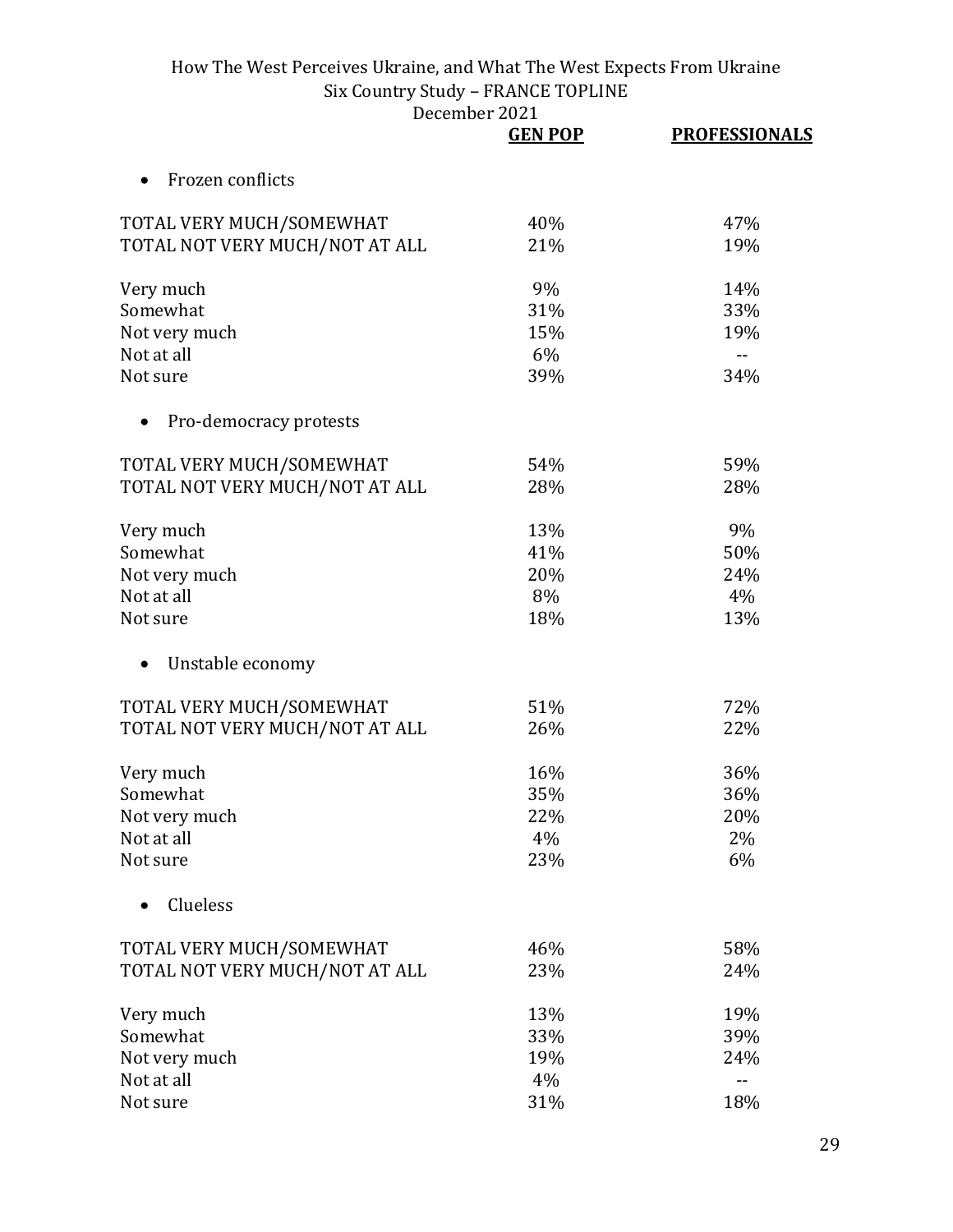|                                | <b>GEN POP</b> | <b>PROFESSIONALS</b> |  |
|--------------------------------|----------------|----------------------|--|
| Threatening<br>$\bullet$       |                |                      |  |
| TOTAL VERY MUCH/SOMEWHAT       | 17%            | 33%                  |  |
| TOTAL NOT VERY MUCH/NOT AT ALL | 55%            | 50%                  |  |
| Very much                      | 6%             | 13%                  |  |
| Somewhat                       | 11%            | 20%                  |  |
| Not very much                  | 38%            | 27%                  |  |
| Not at all                     | 17%            | 23%                  |  |
| Not sure                       | 28%            | 17%                  |  |

39)On a scale from 1 to 10, with 1 being the least democratic and 10 being the most democratic, how democratic do you believe Ukraine is?

| 1-3; Less democratic  | 17%             | 16%   |
|-----------------------|-----------------|-------|
| 4-6                   | 49 <sub>%</sub> | 50%   |
| 7-10; More democratic | 21 <sup>%</sup> | 32%   |
| Not sure              | 13%             | $2\%$ |

40)On a scale from 1 to 10, with 1 being the least corrupt and 10 being the most corrupt, how corrupt do you believe Ukraine is?

| 1-3; Less corrupt  | $1\%$      | $2\%$ |
|--------------------|------------|-------|
| 4-6                | 32%        | 44%   |
| 7-10; More corrupt | 48%        | 51%   |
| Not sure           | <b>19%</b> | 3%    |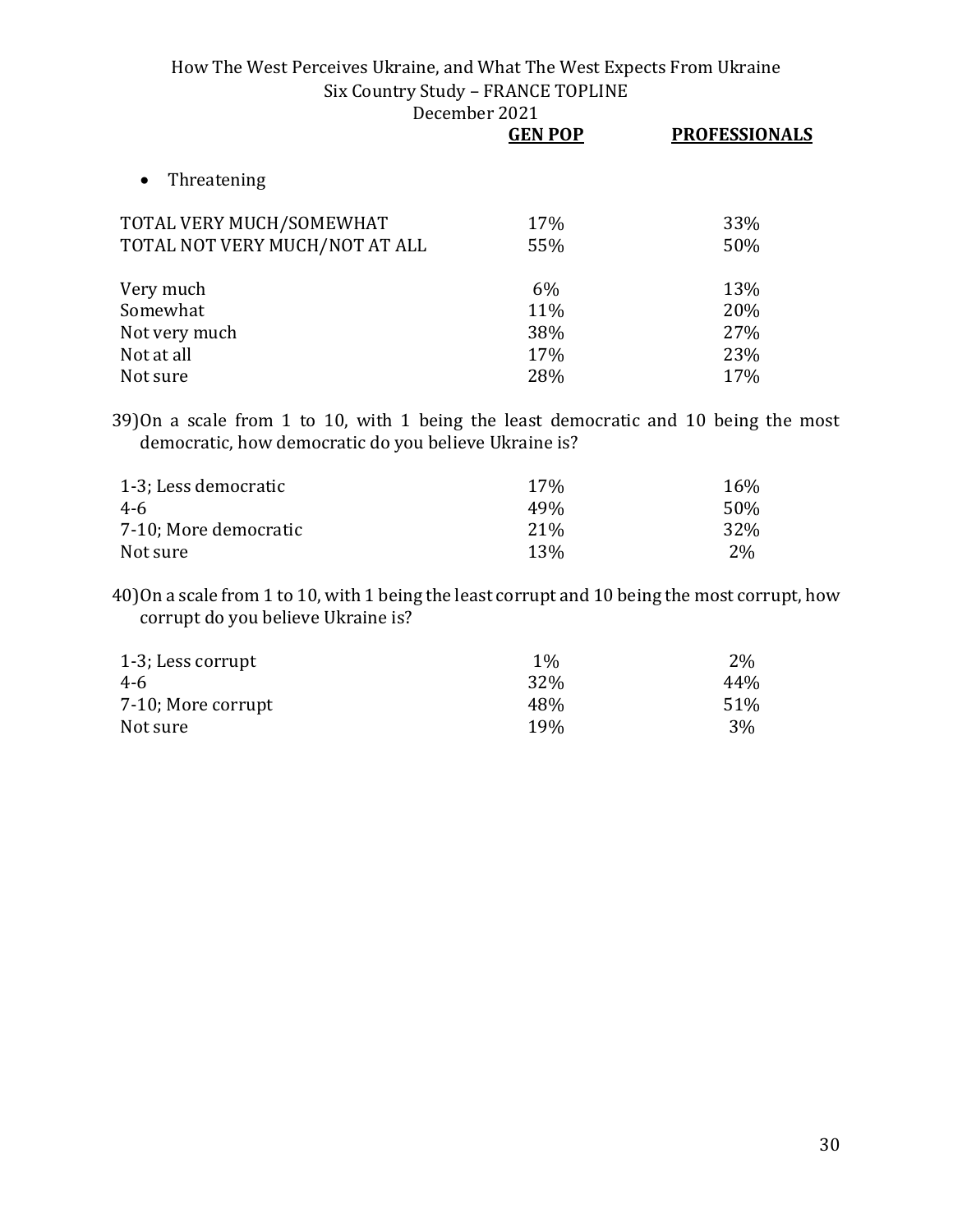December 2021

## **GEN POP PROFESSIONALS**

41)Which of the following historical events or places do you most associate with Ukraine? [SELECT ONE]

| The Chernobyl disaster                        | 22% | 15% |
|-----------------------------------------------|-----|-----|
| The 2014 Russian invasion of Crimea           | 18% | 30% |
| The 2004 Orange Revolution                    | 11% | 19% |
| Ukrainian sport successes (Klitschko brothers | 9%  | 4%  |
| boxing, Andriy Shevchenko)                    |     |     |
| The occupation of Donetsk by pro-Russian      | 6%  | 13% |
| forces                                        |     |     |
| The 2014 Euromaidan protests                  | 5%  | 4%  |
| Holodomor, which was a famine between 1932    | 4%  | 6%  |
| and 1933                                      |     |     |
| Tourist attractions (Kyiv, Lviv, Odessa)      | 2%  |     |
| Wins on Eurovision Song Contest (Rusłana,     |     | 7%  |
| Jamala)                                       |     |     |
| Other (Please specify)                        |     |     |
| Not sure                                      | 23% | 2%  |

42) Generally speaking, how important do you believe it is for the West, including France to support Ukraine?

| TOTAL IMPORTANT<br>TOTAL NOT IMPORTANT | 53%<br>22% | 69%<br>17% |
|----------------------------------------|------------|------------|
| Very important                         | 14%        | 19%        |
| Somewhat important                     | 39%        | 50%        |
| Not very important                     | 17%        | 14%        |
| Not important at all                   | 5%         | 3%         |
| Not sure                               | 25%        | 14%        |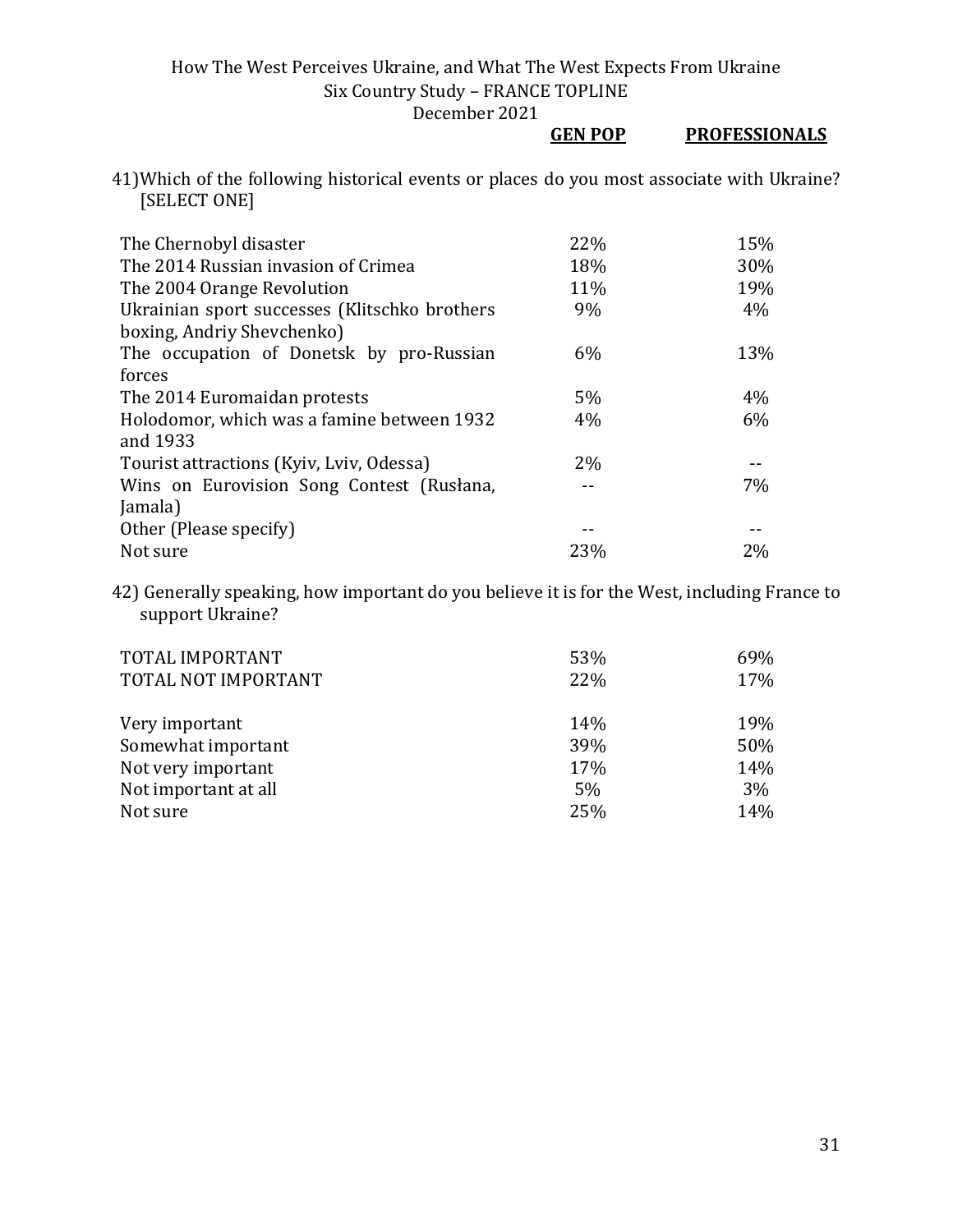|                                                                                                      |  | <b>GEN POP</b> | <b>PROFESSIONALS</b> |
|------------------------------------------------------------------------------------------------------|--|----------------|----------------------|
| 43) <b>IIF IMPORTANT</b> Why do you believe that it is important for the West to support<br>Ukraine? |  |                |                      |

| Ukraine is on the frontlines of containing Russia | 17%   | 13%   |
|---------------------------------------------------|-------|-------|
| Ukraine is on the frontlines of defending         | 16%   | 13%   |
| democracy against authoritarianism                |       |       |
| Ukraine can be Europe's bridge to Russia and      | 16%   | 20%   |
| Asia                                              |       |       |
| Ukraine has European values                       | 11%   | 5%    |
| Ukraine can be the example that a free            | 11%   | 16%   |
| democracy in the post-Soviet Slavic world is      |       |       |
| possible                                          |       |       |
| Ukraine is on the frontlines of containing Russia | 8%    | 11%   |
| and China                                         |       |       |
| Ukrainians are pro-democracy                      | 3%    | 6%    |
| Ukraine has major natural resources, including    | 3%    | 2%    |
| iron ore and fossil fuels                         |       |       |
| Ukrainians are great people                       | 2%    | 2%    |
| There are many Ukrainian people who live in       | 2%    | 3%    |
| Western countries                                 |       |       |
| Ukraine is an emerging market economy             | 2%    | 1%    |
| Ukraine can become a leader of innovation and     | 1%    | 1%    |
| digital economy in the world                      |       |       |
| Ukraine has wealthy business leaders and          | $1\%$ | $1\%$ |
| investors                                         |       |       |
| Ukraine is trying its best to fight corruption    | $1\%$ | 1%    |
| Things in Ukraine are getting better              | 1%    | 1%    |
| Other (Please specify)                            | $- -$ | $1\%$ |
| Not sure                                          | 5%    | 3%    |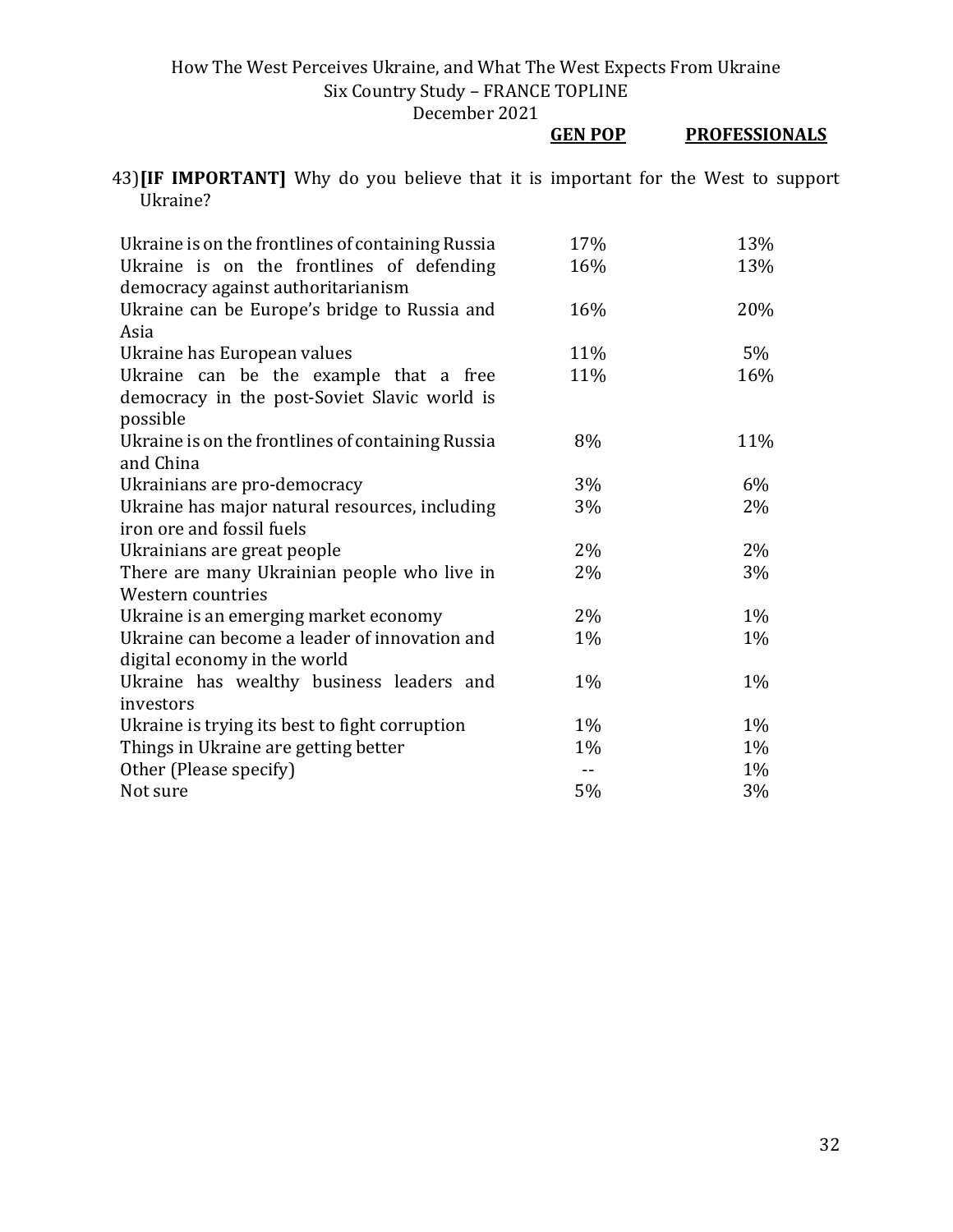**GEN POP PROFESSIONALS**

| 44) <b>IIF NOT IMPORTANT</b> Why do you believe that it is <b>NOT</b> important for the West to |  |  |  |  |  |
|-------------------------------------------------------------------------------------------------|--|--|--|--|--|
| support Ukraine?                                                                                |  |  |  |  |  |

| I don't really know what is going on in Ukraine                                              | 28%   | 31% |
|----------------------------------------------------------------------------------------------|-------|-----|
| Ukraine is escalating the conflict with Russia,<br>the West should not support such behavior | 9%    | 16% |
| Ukraine is Russia's territory, the West should<br>stay out                                   | 7%    | 16% |
| I believe it is more important to help countries<br>other than Ukraine                       | 6%    | 3%  |
| Support for Ukraine could provoke Russia,<br>which could mean war                            | $5\%$ | 6%  |
| Support for Ukraine would mean putting<br>sanctions on Russia, and this is against the       | $5\%$ | 9%  |
| West's economic interests                                                                    |       |     |
| Ukraine is corrupt and will always be                                                        | 3%    | 4%  |
| Ukraine doesn't deserve the support                                                          | 3%    | 4%  |
| Ukraine's economy is doomed, it has only<br>corruption and an old style economy to offer     | $2\%$ | 2%  |
| Overall, we should give less support to foreign                                              | $1\%$ |     |
| countries                                                                                    |       |     |
| Things in Ukraine are getting worse                                                          |       |     |
| Other (Please specify)                                                                       |       |     |
| Not sure                                                                                     | 31%   | 9%  |

45)Do you believe that the West needs to better understand how important Ukraine is?

| TOTAL DEFINITELY/POSSIBLY | 64% | 70% |
|---------------------------|-----|-----|
| TOTAL NOT REALLY/NO       | 18% | 17% |
|                           |     |     |
| Definitely                | 24% | 24% |
| Possibly                  | 40% | 46% |
| Not really                | 14% | 13% |
| Not at all                | 4%  | 4%  |
| Not sure                  | 18% | 13% |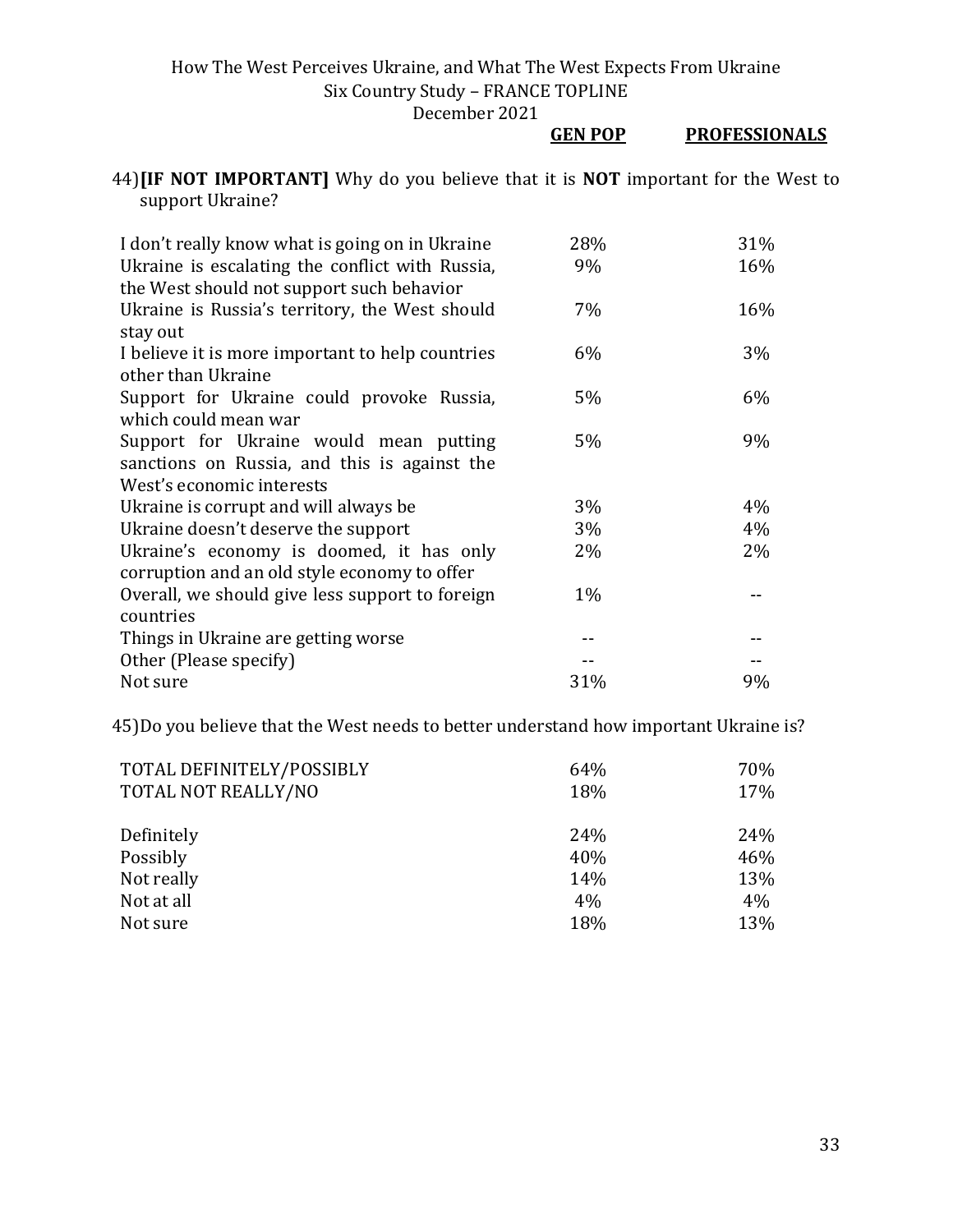December 2021

# **GEN POP PROFESSIONALS**

46)Thinking about France's interests, which do you think is more important?

| Defending Ukraine is good, but never at the risk | 46%             | 55% |
|--------------------------------------------------|-----------------|-----|
| of serious conflict with Russia                  |                 |     |
| Defending Ukraine rather than improving          | <b>19%</b>      | 25% |
| relations with Russia                            |                 |     |
| Improving relations with Russia rather than      | 13 <sub>%</sub> | 13% |
| defending Ukraine                                |                 |     |
| Not sure                                         | <b>22%</b>      | 7%  |

47)How important do you believe Ukraine is to European security?

| TOTAL IMPORTANT<br>TOTAL NOT IMPORTANT | 50%<br>19% | 61%<br>30% |
|----------------------------------------|------------|------------|
| Very important                         | 12%        | 20%        |
| Somewhat important                     | 38%        | 41%        |
| Not very important                     | 14%        | 25%        |
| Not important at all                   | 5%         | 5%         |
| Not sure                               | 31%        | 9%         |

48)Generally speaking, which of the following do you believe best describes Ukraine's overall position in the world?

| A European country                        | 22% | 12% |
|-------------------------------------------|-----|-----|
| A Slavic country                          | 17% | 28% |
| A part of Russia                          | 14% | 7%  |
| A bridge to Russia                        | 12% | 32% |
| A part of the West                        | 8%  | 12% |
| An independent country between Europe and | 8%  | 7%  |
| Russia                                    |     |     |
| Not sure                                  | 19% | 2%  |

49)From what you know, is the Ukrainian language a dialect of Russian or a fully separate language?

| A dialect of Russian      | 23%        | 31% |
|---------------------------|------------|-----|
| A fully separate language | <b>30%</b> | 37% |
| Not sure                  | 47%        | 32% |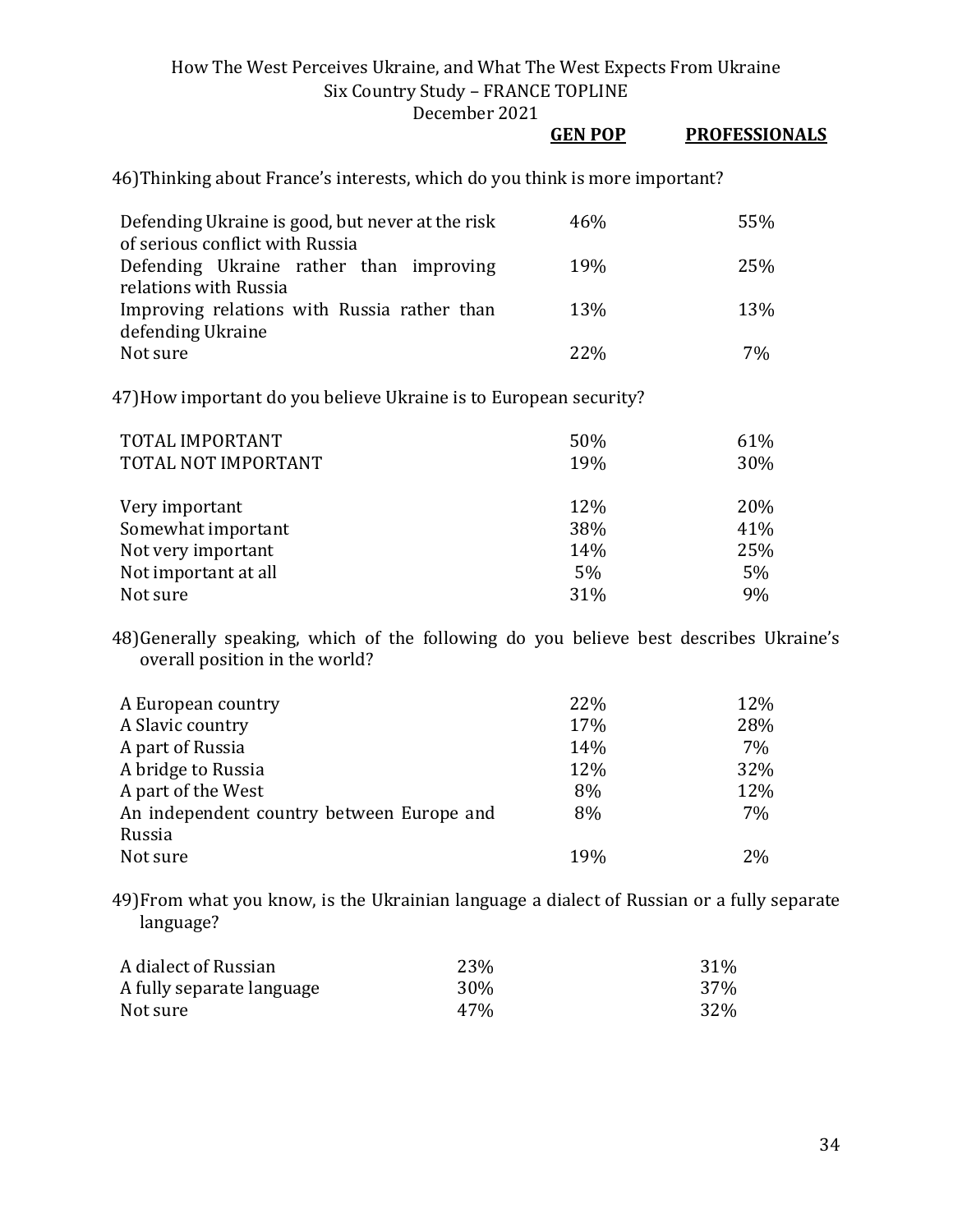## **GEN POP PROFESSIONALS**

50)From what you know, how would you describe the relations between the West (meaning EU countries, UK, US, and Canada) and Ukraine?

| <b>TOTAL STRONG</b><br><b>TOTAL WEAK</b> | 27%<br>51% | 44%<br>39% |
|------------------------------------------|------------|------------|
| Very strong                              | 7%         | 9%         |
| Somewhat strong                          | 20%        | 35%        |
| Somewhat weak                            | 44%        | 39%        |
| Very weak                                | 7%         |            |
| Not sure                                 | 22%        | 17%        |

51)From what you know, do you believe that relations between the West (meaning EU countries, UK, US, and Canada) and Ukraine have gotten better or worse in the past ten years?

| Better          | 18%  | 29% |
|-----------------|------|-----|
| Worse           | 25%  | 27% |
| Stayed the same | 27%  | 28% |
| Not sure        | 30\% | 16% |

52)**[IF WORSE]** Whose fault do you think this is that relations between the West and Ukraine have gotten worse over the past ten years?

| Ukraine's fault                    | 24 <sub>%</sub> | 16% |
|------------------------------------|-----------------|-----|
| The West's fault                   | 21 <sup>%</sup> | 33% |
| Both sides are equally at<br>fault | 44%             | 44% |
| Not sure                           | 11 <sup>%</sup> | 7%  |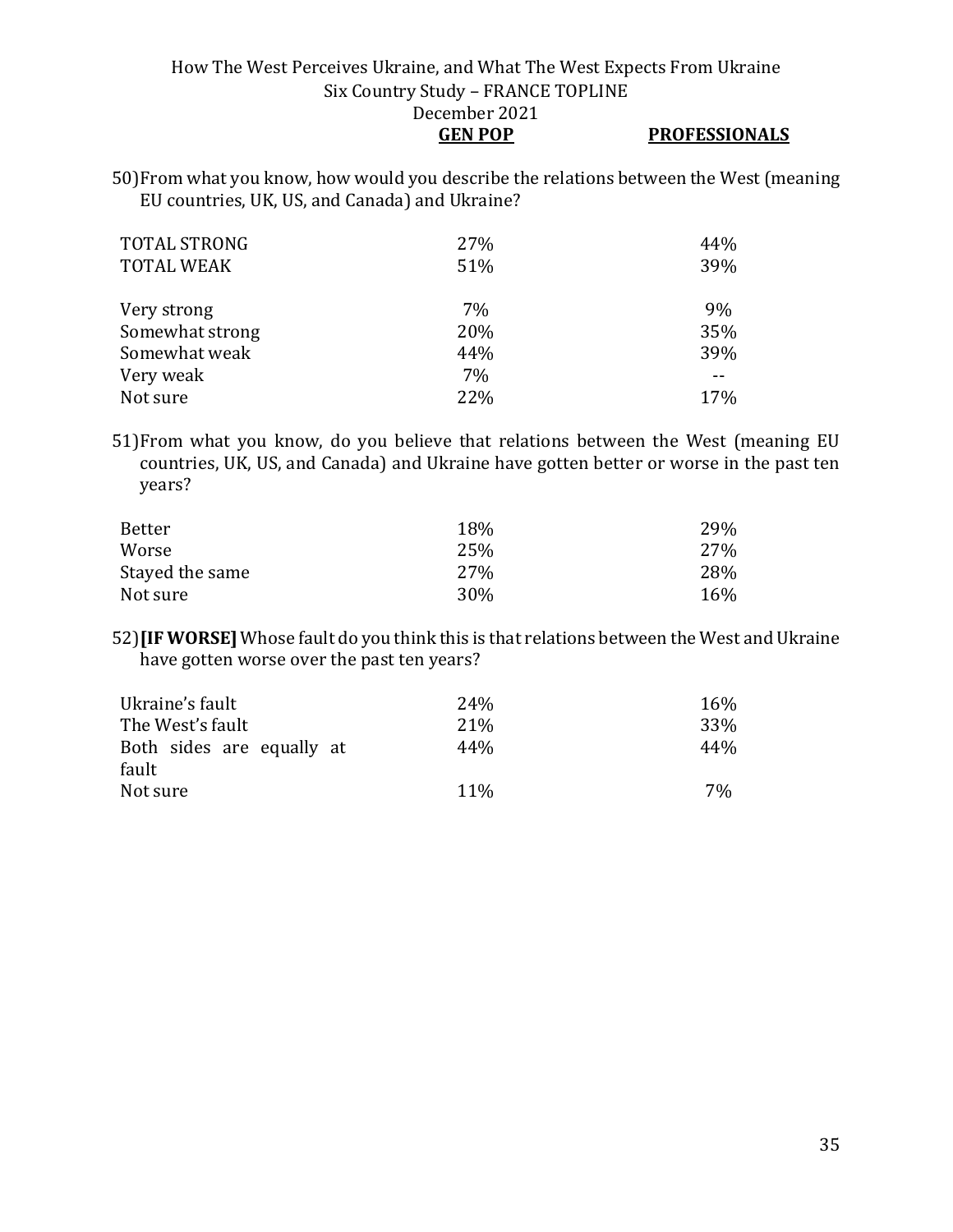#### **GEN POP PROFESSIONALS**

53)**[IF UKRAINE]** Why do you believe it is Ukraine's fault that relations between the West and Ukraine have deteriorated in the past 10 years?

| Ukraine always demands but does not deliver     | 37% | 28% |
|-------------------------------------------------|-----|-----|
| Ukraine is not serious about democratic         | 27% | 15% |
| reforms                                         |     |     |
| Ukraine has had many chances but fails to use   | 17% | 13% |
| them                                            |     |     |
| Ukraine provokes Russia                         | 12% | 15% |
| Ukraine was on a good track but recently things | 7%  | 14% |
| got worse                                       |     |     |
| Corruption                                      |     | 15% |
| Other (Please specify)                          |     |     |
| Not sure                                        |     |     |

54)**[IF THE WEST]** Why do you believe it is the West's fault that relations between the West and Ukraine have deteriorated in the past 10 years?

| The West always promises support but never    | 37%   | 31% |
|-----------------------------------------------|-------|-----|
| delivers when it counts                       |       |     |
| Denying a NATO perspective to Ukraine         | 21%   | 24% |
| The West lacks courage to stand up for values | 13%   | 24% |
| that Ukraine defends                          |       |     |
| Trying to lure Ukraine away from Russia       | 11%   | 7%  |
| Denying an EU perspective to Ukraine          | 6%    | 7%  |
| Support of color revolutions in Georgia,      | 6%    |     |
| Ukraine and other places                      |       |     |
| Not fulfilling the promises made in the       | $3\%$ | 7%  |
| Budapest Memorandum in 1994, that in          |       |     |
| exchange for giving up nuclear weapons        |       |     |
| Ukraine's security would be assured           |       |     |
| Other (Please specify)                        |       |     |
| Not sure                                      | 3%    |     |
|                                               |       |     |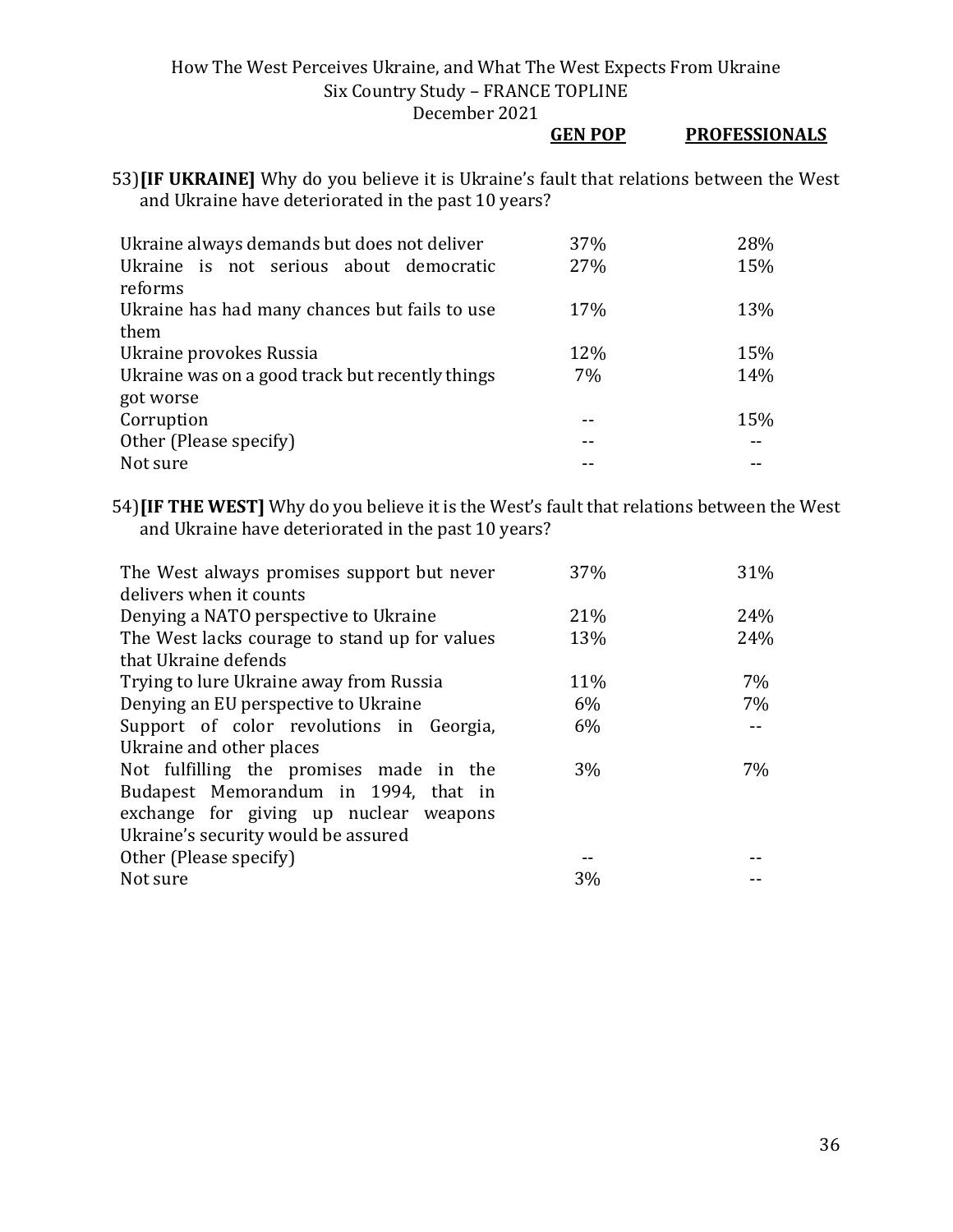December 2021

|                                                                                                | <b>GEN POP</b> | <b>PROFESSIONALS</b> |
|------------------------------------------------------------------------------------------------|----------------|----------------------|
| 55) <b>[IF BETTER]</b> In your view, why have relations between Ukraine and the West improved? |                |                      |
| Because Ukrainians bravely fight for freedom                                                   | 44%            | 43%                  |
| Because Ukrainians fought successfully a<br>previous autocratic regime                         | 21%            | 19%                  |
| Because Ukrainians try to fight corruption                                                     | 14%            | 22%                  |
| Because Ukrainians defend Europe against<br>Russia                                             | 12%            | 7%                   |
| Because we finally learned what is Ukraine,<br>shattering Russian stereotypes and fake stories | 4%             | 6%                   |
| Because the Ukrainian leadership is impressive<br>and does the right thing                     |                |                      |
| Not sure                                                                                       | 5%             | 3%                   |

56)Do you think things in Ukraine are moving in the right direction or wrong direction?

| I do not follow news from Ukraine             | 20% | 15% |
|-----------------------------------------------|-----|-----|
| Things are getting worse recently             | 18% | 29% |
| Things are moving in the right direction      | 11% | 14% |
| Bad as always                                 | 9%  | 11% |
| Ukraine would be a great asset for Europe and | 8%  | 8%  |
| the West                                      |     |     |
| Ukraine is corruption and always will be      | 6%  | 6%  |
| Not sure                                      | 28% | 17% |

57)How do you believe that Western mainstream media depicts Ukraine?

| Accurately     | 25%             | 22\% |
|----------------|-----------------|------|
| Too positively | 19%             | 42%  |
| Too negatively | 19 <sub>%</sub> | 14%  |
| Not sure       | 37%             | 22%  |

58)If Ukraine and Russia were to take different positions on a major issue, whom would you be more likely to believe?

| Ukraine      | 22% | 28% |
|--------------|-----|-----|
| Russia       | 8%  | 13% |
| Both equally | 18% | 22% |
| Neither      | 25% | 19% |
| Not sure     | 27% | 18% |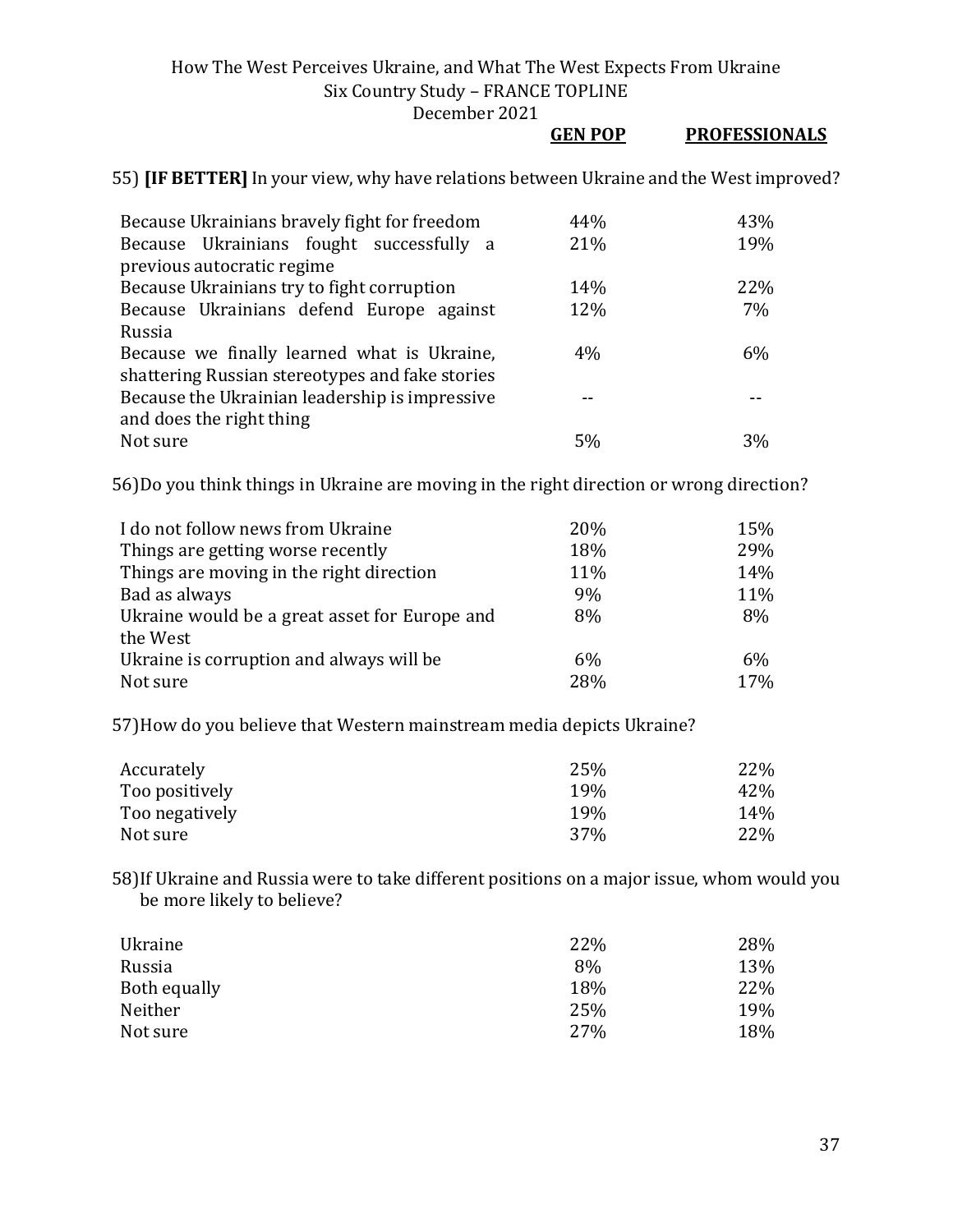December 2021

# **GEN POP PROFESSIONALS**

| Ukraine is under a multi-front, hybrid attack     | 21% | 40%   |
|---------------------------------------------------|-----|-------|
| from Russia                                       |     |       |
| Ukraine is under military attack from Russia      | 18% | 18%   |
| Ukraine is under political and diplomatic attack  | 16% | 10%   |
| from Russia                                       |     |       |
| Ukraine is under economic attack from Russia      | 9%  | 14%   |
| Ukraine and Russia are both reckless, this is     | 9%  | 2%    |
| why there is a conflict                           |     |       |
| Ukraine is not under attack from Russia and its   | 7%  | $6\%$ |
| issues are within its own borders, between        |     |       |
| different parts of its population hostile to each |     |       |
| other (a kind of civil war)                       |     |       |
| Not sure                                          | 20% | 10%   |

59)Which of the following best describes Ukraine's position with relation to Russia?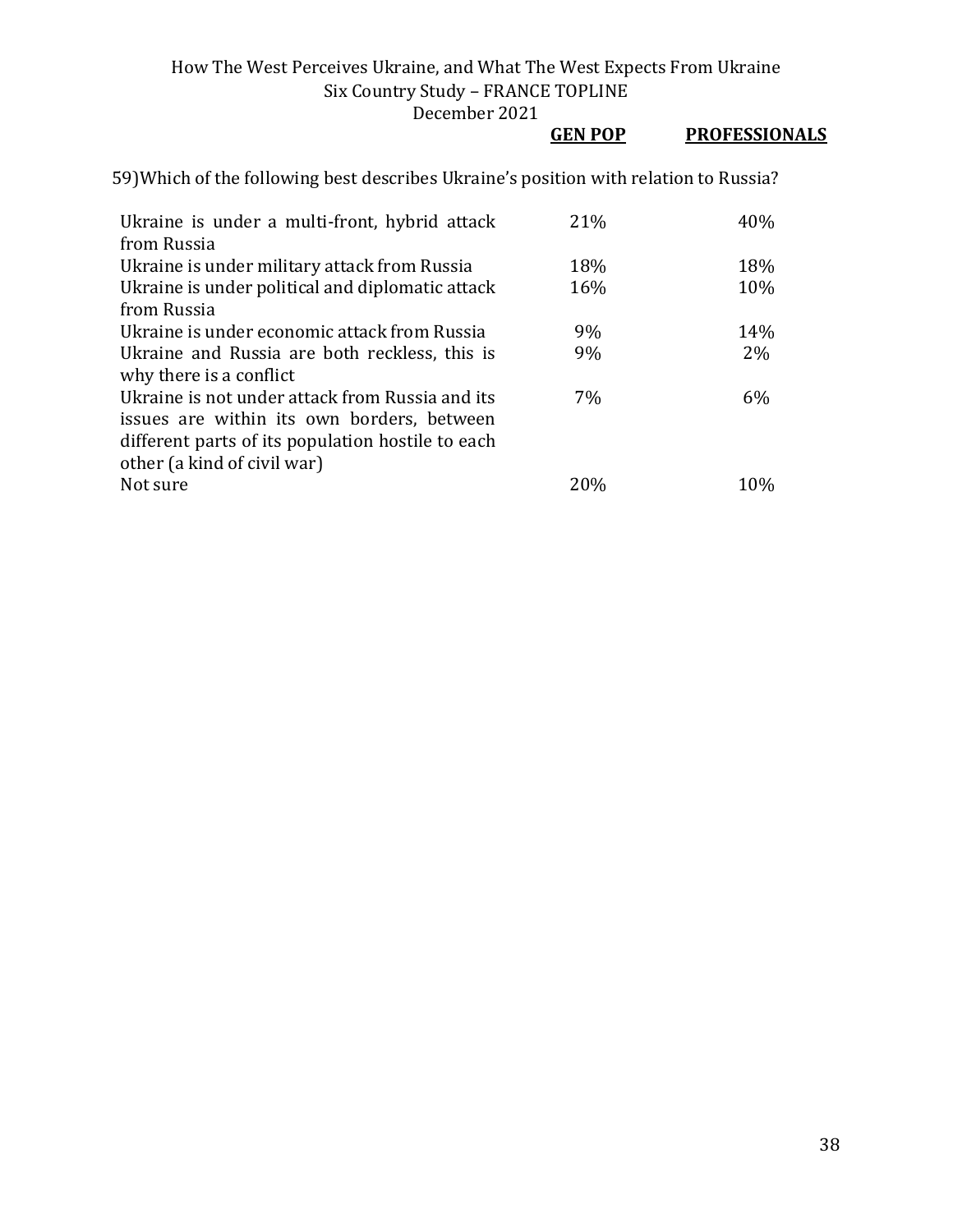#### **Ukraine's Geopolitical Alignment & Future**

**INTRO**: Next, we will ask some questions about Ukraine's current position and its future, both as it relates to Russia and their position in the rest of the world.

| <b>GEN POP</b> | <b>PROFESSIONALS</b> |
|----------------|----------------------|
|                |                      |
| 19%            | 18%                  |
| 13%            | 12%                  |
| 13%            | 14%                  |
| 9%             | 11%                  |
| 8%             | 20%                  |
| 3%             |                      |
| 7%             | 5%                   |
| 28%            | 20%                  |
|                |                      |

61)Do you favor or oppose NATO allies making a commitment to defend Ukraine from Russian aggression?

| <b>TOTAL FAVOR</b><br><b>TOTAL OPPOSE</b> | 57%<br>22% | 72%<br>20% |
|-------------------------------------------|------------|------------|
| Strongly favor                            | 24%        | 23%        |
| Somewhat favor                            | 33%        | 49%        |
| Somewhat oppose                           | 19%        | 16%        |
| Strongly oppose                           | 3%         | 4%         |
| Not sure                                  | 21%        | 8%         |

62)Do you favor or oppose Ukraine becoming a member of the European Union at any point in the future?

| <b>TOTAL FAVOR</b>  | 41% | 48% |
|---------------------|-----|-----|
| <b>TOTAL OPPOSE</b> | 29% | 26% |
| Strongly favor      | 12% | 15% |
| Somewhat favor      | 29% | 33% |
| Somewhat oppose     | 14% | 13% |
| Strongly oppose     | 15% | 13% |
| Not sure            | 30% | 26% |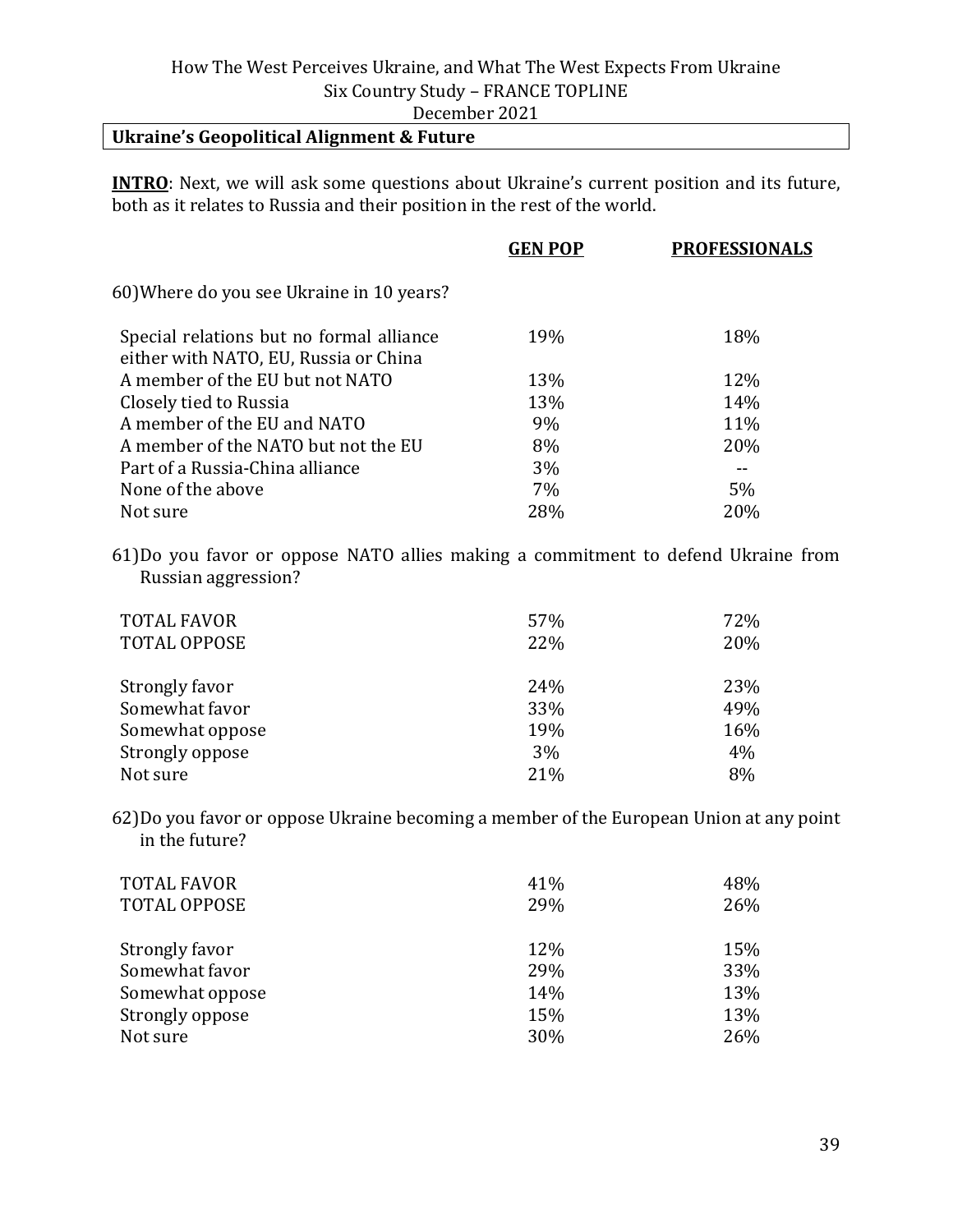December 2021

**GEN POP** 

|--|

63)Do you favor or oppose Ukraine becoming a member of NATO at any point in the future?

| <b>TOTAL FAVOR</b><br><b>TOTAL OPPOSE</b> | 40%<br>32% | 46%<br>37% |
|-------------------------------------------|------------|------------|
| Strongly favor                            | 8%         | 10%        |
| Somewhat favor                            | 32%        | 36%        |
| Somewhat oppose                           | 17%        | 18%        |
| Strongly oppose                           | 15%        | 19%        |
| Not sure                                  | 28%        | 17%        |

64)From what you know, what are the main obstacles to Ukraine's membership in the EU and NATO? (Select up to 3)

| Corruption                              | 36%   | 29%   |
|-----------------------------------------|-------|-------|
| Soviet legacy                           | 24%   | 45%   |
| Russian border                          | 21%   | 20%   |
| Pro-Russian factions and regions in the | 16%   | 25%   |
| country                                 |       |       |
| Weak military and unsecure borders      | 14%   | 18%   |
| Cultural differences                    | 14%   | 13%   |
| Organized crime                         | 12%   | 19%   |
| Weak economy                            | 12%   | 21%   |
| Unstable government                     | 12%   | 21%   |
| Lack of resources                       | 11%   | 13%   |
| Geographic distance                     | 7%    | 2%    |
| Oligarchs                               | 6%    | $3\%$ |
| Public protests                         | 5%    | $4\%$ |
| Authoritarian leadership                | $1\%$ | 3%    |
| Other (Please specify)                  | --    |       |
| Not sure                                | 20%   | 10%   |
|                                         |       |       |

65)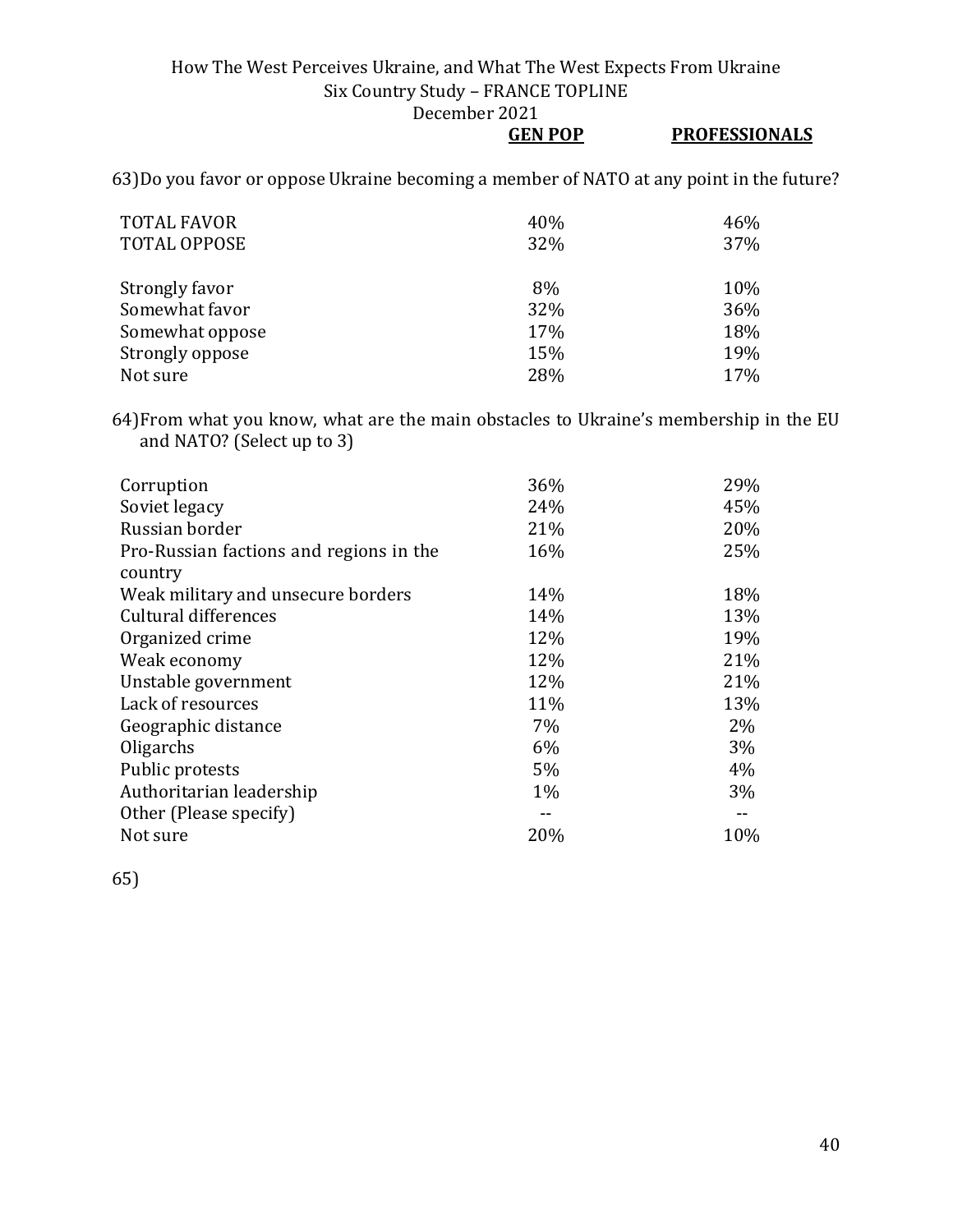#### **GEN POP PROFESSIONALS**

66)Thinking about how much influence Russia should have over Ukraine's future, please indicate if you agree with any of the following statements.

• Russia should have influence over major strategic decisions made by Ukraine.

| <b>TOTAL AGREE</b>    | 28% | 21% |
|-----------------------|-----|-----|
| <b>TOTAL DISAGREE</b> | 51% | 70% |
|                       |     |     |
| Strongly agree        | 11% | 14% |
| Somewhat agree        | 17% | 7%  |
| Somewhat disagree     | 25% | 39% |
| Strongly disagree     | 26% | 31% |
| Not sure              | 21% | 9%  |

• Russia should not have absolute influence over Ukraine, but Ukraine should take Russia's interests into account at every step.

| <b>TOTAL AGREE</b><br><b>TOTAL DISAGREE</b> | 56%<br>17% | 55%<br>27% |
|---------------------------------------------|------------|------------|
| Strongly agree                              | 22%        | 18%        |
| Somewhat agree                              | 34%        | 37%        |
| Somewhat disagree                           | 15%        | 16%        |
| Strongly disagree                           | 2%         | 11%        |
| Not sure                                    | 27%        | 18%        |

• NATO and the EU should not take actions with Ukraine that violate Russia's interests.

| <b>TOTAL AGREE</b>    | 40% | 50% |
|-----------------------|-----|-----|
| <b>TOTAL DISAGREE</b> | 36% | 46% |
|                       |     |     |
| Strongly agree        | 11% | 19% |
| Somewhat agree        | 29% | 31% |
| Somewhat disagree     | 29% | 34% |
| Strongly disagree     | 7%  | 12% |
| Not sure              | 24% | 4%  |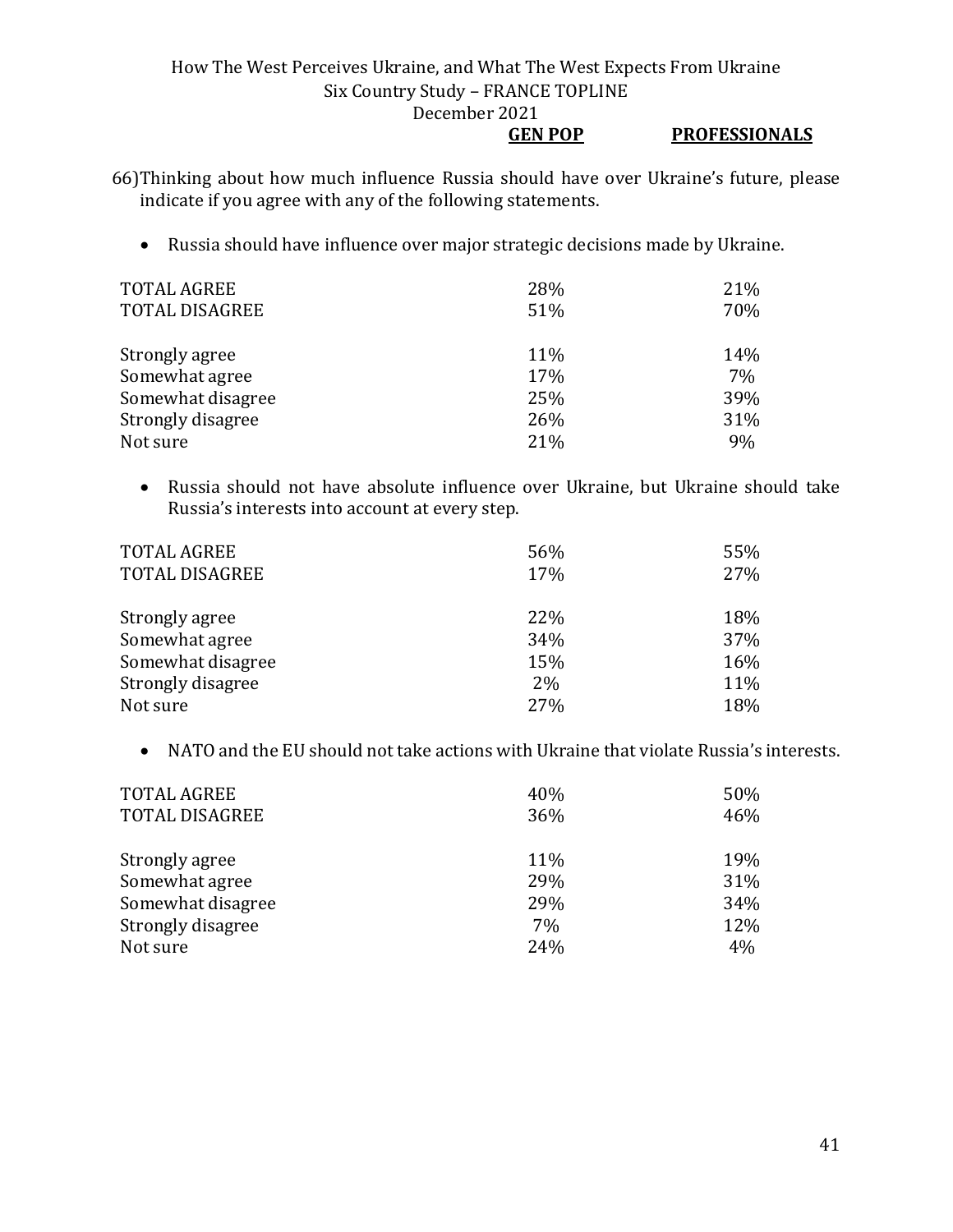December 2021

## **GEN POP PROFESSIONALS**

• Russia has no right to influence what happens in Ukraine.

| <b>TOTAL AGREE</b><br><b>TOTAL DISAGREE</b> | 68%<br>19% | 66%<br>29% |
|---------------------------------------------|------------|------------|
| Strongly agree                              | 36%        | 28%        |
| Somewhat agree                              | 32%        | 38%        |
| Somewhat disagree                           | 17%        | 22%        |
| Strongly disagree                           | 2%         | 7%         |
| Not sure                                    | 13%        | 5%         |

67)In the past year or so, have you become more positive and welcoming or more negative and skeptical toward the idea of Ukraine becoming more closely integrated with the EU and the West, or have your views not changed?

| More positive and welcoming          | 21 <sup>%</sup> | 27% |
|--------------------------------------|-----------------|-----|
| More negative and skeptical          | 23\%            | 18% |
| Nothing changed recently in my views | 36%             | 46% |
| Not sure                             | 20 <sub>%</sub> | 9%  |

68)Do you think that the West and Ukraine share the same value systems?

| <b>TOTAL YES</b> | 47%        | 72% |
|------------------|------------|-----|
| Yes, definitely  | $6\%$      | 13% |
| Yes, somewhat    | 41%        | 59% |
| No               | 24%        | 12% |
| Not sure         | <b>29%</b> | 16% |

69)Which of the following do you believe is most important for Ukraine to become a successful market economy and democracy?

| 21% | 38%   |
|-----|-------|
| 17% | $1\%$ |
|     |       |
| 16% | 30%   |
| 13% | 9%    |
| 5%  | 3%    |
| 3%  | 6%    |
| 3%  | 2%    |
| 3%  |       |
|     |       |
| 19% | 11%   |
|     |       |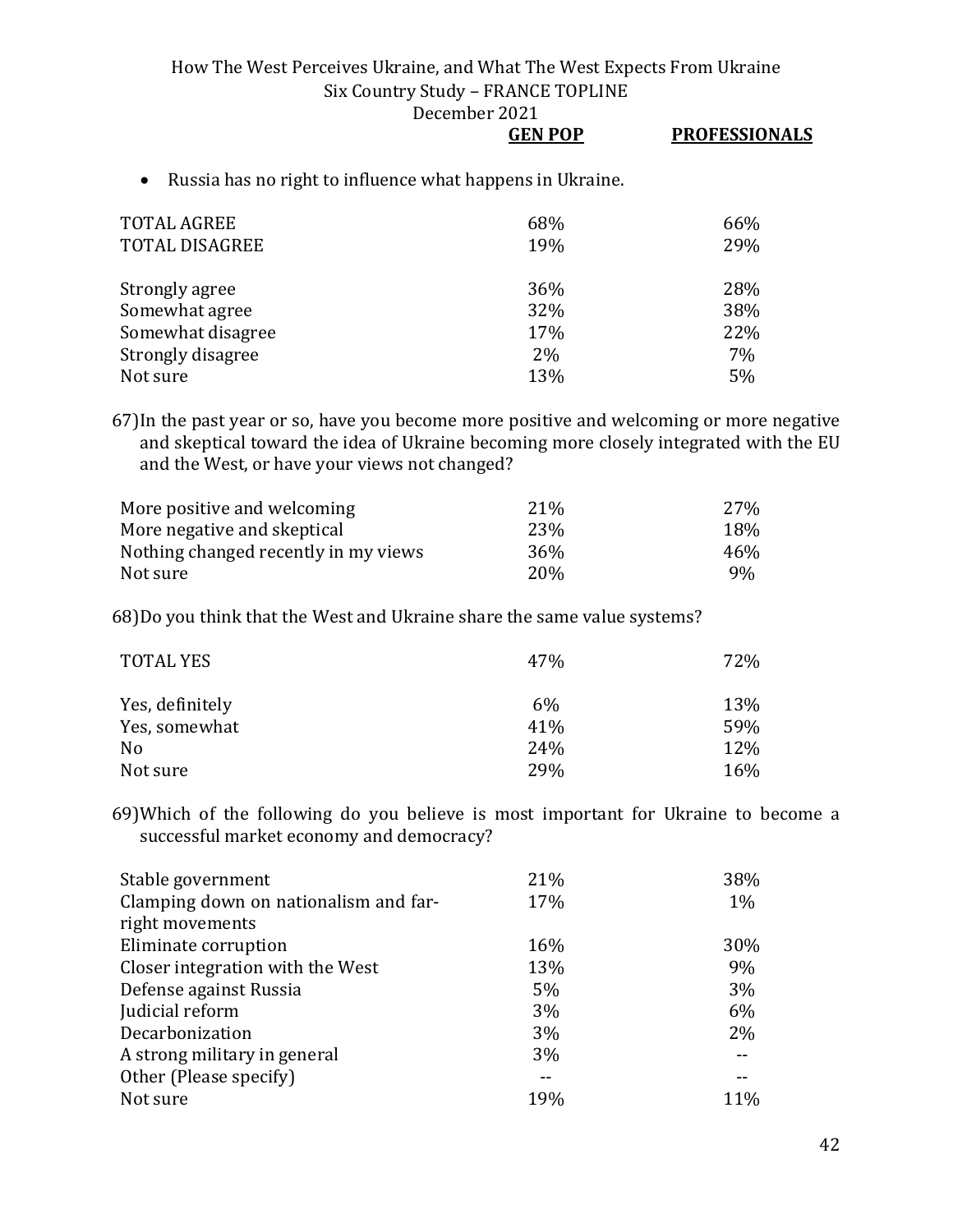#### How The West Perceives Ukraine, and What The West Expects From Ukraine Six Country Study – FRANCE TOPLINE December 2021 **GEN POP PROFESSIONALS**

- 70) Thinking about the West's support for Ukraine, please indicate if you agree with any of the following statements.
	- Ukraine can be successful on its own without Western support or Western pressure.

| <b>TOTAL AGREE</b><br><b>TOTAL DISAGREE</b> | 36%<br>41% | 38%<br>58% |
|---------------------------------------------|------------|------------|
| Strongly agree                              | 8%         | 19%        |
| Somewhat agree                              | 28%        | 19%        |
| Somewhat disagree                           | 29%        | 38%        |
| Strongly disagree                           | 12%        | 20%        |
| Not sure                                    | 23%        | 4%         |

• Ukraine needs Western support, but not Western pressure.

| <b>TOTAL AGREE</b><br><b>TOTAL DISAGREE</b> | 65%<br>17% | 81%<br>15% |
|---------------------------------------------|------------|------------|
| Strongly agree                              | 26%        | 26%        |
| Somewhat agree                              | 39%        | 55%        |
| Somewhat disagree                           | 11%        | 13%        |
| Strongly disagree                           | $6\%$      | 2%         |
| Not sure                                    | 18%        | 4%         |

• Ukraine needs support, pressure, and firm guidance from the West.

| <b>TOTAL AGREE</b><br><b>TOTAL DISAGREE</b> | 61%<br>19% | 74%<br>19% |
|---------------------------------------------|------------|------------|
| Strongly agree                              | 16%        | 14%        |
| Somewhat agree                              | 45%        | 60%        |
| Somewhat disagree                           | 17%        | 14%        |
| Strongly disagree                           | 2%         | 5%         |
| Not sure                                    | 20%        | 7%         |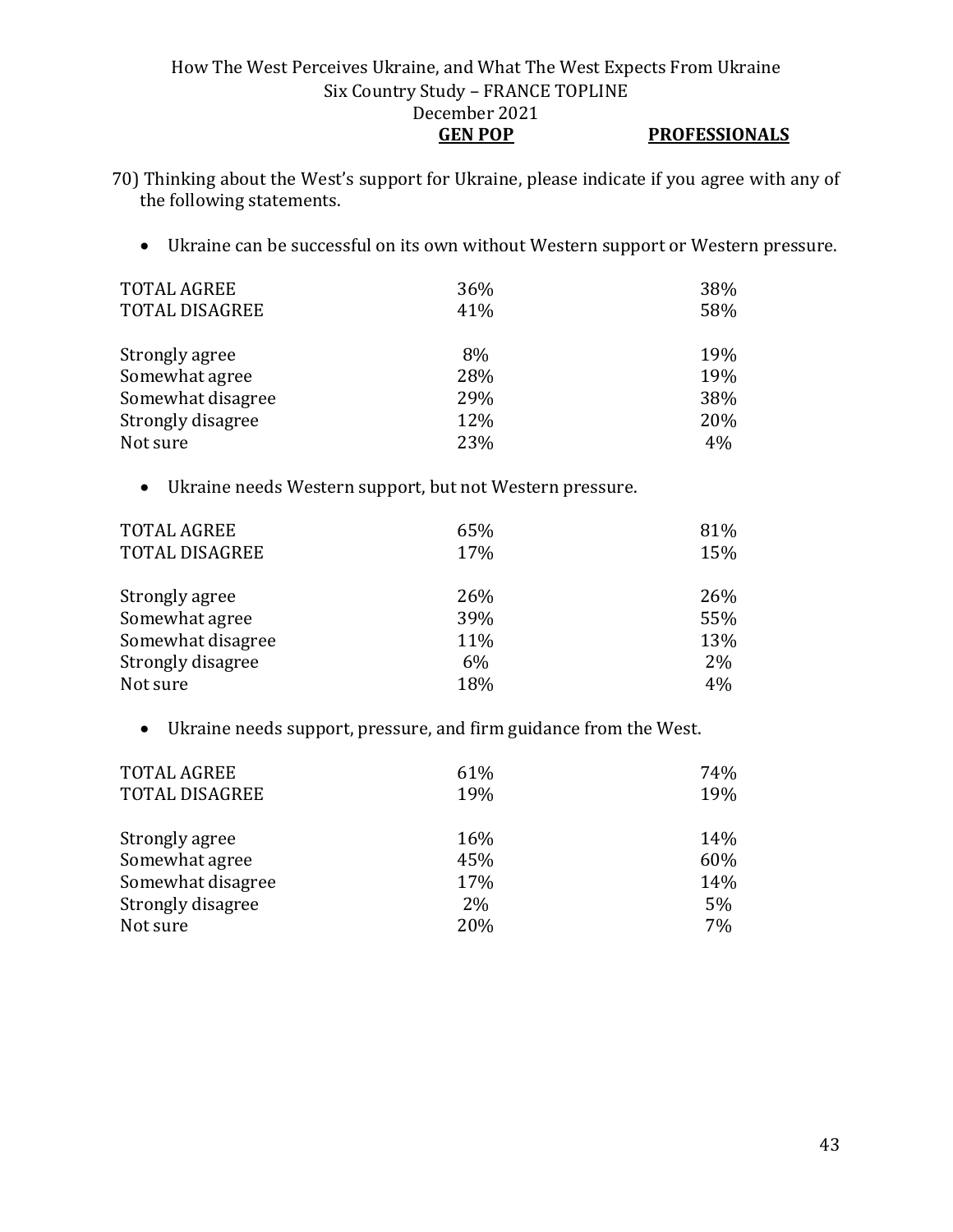| <b>GEN POP</b> | <b>PROFESSIONALS</b> |
|----------------|----------------------|
|                |                      |

• Now is a great moment to strengthen support for Ukraine.

| <b>TOTAL AGREE</b><br>TOTAL DISAGREE | 54%<br>22% | 74%<br>17% |
|--------------------------------------|------------|------------|
| Strongly agree                       | 12%        | 22%        |
| Somewhat agree                       | 42%        | 52%        |
| Somewhat disagree                    | 17%        | 17%        |
| Strongly disagree                    | 5%         |            |
| Not sure                             | 24%        | 9%         |

• Ukraine must first get their act together, then support can be given.

| TOTAL AGREE           | 53% | 62% |
|-----------------------|-----|-----|
| <b>TOTAL DISAGREE</b> | 23% | 26% |
|                       |     |     |
| Strongly agree        | 18% | 14% |
| Somewhat agree        | 35% | 48% |
| Somewhat disagree     | 20% | 24% |
| Strongly disagree     | 3%  | 2%  |
| Not sure              | 24% | 12% |

• Western efforts to support and pressure Ukraine will be unsuccessful and a waste of resources.

| <b>TOTAL AGREE</b><br><b>TOTAL DISAGREE</b> | 39%<br>35% | 41%<br>46% |
|---------------------------------------------|------------|------------|
| Strongly agree                              | 9%         | 7%         |
| Somewhat agree                              | 30%        | 34%        |
| Somewhat disagree                           | 25%        | 37%        |
| Strongly disagree                           | 10%        | 9%         |
| Not sure                                    | 26%        | 13%        |

71)Compared to 5 or 10 years ago, are Ukraine's efforts to defend its territorial integrity and freedom to choose its own way more or less important to you today?

| 18%             | 32% |
|-----------------|-----|
| 41 <sup>%</sup> | 36% |
| 15%             | 15% |
| 26%             | 17% |
|                 |     |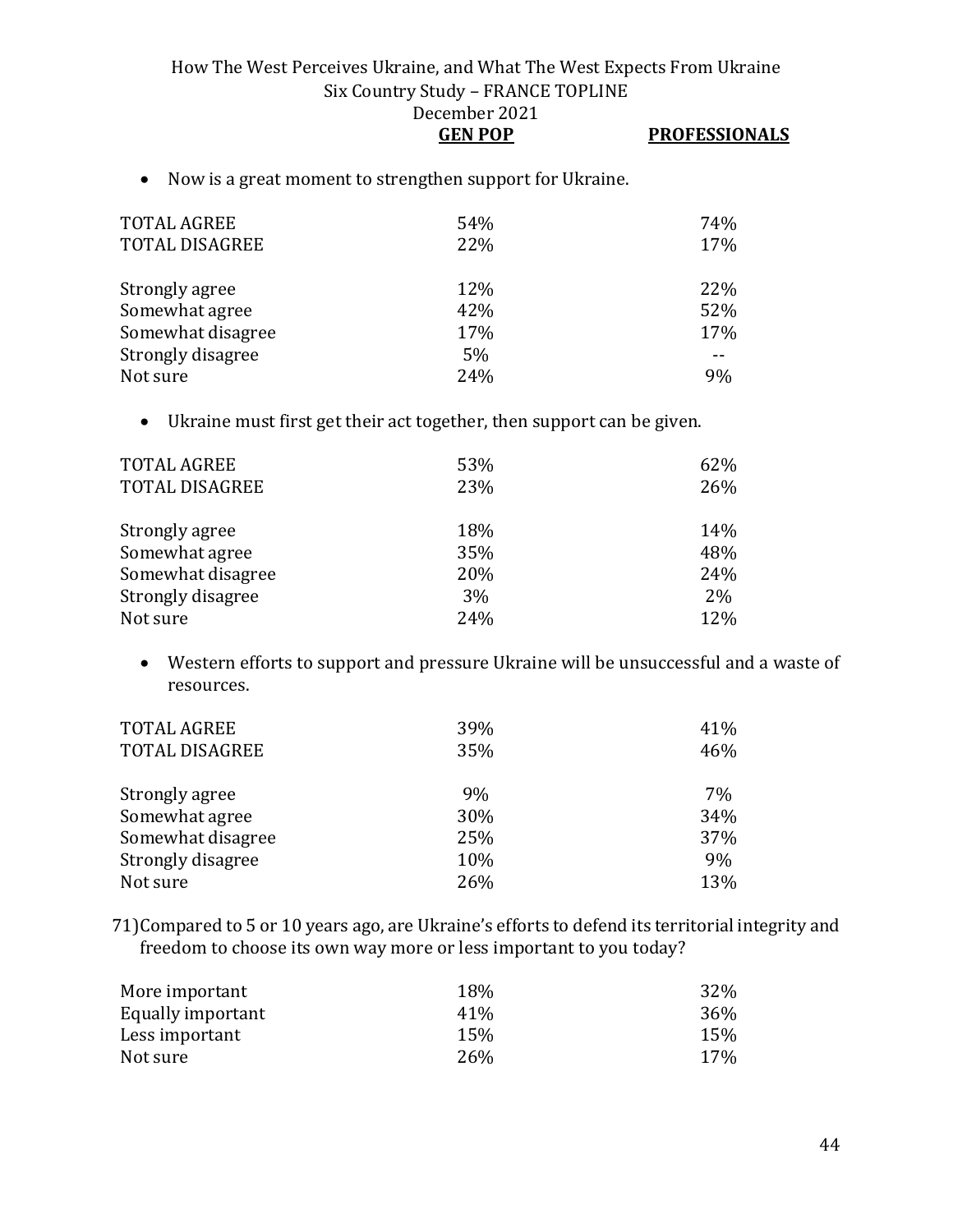**GEN POP PROFESSIONALS**

72)Compared to 10 years ago, are you more or less optimistic that Ukraine will be a successful democracy relatively soon?

| TOTAL MORE OPTIMISTIC<br>TOTAL LESS OPTIMISTIC | 34%<br>41% | 38%<br>49% |
|------------------------------------------------|------------|------------|
| Much more optimistic                           | $6\%$      | 9%         |
| Somewhat more optimistic                       | 28%        | 29%        |
| Somewhat less optimistic                       | 28%        | 44%        |
| Much less optimistic                           | 13%        | 5%         |
| Not sure                                       | 25%        | 13%        |

73)Who is the key force for good in Ukraine, pushing in the direction you think is best for the country?

| Civil society            | 20% | 30%   |
|--------------------------|-----|-------|
| Western partners pushing | 17% | 22%   |
| Ukraine                  |     |       |
| <b>Business</b>          | 12% | 12%   |
| Ukraine's Leadership     | 7%  | $7\%$ |
| Russia                   | 4%  | 5%    |
| Not sure                 | 40% | 24%   |

74)Do you agree or disagree that Ukraine can be a successful market economy without Europe?

| <b>TOTAL AGREE</b><br><b>TOTAL DISAGREE</b> | 44%<br>34% | 43%<br>42% |
|---------------------------------------------|------------|------------|
| Strongly agree                              | 11%        | 12%        |
| Somewhat agree                              | 33%        | 31%        |
| Somewhat disagree                           | 26%        | 36%        |
| Strongly disagree                           | 8%         | 6%         |
| Not sure                                    | 22%        | 15%        |

75)Do you think that Russia has too much, too little, or the right amount of influence over Ukraine's future today?

| Too much influence   |      | 44%        | 40 <sub>%</sub> |
|----------------------|------|------------|-----------------|
| Too little influence |      | <b>11%</b> | <b>22%</b>      |
| The right amount     | - of | 18%        | 16%             |
| influence            |      |            |                 |
| Not sure             |      | <b>27%</b> | 22\%            |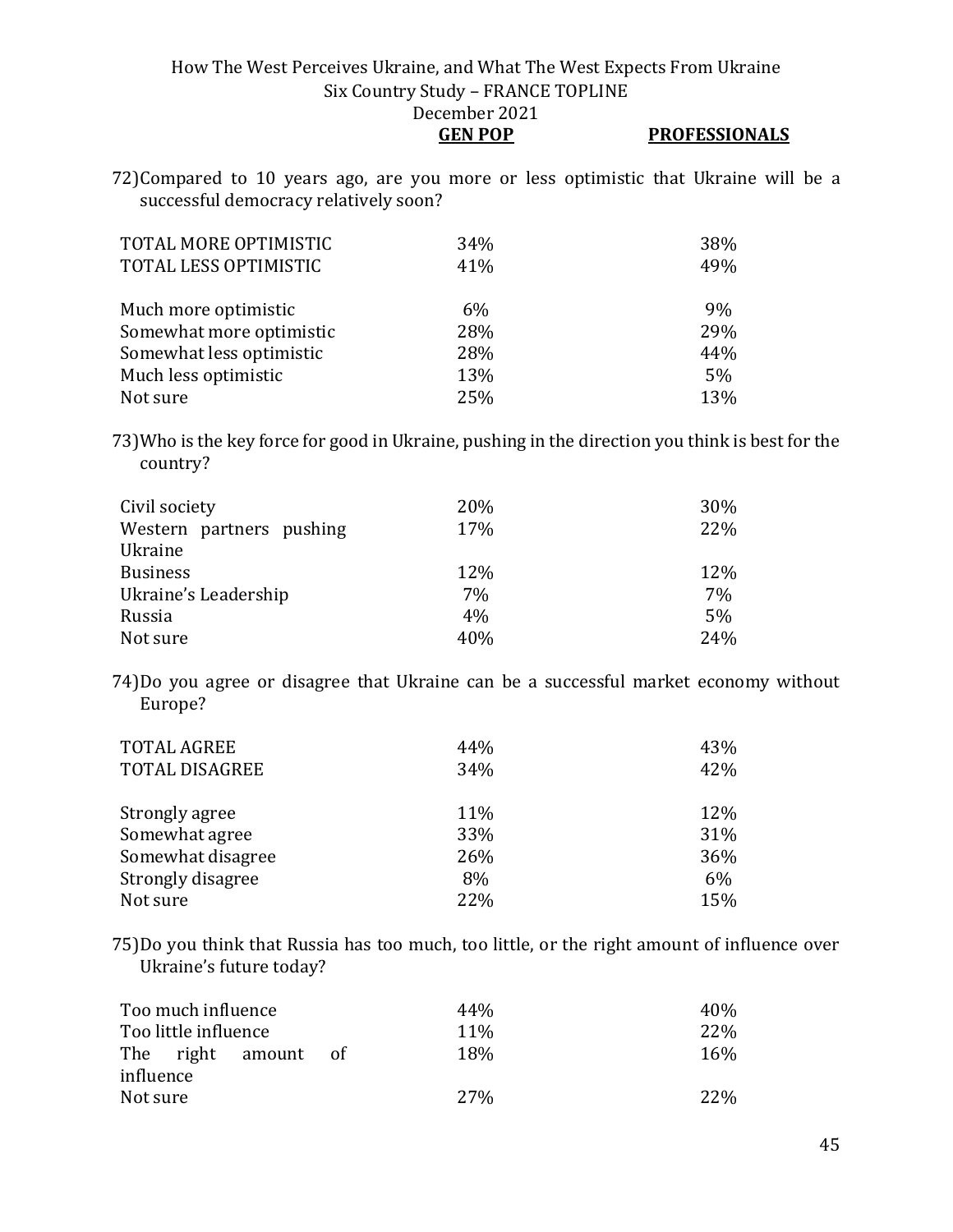#### **2014 Invasion of Ukraine & Relations with Russia**

**INTRO**: Beginning in February 2014, Russian forces and Russian-backed militias invaded Ukraine. The Russian forces proceed to annex Crimea, while the Russian-backed militias took control of the eastern Ukraine region of Donbas.

Following these actions, sanctions were imposed by the West against individuals, financial institutions, energy companies, other businesses, and officials from Russia. These sanctions also prevent some Russian officials and politicians from traveling to Canada, the United States, and the European Union, and also freeze their assets in Western countries.

At the same time, the United States and other Western countries began providing military aid and weapons to Ukraine to counter Russian forces and the Russian-backed militias.

#### **GEN POP PROFESSIONALS**

76)In your view, which of the following best describes the sanctions and pressure that the West put on Russia after the Russian invasion of Ukraine in 2014?

| The sanctions and pressure | 32%    | 44% |
|----------------------------|--------|-----|
| were not enough            |        |     |
| The sanctions and pressure | 40%    | 34% |
| were the right amount      |        |     |
| The sanctions and pressure | 6%     | 7%  |
| were too much              |        |     |
| Not sure                   | $22\%$ | 15% |

77)Which of the following do you believe should happen with the Russian-controlled territory in Ukraine?

| Russia should return the<br>eastern region of Donbas | 33% | 43% |
|------------------------------------------------------|-----|-----|
| and Crimea to Ukraine                                |     |     |
| Russia should return the                             | 13% | 22% |
| eastern region of Donbas to                          |     |     |
| Ukraine                                              |     |     |
| Russia should return Crimea                          | 13% | 19% |
| to Ukraine                                           |     |     |
| Russia should not return                             | 8%  | 6%  |
| territory to Ukraine                                 |     |     |
| Not sure                                             | 33% | 10% |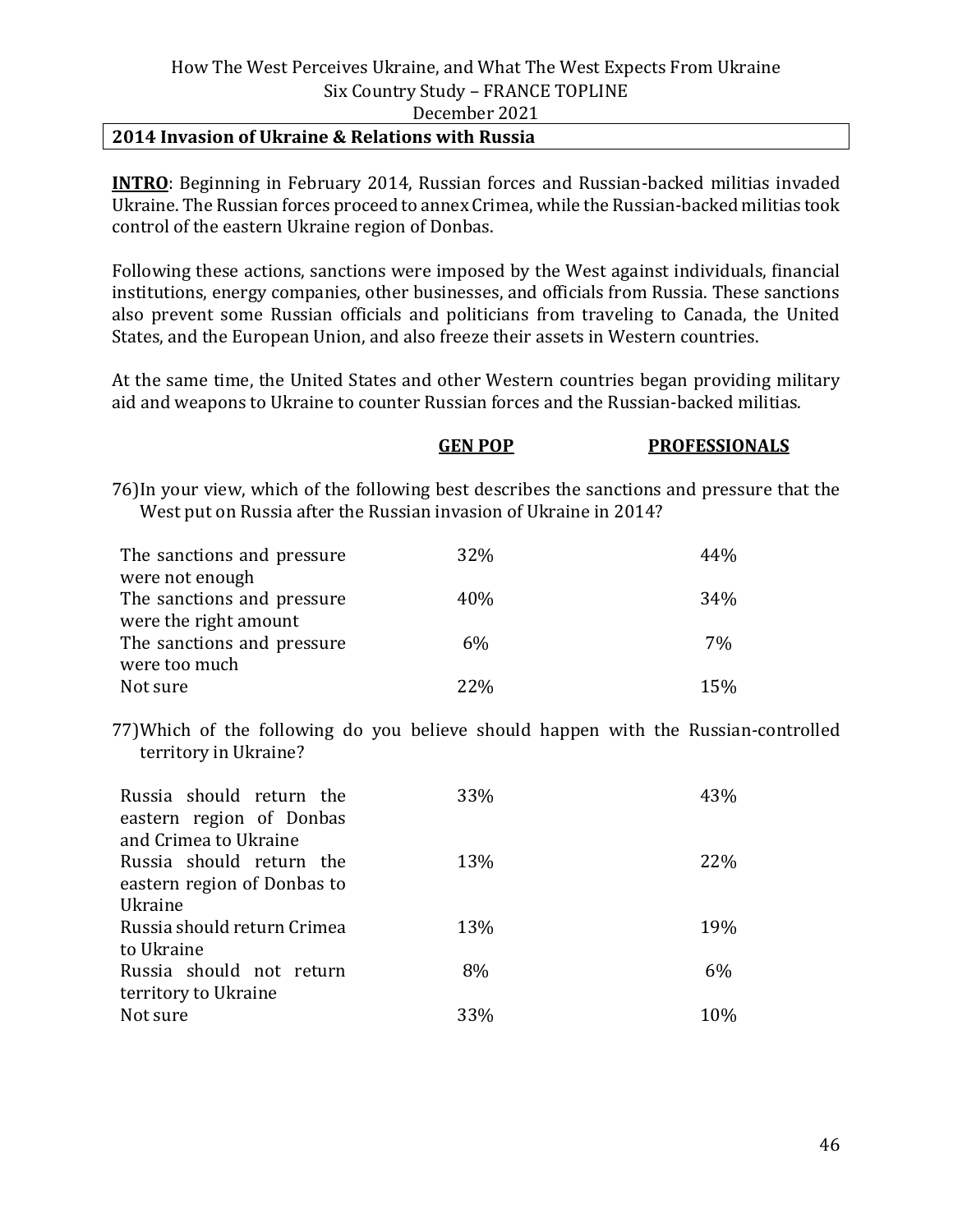#### How The West Perceives Ukraine, and What The West Expects From Ukraine Six Country Study – FRANCE TOPLINE December 2021 **GEN POP PROFESSIONALS**

78)How likely do you believe it is that Russia would invade Ukraine again?

| <b>TOTAL LIKELY</b><br><b>TOTAL NOT LIKELY</b> | 60%<br>21% | 70%<br>20% |
|------------------------------------------------|------------|------------|
| Very likely                                    | 14%        | 15%        |
| Somewhat likely                                | 46%        | 55%        |
| Not very likely                                | 18%        | 16%        |
| Not likely at all                              | 3%         | 4%         |
| Not sure                                       | 19%        | 10%        |

79)What, if any, international actions or approaches do you think could influence or change Russian policy toward Ukraine?

| Nothing, Russia will not bow<br>to Western pressure | 24% | 18%   |
|-----------------------------------------------------|-----|-------|
| Excluding Russia<br>from                            | 16% | 26%   |
| international trade                                 |     |       |
| <b>Additional sanctions</b>                         | 12% | 19%   |
| Broader respect from the                            | 8%  | $0\%$ |
| West for Russia and their                           |     |       |
| legitimate security interests                       |     |       |
| An alliance between the                             | 6%  | 6%    |
| West and China                                      |     |       |
| Providing powerful military                         | 4%  | $0\%$ |
| equipment to Ukraine                                |     |       |
| New Russian leadership                              | 4%  | 14%   |
| Not sure                                            | 26% | 17%   |

80)In your view, what should be done to end the war in Ukraine?

| should<br>Ukraine<br>use<br>diplomatic and legal means | 46% | 66% |
|--------------------------------------------------------|-----|-----|
| but no military force to                               |     |     |
| regain its territory                                   |     |     |
| Ukraine should make peace                              | 23% | 17% |
| with Russia diplomatically                             |     |     |
| and allow<br>Russia<br>its                             |     |     |
| territory                                              |     |     |
| Ukraine should use military                            | 10% | 10% |
| force to regain its territory                          |     |     |
| Not sure                                               | 21% | 7%  |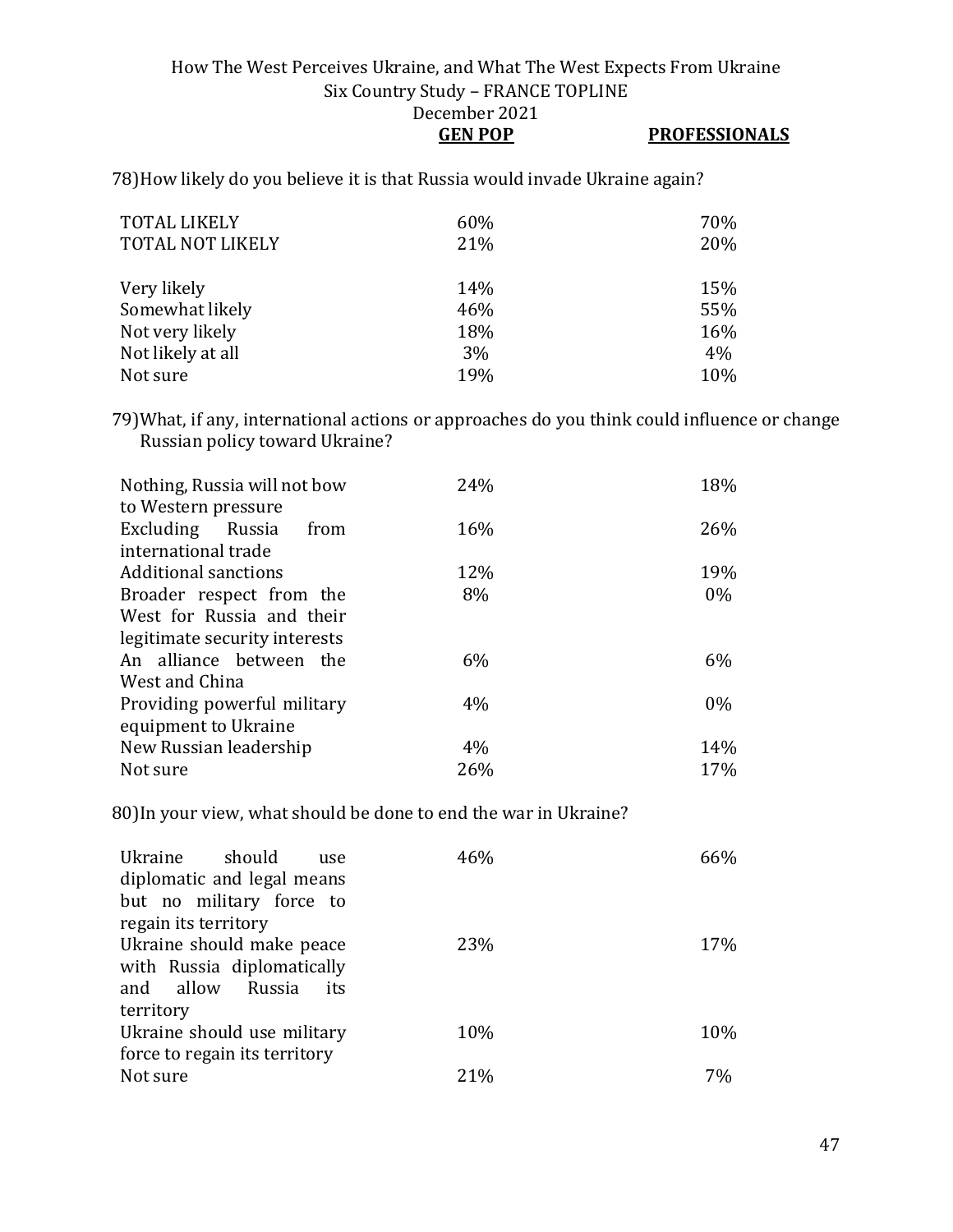**GEN POP PROFESSIONALS**

81)Which of the following outcomes do you believe that Western support and strong relations with Ukraine would have? (select all that apply)

| Deter Russia in the region<br>and thus strengthen the<br>West and democracy | 33% | 40% |
|-----------------------------------------------------------------------------|-----|-----|
| Be seen as an aggressive<br>sign by Russia and thus                         | 18% | 22% |
| endanger stability                                                          |     |     |
| Be beneficial for everyone                                                  | 18% | 16% |
| and no problem for Russia<br>or anyone else                                 |     |     |
| Be a waste of time for                                                      | 11% | 12% |
| everyone, Ukraine should                                                    |     |     |
| play no role for the West                                                   |     |     |
| Weaken China in the region                                                  | 10% | 8%  |
| Not sure                                                                    | 30% | 14% |

82)Do agree or disagree that by defending itself against Russian pressure and attacks, Ukraine is also defending Europe and the West?

| <b>TOTAL AGREE</b>    | 54% | 64% |
|-----------------------|-----|-----|
| <b>TOTAL DISAGREE</b> | 25% | 31% |
| Strongly agree        | 19% | 30% |
| Somewhat agree        | 35% | 34% |
| Somewhat disagree     | 18% | 27% |
| Strongly disagree     | 7%  | 4%  |
| Not sure              | 21% | 5%  |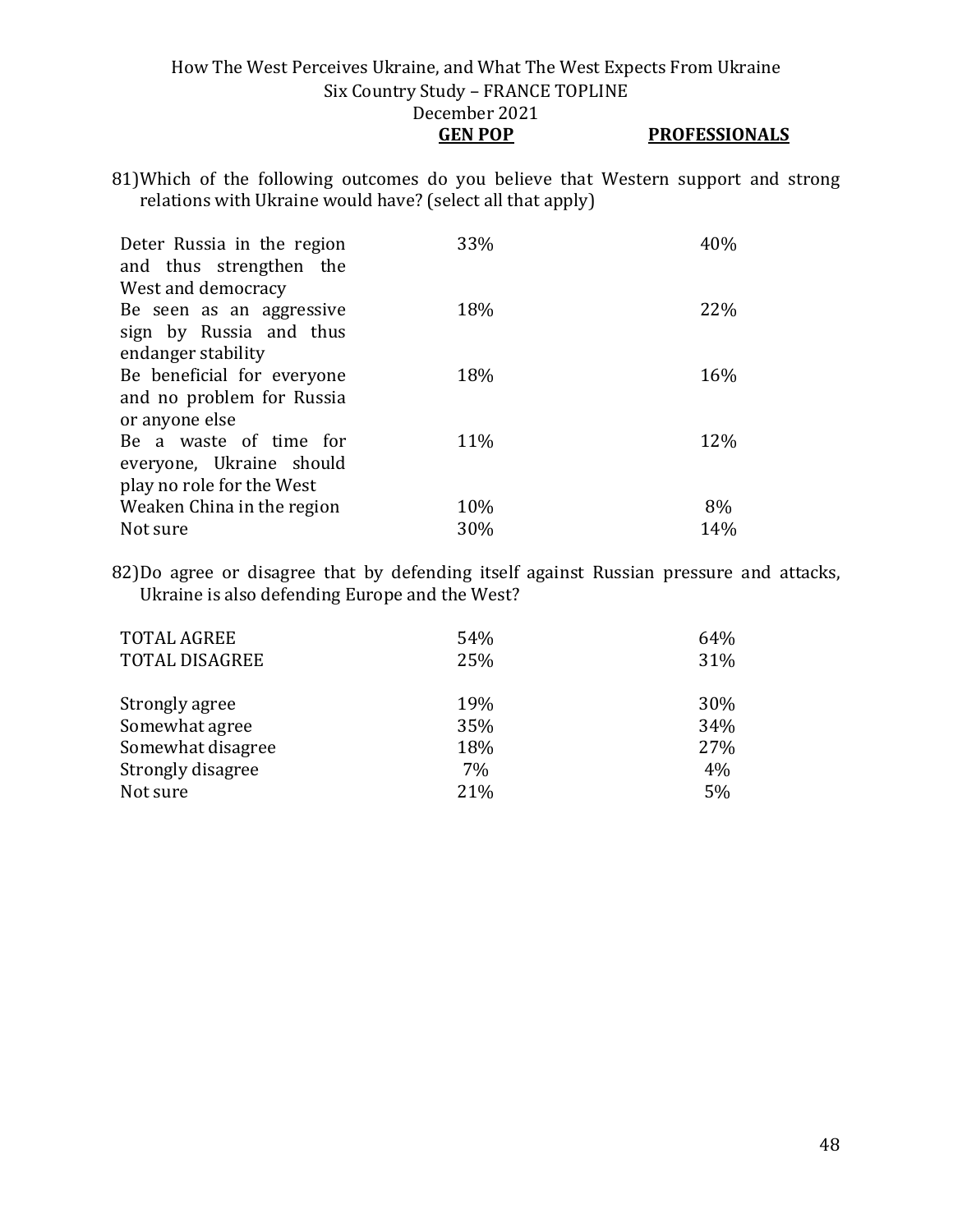December 2021

|                                                                                                                   | GEN POP | <b>PROFESSIONALS</b> |
|-------------------------------------------------------------------------------------------------------------------|---------|----------------------|
| 83)Do you favor or oppose France selling weapons to Ukraine?                                                      |         |                      |
| Yes, so Ukraine can gain back Crimea and<br>Donbas with a strong military                                         | 5%      | 13%                  |
| Yes, but only defensive weapons                                                                                   | 18%     | 15%                  |
| Yes, but only in case that Russia invades again<br>Ukraine                                                        | 13%     | 21%                  |
| France should not sell weapons to Ukraine, but<br>other Western countries should                                  | 6%      | 13%                  |
| No, neither my country nor anyone else from<br>the West should under any circumstances sell<br>weapons to Ukraine | 25%     | 13%                  |
| Not sure                                                                                                          | 33%     | 25%                  |

84) Would you favor or oppose NATO deploying soldiers into Ukraine now as a deterrent to Russian aggression against Ukraine?

| <b>TOTAL FAVOR</b><br><b>TOTAL OPPOSE</b> | 33%<br>42% | 55%<br>38% |
|-------------------------------------------|------------|------------|
| Strongly favor                            | 9%         | 19%        |
| Somewhat favor                            | 24%        | 36%        |
| Somewhat oppose                           | 27%        | 23%        |
| Strongly oppose                           | 15%        | 15%        |
| Not sure                                  | 25%        | 7%         |

85)If Russia would invade Ukraine, would you favor or oppose NATO helping defend Ukraine by sending soldiers?

| <b>TOTAL FAVOR</b><br><b>TOTAL OPPOSE</b> | 46%<br>33% | 56%<br>35% |
|-------------------------------------------|------------|------------|
| Strongly favor                            | 16%        | 11%        |
| Somewhat favor                            | 30%        | 45%        |
| Somewhat oppose                           | 21%        | 23%        |
| Strongly oppose                           | 12%        | 12%        |
| Not sure                                  | 21%        | 9%         |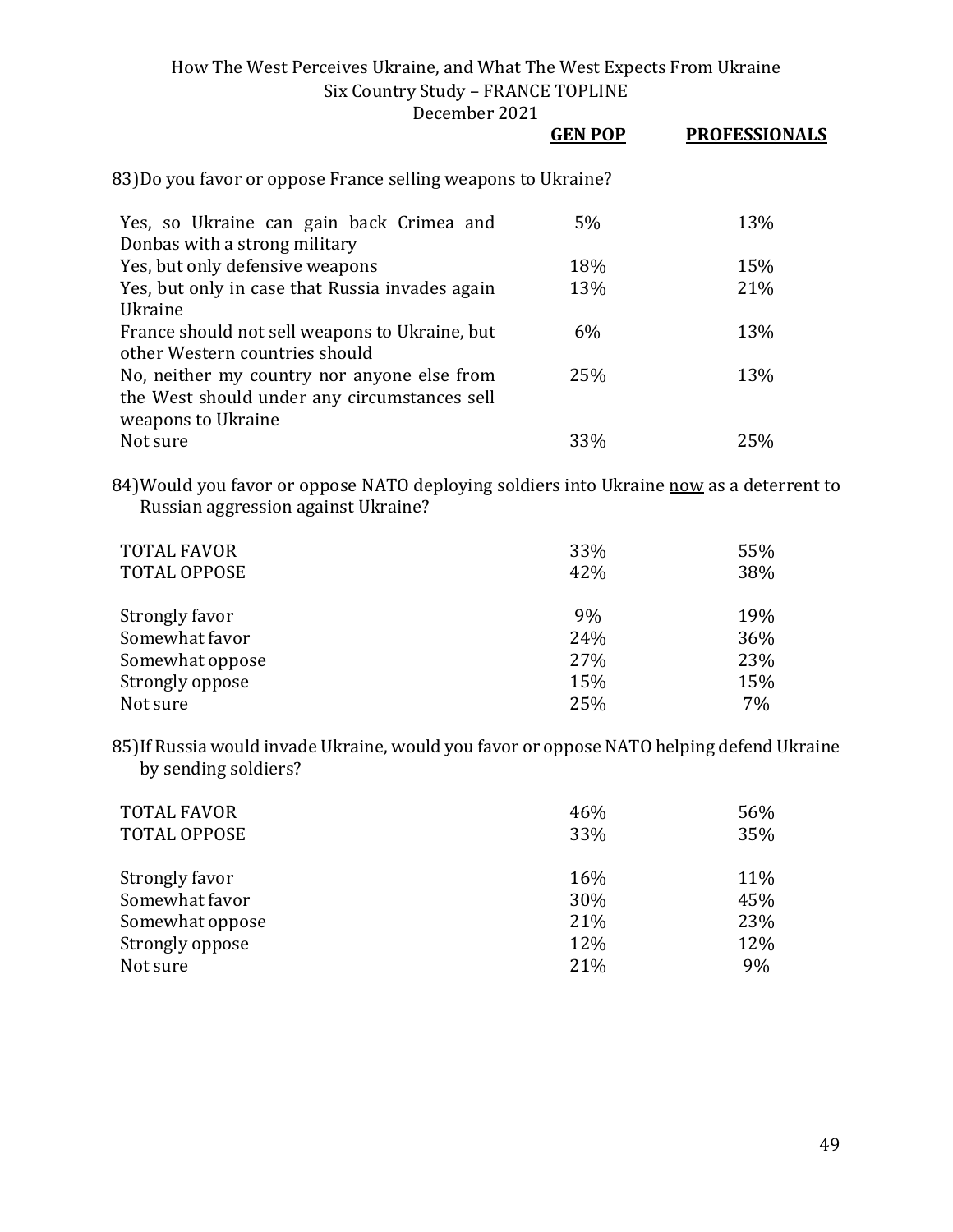#### **Analysis of Nord Stream 2**

**INTRO**: Next, we will ask some questions about a project called Nord Stream 2, which is a system of offshore natural gas pipelines in Europe.

The Russian-owned Nord Stream 2 Pipeline is designed to transport natural gas from Russia under the Baltic Sea to Germany. From Germany, the natural gas is then transported to other the European Union countries.

This pipeline would be the first time that Russia supplies gas to Europe without going over land through Ukraine. By moving away from Ukraine and going under the Baltic Sea, critics say this will hurt Ukraine's economy and destabilize Ukraine because Ukraine will no longer be needed for business with Europe and Russia will be the primary gas provider.

|                                            | <b>GEN POP</b> | <b>PROFESSIONALS</b>                                                                 |
|--------------------------------------------|----------------|--------------------------------------------------------------------------------------|
| natural gas from Russia via Nord Stream 2? |                | 86) From what you know, do you favor or oppose Germany opening the transportation of |
| <b>TOTAL FAVOR</b>                         | 39%            | 54%                                                                                  |
| <b>TOTAL OPPOSE</b>                        | 32%            | 29%                                                                                  |
| Strongly favor                             | 10%            | 12%                                                                                  |
| Somewhat favor                             | 29%            | 42%                                                                                  |
| Somewhat oppose                            | 22%            | 22%                                                                                  |
| Strongly oppose                            | 10%            | 7%                                                                                   |
| Not sure                                   | 29%            | 17%                                                                                  |

87)From what you know, please indicate if you agree or disagree with each of the following statements.

• By allowing and building Nord Stream 2, Germany made itself and Europe more vulnerable to blackmail by Russia than before.

| 61% | 58%        |
|-----|------------|
| 22% | 29%        |
|     |            |
|     | 16%        |
|     | 42%        |
| 15% | 22%        |
| 7%  | 7%         |
| 17% | 13%        |
|     | 33%<br>28% |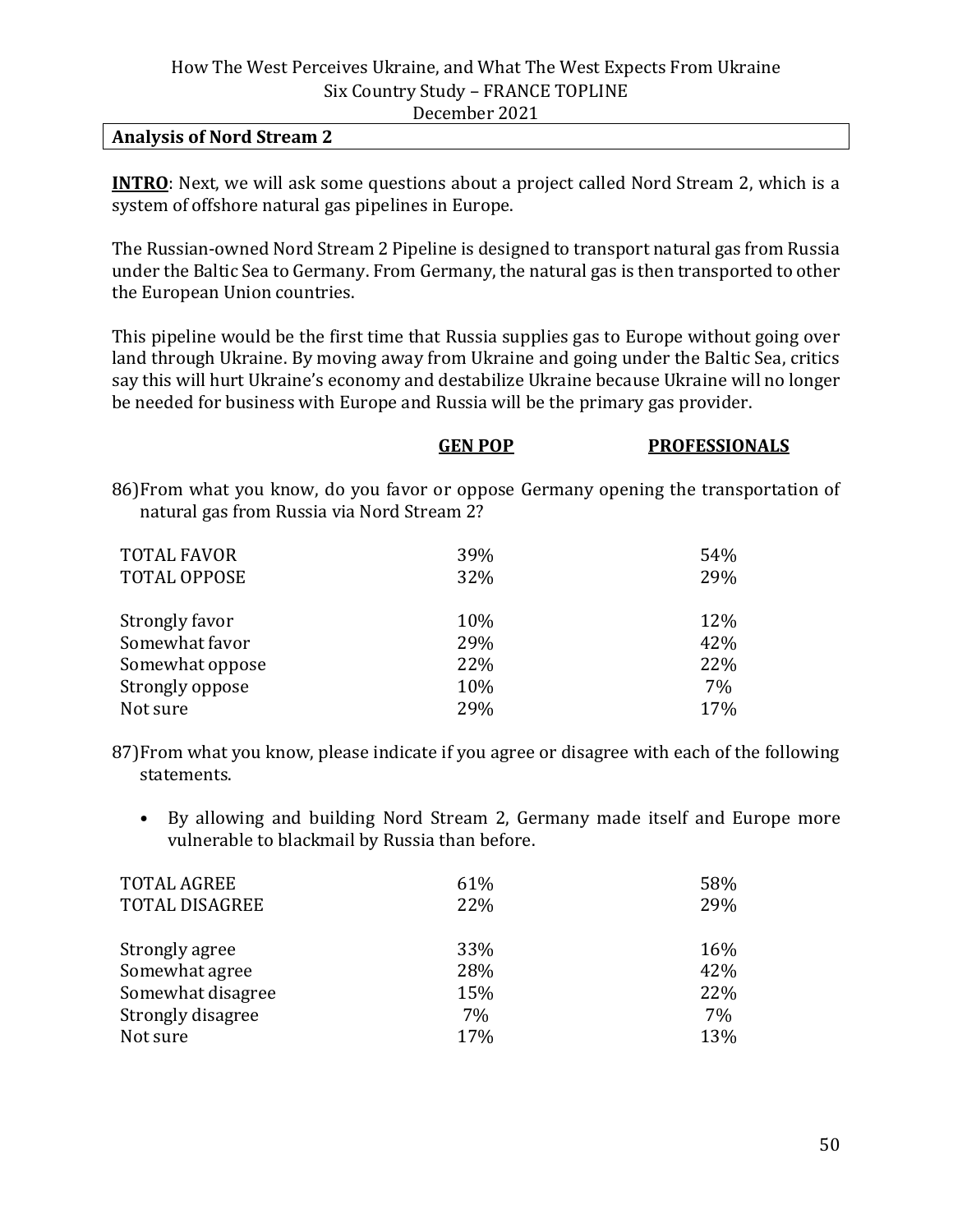- **GEN POP PROFESSIONALS**
- By allowing and building Nord Stream 2, Germany put Ukraine at risk.

| <b>TOTAL AGREE</b><br><b>TOTAL DISAGREE</b> | 51%<br>23% | 62%<br>27% |
|---------------------------------------------|------------|------------|
| Strongly agree                              | 12%        | 21%        |
| Somewhat agree                              | 39%        | 41%        |
| Somewhat disagree                           | 18%        | 20%        |
| Strongly disagree                           | 5%         | 7%         |
| Not sure                                    | 26%        | 11%        |

• By allowing and building Nord Stream 2, Germany created an overall helpful long term bridge of economic cooperation between countries in the European Union and Russia.

| TOTAL AGREE<br><b>TOTAL DISAGREE</b> | 52%<br>21% | 64%<br>18% |
|--------------------------------------|------------|------------|
| Strongly agree                       | 12%        | 11%        |
| Somewhat agree                       | 40%        | 53%        |
| Somewhat disagree                    | 17%        | 16%        |
| Strongly disagree                    | 4%         | $2\%$      |
| Not sure                             | 27%        | 18%        |

• It is dangerous to be dependent on supplies of oil and gas from Russia.

| <b>TOTAL AGREE</b>    | 66% | 92% |
|-----------------------|-----|-----|
| <b>TOTAL DISAGREE</b> | 25% | 6%  |
|                       |     |     |
| Strongly agree        | 33% | 56% |
| Somewhat agree        | 33% | 36% |
| Somewhat disagree     | 20% | 6%  |
| Strongly disagree     | 5%  | --  |
| Not sure              | 9%  | 2%  |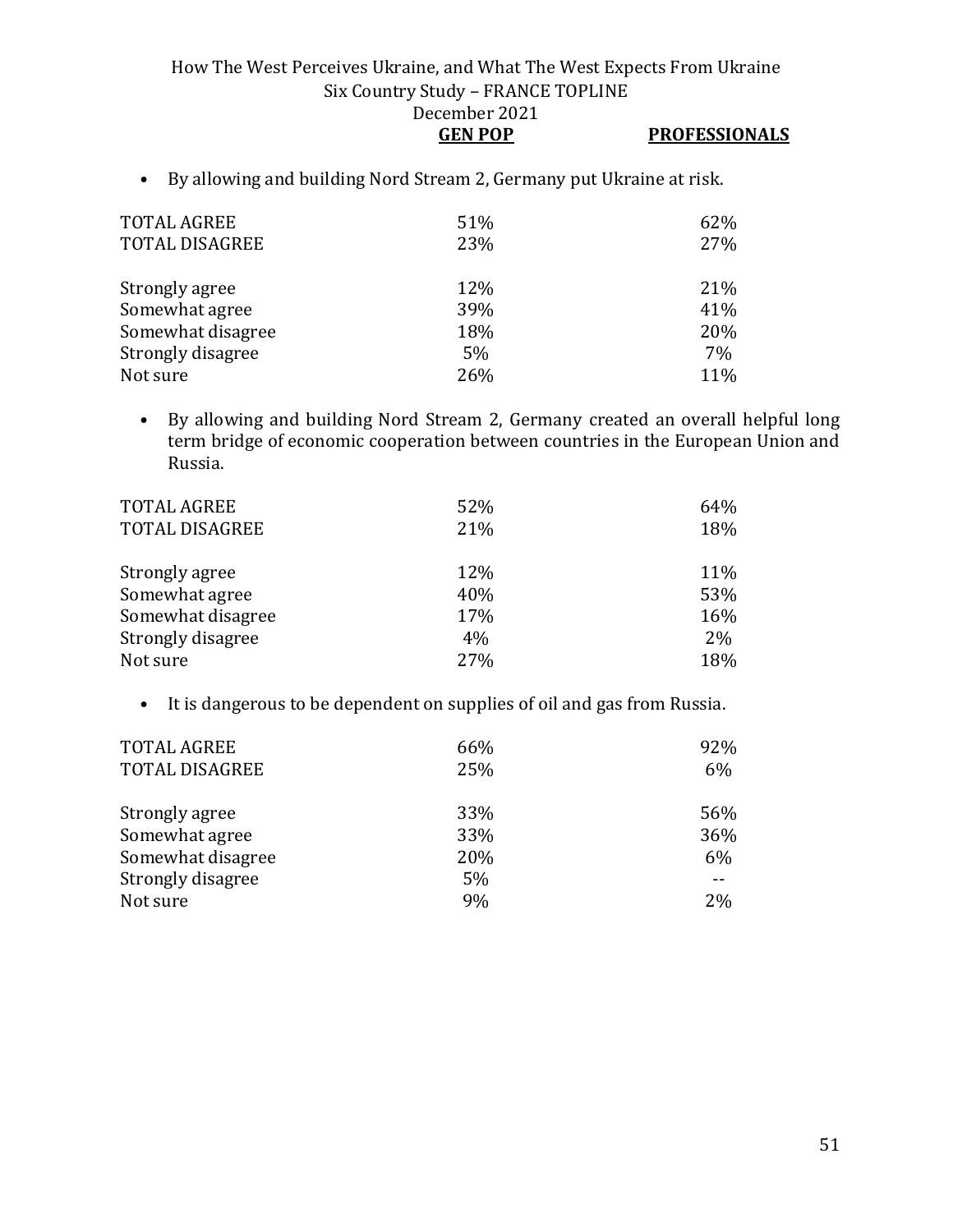December 2021

|                                                                         | <b>GEN POP</b> | <b>PROFESSIONALS</b> |
|-------------------------------------------------------------------------|----------------|----------------------|
| Russia is a reliable supplier of oil and gas to the world.<br>$\bullet$ |                |                      |
| <b>TOTAL AGREE</b>                                                      | 42%            | 62%                  |
| <b>TOTAL DISAGREE</b>                                                   | 31%            | 25%                  |
| Strongly agree                                                          | 11%            | 20%                  |
| Somewhat agree                                                          | 31%            | 42%                  |
| Somewhat disagree                                                       | 25%            | 20%                  |

Strongly disagree 5% 5% 5% 5% 5% 5% 5% 5% 5% 5% 5% 6% 5% 5% 5% 6% 5% 6% 5% 6% 5% 6% 6% 6% 6% 6% 6% 6% 6% 6% 6% Not sure  $27\%$  and  $27\%$  and  $27\%$ 

88)Would you favor or oppose Germany and its allies retaliating with sanctions if Russia uses Nord Stream 2 to blackmail Europe?

| <b>TOTAL FAVOR</b><br>TOTAL OPPOSE | 54%<br>26% | 59%<br>28% |
|------------------------------------|------------|------------|
| Strongly favor                     | 28%        | 27%        |
| Somewhat favor                     | 26%        | 32%        |
| Somewhat oppose                    | 19%        | 13%        |
| Strongly oppose                    | 7%         | 15%        |
| Not sure                           | 20%        | 13%        |

89) Germany and the US have stated that if Russia uses Nord Stream 2 as an instrument to exert pressure, they will take strong countermeasures.

Do you believe that these statements are credible?

| Yes, Germany and the US will take strong       | 21%             | 41%        |
|------------------------------------------------|-----------------|------------|
| steps to push back against Russia in this case |                 |            |
| No, this is only words, nothing will really    | 31%             | <b>37%</b> |
| happen if Russia uses Nord Stream 2 to         |                 |            |
| blackmail Europe and the West                  |                 |            |
| The US may do something serious, Germany       | 11%             | 9%         |
| will do nothing                                |                 |            |
| Not sure                                       | 37 <sub>%</sub> | 13%        |

90)If Russian were to invade Ukraine at any point in the coming years, should Germany close Nord Stream 2 immediately?

| Yes            | 44% | 48% |
|----------------|-----|-----|
| N <sub>0</sub> | 20% | 24% |
| Not sure       | 36% | 28% |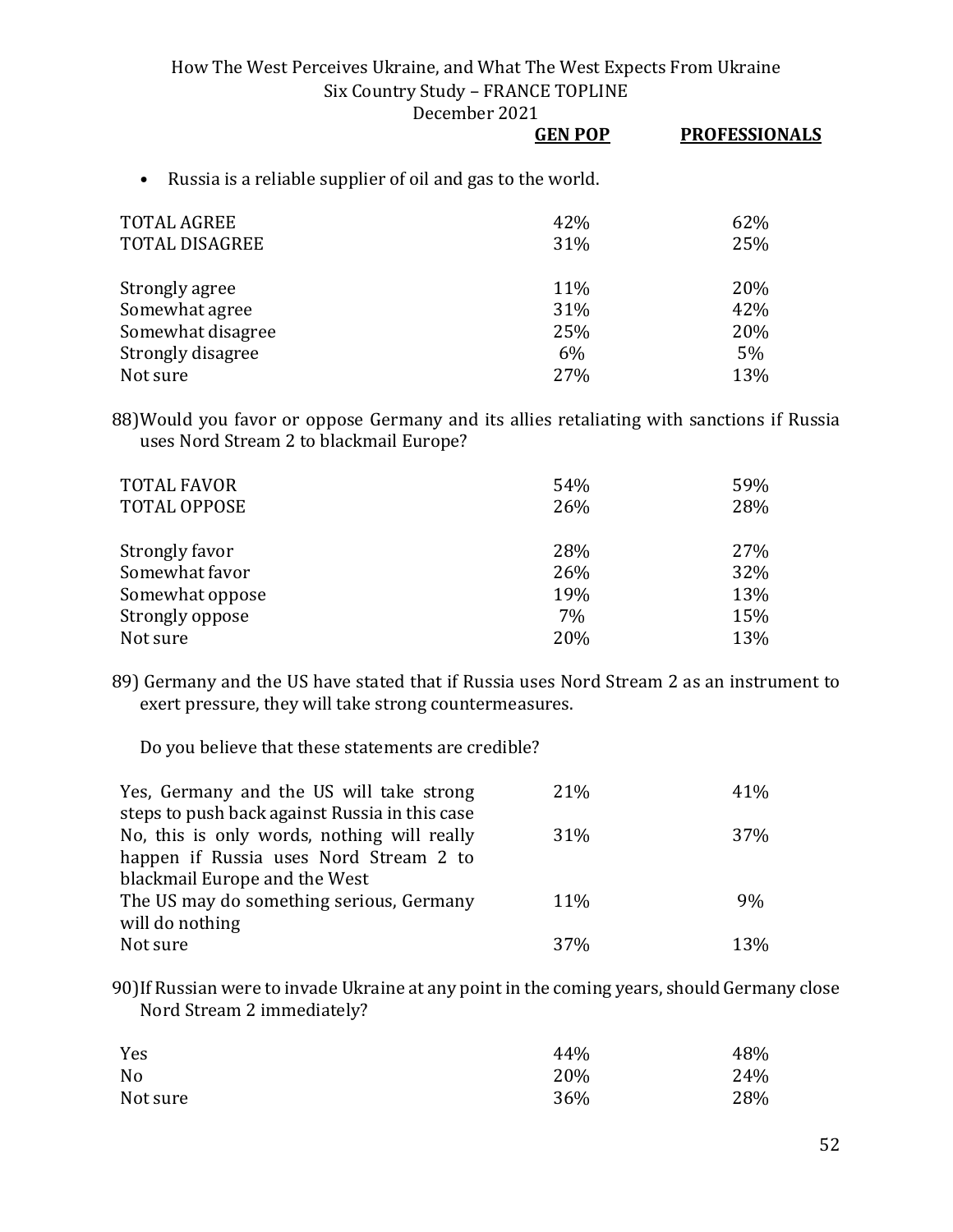December 2021

## **Personal Feelings & Demographics**

**INTRO**: We're almost finished! We will conclude with some standard questions about your personal views, demographics, and habits.

|                                                            | <b>GEN POP</b> | <b>PROFESSIONALS</b> |
|------------------------------------------------------------|----------------|----------------------|
| 91) How important are each of the following values to you? |                |                      |
| Religion<br>$\bullet$                                      |                |                      |
| TOTAL IMPORTANT                                            | 44%            | 47%                  |
| TOTAL NOT IMPORTANT                                        | 50%            | 53%                  |
| Very important                                             | 22%            | 21%                  |
| Somewhat important                                         | 22%            | 26%                  |
| Not very important                                         | 24%            | 24%                  |
| Not important at all                                       | 26%            | 29%                  |
| Not sure                                                   | 6%             | $-$                  |
| Freedom<br>$\bullet$                                       |                |                      |
| TOTAL IMPORTANT                                            | 88%            | 92%                  |
| TOTAL NOT IMPORTANT                                        | 6%             | 8%                   |
| Very important                                             | 71%            | 74%                  |
| Somewhat important                                         | 17%            | 18%                  |
| Not very important                                         | 4%             | 5%                   |
| Not important at all                                       | 2%             | 3%                   |
| Not sure                                                   | 6%             | $\overline{a}$       |
| Solidarity<br>$\bullet$                                    |                |                      |
| TOTAL IMPORTANT                                            | 83%            | 90%                  |
| TOTAL NOT IMPORTANT                                        | 11%            | 10%                  |
| Very important                                             | 51%            | 57%                  |
| Somewhat important                                         | 32%            | 33%                  |
| Not very important                                         | 8%             | 8%                   |
| Not important at all                                       | 3%             | 2%                   |
| Not sure                                                   | 6%             | $-$                  |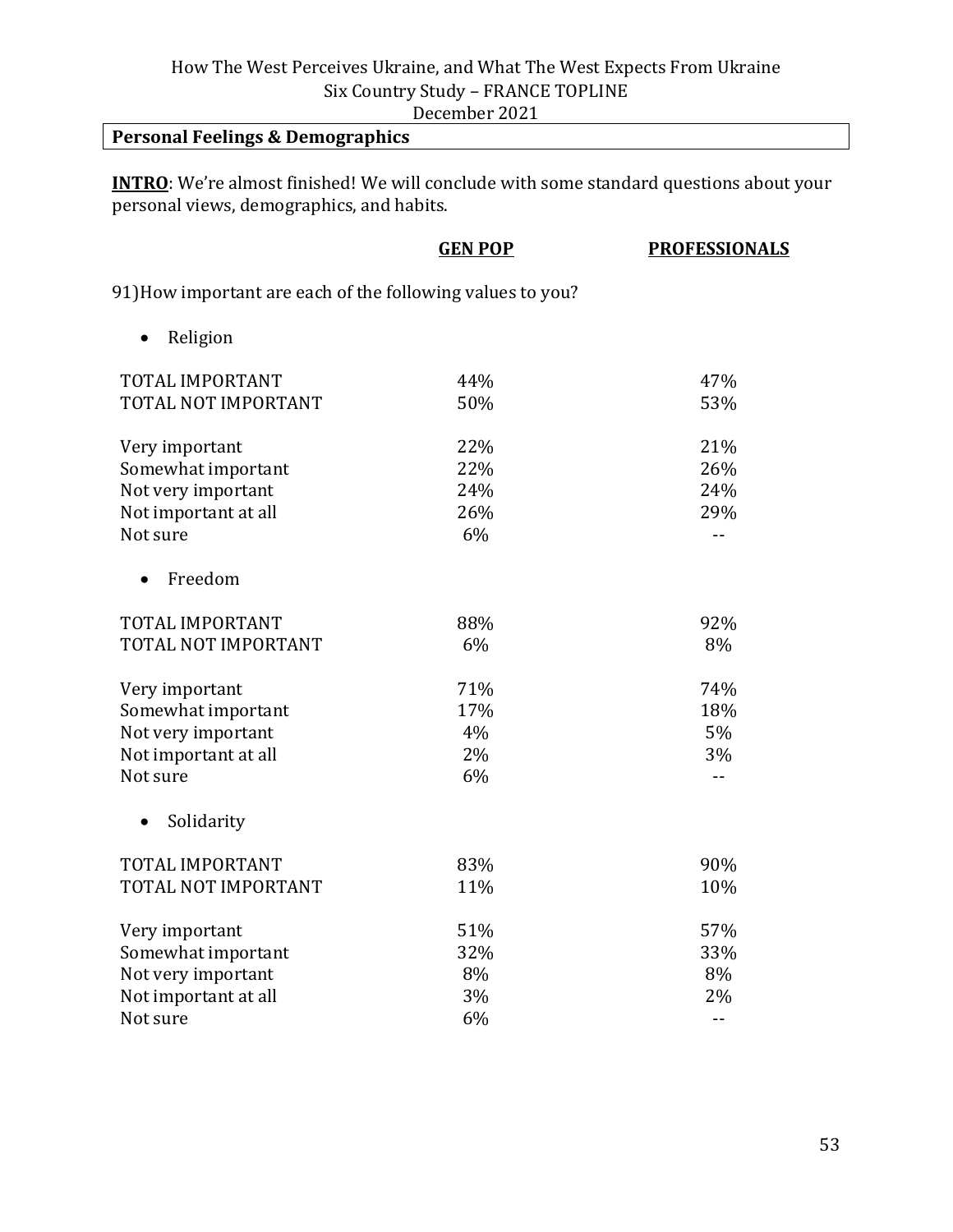| December 2021  |  |
|----------------|--|
| <b>GEN POP</b> |  |

|                              | <b>GEN POP</b> | <b>PROFESSIONALS</b> |
|------------------------------|----------------|----------------------|
| Environmental sustainability |                |                      |
| TOTAL IMPORTANT              | 84%            | 91%                  |
| TOTAL NOT IMPORTANT          | 10%            | 8%                   |
| Very important               | 49%            | 54%                  |
| Somewhat important           | 35%            | 37%                  |
| Not very important           | 6%             | 6%                   |
| Not important at all         | 4%             | 2%                   |
| Not sure                     | 6%             | 1%                   |
| Fairness                     |                |                      |
| TOTAL IMPORTANT              | 85%            | 91%                  |
| TOTAL NOT IMPORTANT          | 9%             | 9%                   |
| Very important               | 53%            | 60%                  |
| Somewhat important           | 32%            | 31%                  |
| Not very important           | 7%             | 8%                   |
| Not important at all         | 2%             | 1%                   |
| Not sure                     | 6%             | $- -$                |
| My country                   |                |                      |
| TOTAL IMPORTANT              | 83%            | 93%                  |
| TOTAL NOT IMPORTANT          | 11%            | 7%                   |
| Very important               | 51%            | 57%                  |
| Somewhat important           | 32%            | 36%                  |
| Not very important           | 7%             | 5%                   |
| Not important at all         | 4%             | 2%                   |
| Not sure                     | 6%             | --                   |
| Human rights                 |                |                      |
| TOTAL IMPORTANT              | 88%            | 93%                  |
| TOTAL NOT IMPORTANT          | 7%             | 6%                   |
| Very important               | 68%            | 71%                  |
| Somewhat important           | 20%            | 22%                  |
| Not very important           | 5%             | 4%                   |
| Not important at all         | 2%             | 2%                   |
| Not sure                     | 5%             | 1%                   |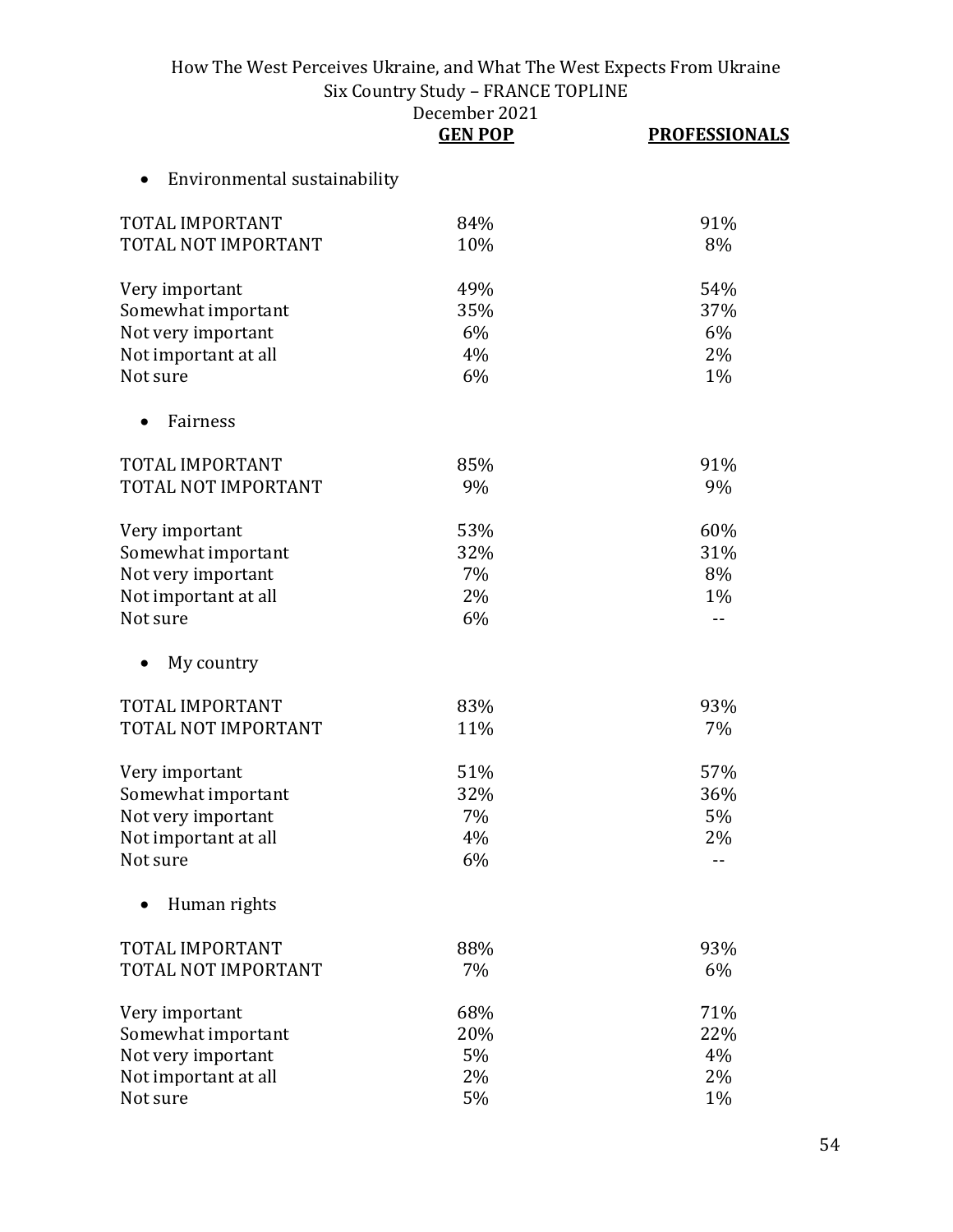#### **GEN POP PROFESSIONALS**

92)In Europe and the West, personal and family identities have changed in recent decades. Which of the following best describes your views on these changes?

| We need to fight for full equality for women,  | 39% | 55% |
|------------------------------------------------|-----|-----|
| LGBTQ people, and people of color              |     |     |
| It is good that much has been achieved for     | 27% | 29% |
| women, LGBTQ people, and people of color, but  |     |     |
| it is enough for now and there are more urgent |     |     |
| tasks                                          |     |     |
| Traditional personal and family values are     | 18% | 14% |
| under attack now by liberation movements and   |     |     |
| I would like to see them protected             |     |     |
| Not sure                                       | 16% | 2%  |

93)Thinking about some of the biggest challenges facing the world, with which group of people do you feel the greatest empathy and wish to help? (Select up to 3)

| Simple hardworking people who are given no    | 37%   | 32%   |
|-----------------------------------------------|-------|-------|
| chance by a system run by PROFESSIONALS       |       |       |
| Those dying of hunger and diseases worldwide  | 34%   | 41%   |
| The poor in my own country                    | 32%   | 36%   |
| Women suffering repression                    | 32%   | 32%   |
| Activists fighting climate change             | 16%   | 13%   |
| Refugees trying to cross the Mediterranean to | 15%   | 25%   |
| get to Europe                                 |       |       |
| Afghan citizens under the new Taliban regime  | 15%   | 20%   |
| Religious movements and ethnic minorities     | 9%    | 15%   |
| suppressed in China                           |       |       |
| Central American migrants trying to gain      | 6%    | 11%   |
| asylum in the US                              |       |       |
| Ukrainian soldiers defending their country    | 5%    | $7\%$ |
| Other (Please specify)                        | $1\%$ | 1%    |
| Not sure                                      | 13%   | 4%    |
| 94) What is your gender?                      |       |       |
| Male                                          | 48%   | 56%   |
| Female                                        | 51%   | 44%   |
| <b>Other</b>                                  |       |       |
| Don't want to disclose                        | 1%    |       |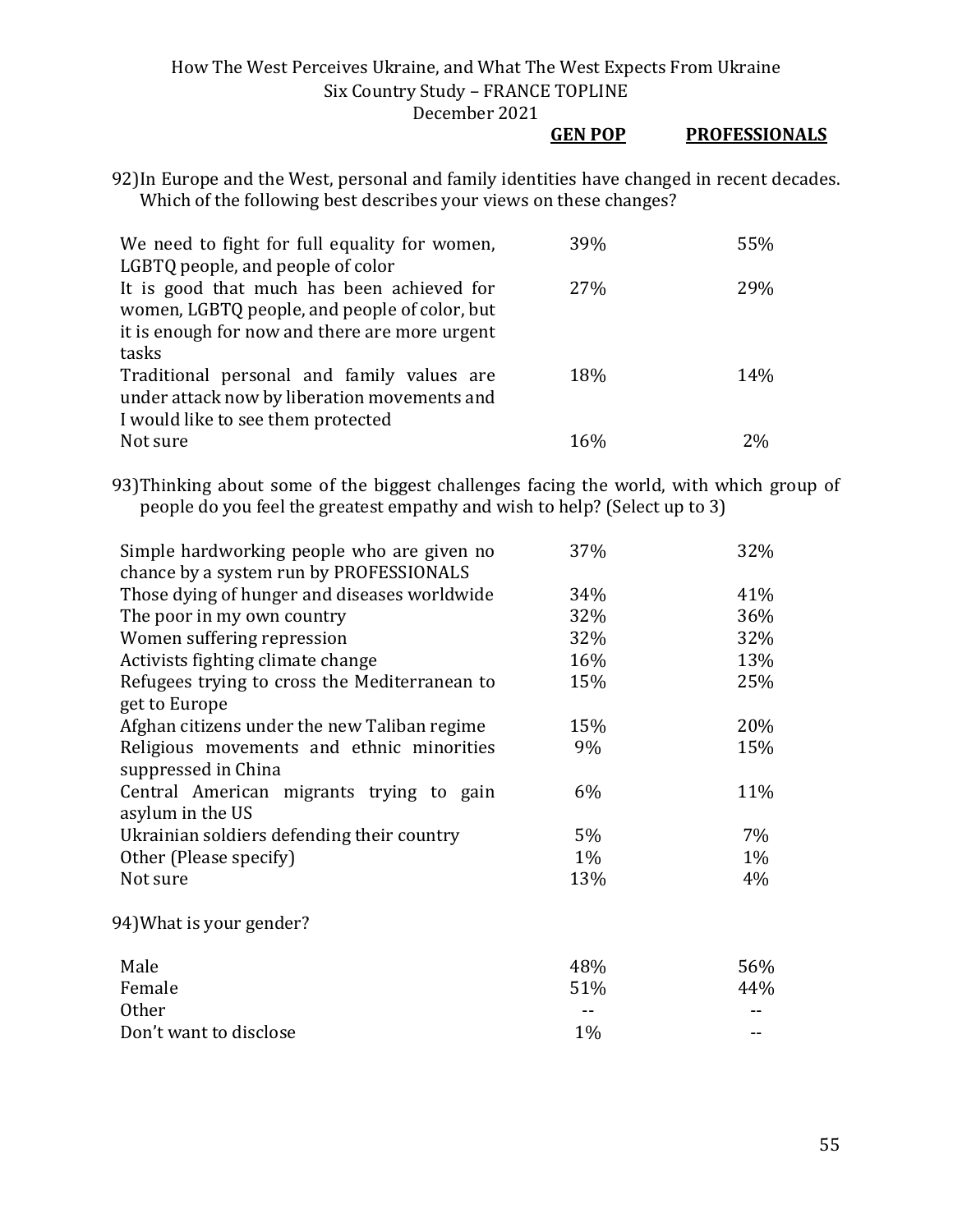|                                                          | DECENIDEI 2021<br><b>GEN POP</b> | <b>PROFESSIONALS</b> |
|----------------------------------------------------------|----------------------------------|----------------------|
| 95) What is your religion?                               |                                  |                      |
| Roman Catholic                                           | 35%                              | 49%                  |
| Muslim                                                   | 9%                               | 3%                   |
| Other Protestant Christian                               | 4%                               | 5%                   |
| Lutheran                                                 | 1%                               | 0%                   |
| Jewish                                                   | 1%                               | 5%                   |
| Hindu                                                    | 1%                               | 0%                   |
| <b>Buddhist</b>                                          | 1%                               | 2%                   |
| No religion                                              | 41%                              | 33%                  |
| <b>Other</b>                                             | 7%                               | 4%                   |
| 96) Which of the following best describes your ideology? |                                  |                      |
| Left                                                     | 23%                              | 17%                  |
| Center                                                   | 25%                              | 39%                  |
| Right                                                    | 26%                              | 35%                  |
| Not sure                                                 | 16%                              | 5%                   |
| Prefer not to answer                                     | 10%                              | 4%                   |
| 97) What is your ethnicity?                              |                                  |                      |
| French                                                   | 81%                              | 92%                  |
| Algerian and Moroccan Berber                             | 3%                               | 2%                   |
| Italian                                                  | 1%                               | 2%                   |
| Portuguese                                               | 1%                               | 1%                   |
| Moroccan Arab                                            | 2%                               | $-$                  |
| Fleming                                                  | $\overline{a}$                   |                      |
| Algerian Arab                                            | 3%                               |                      |
| <b>Basque</b>                                            | 1%                               |                      |
| Jewish                                                   | $\overline{a}$                   | 1%                   |
| Other                                                    | 7%                               | 2%                   |
| Not sure                                                 | 1%                               | $-$                  |
|                                                          |                                  |                      |

98)Which of the following best describes your employment status?

| Employed full-time | 56% | 82%   |
|--------------------|-----|-------|
| Employed part-time | 8%  | 4%    |
| Unemployed         | 3%  | $2\%$ |
| Retired            | 22% | 9%    |
| Student            | 6%  | 2%    |
| Homemaker          | 4%  | $1\%$ |
| Not sure           | 1%  |       |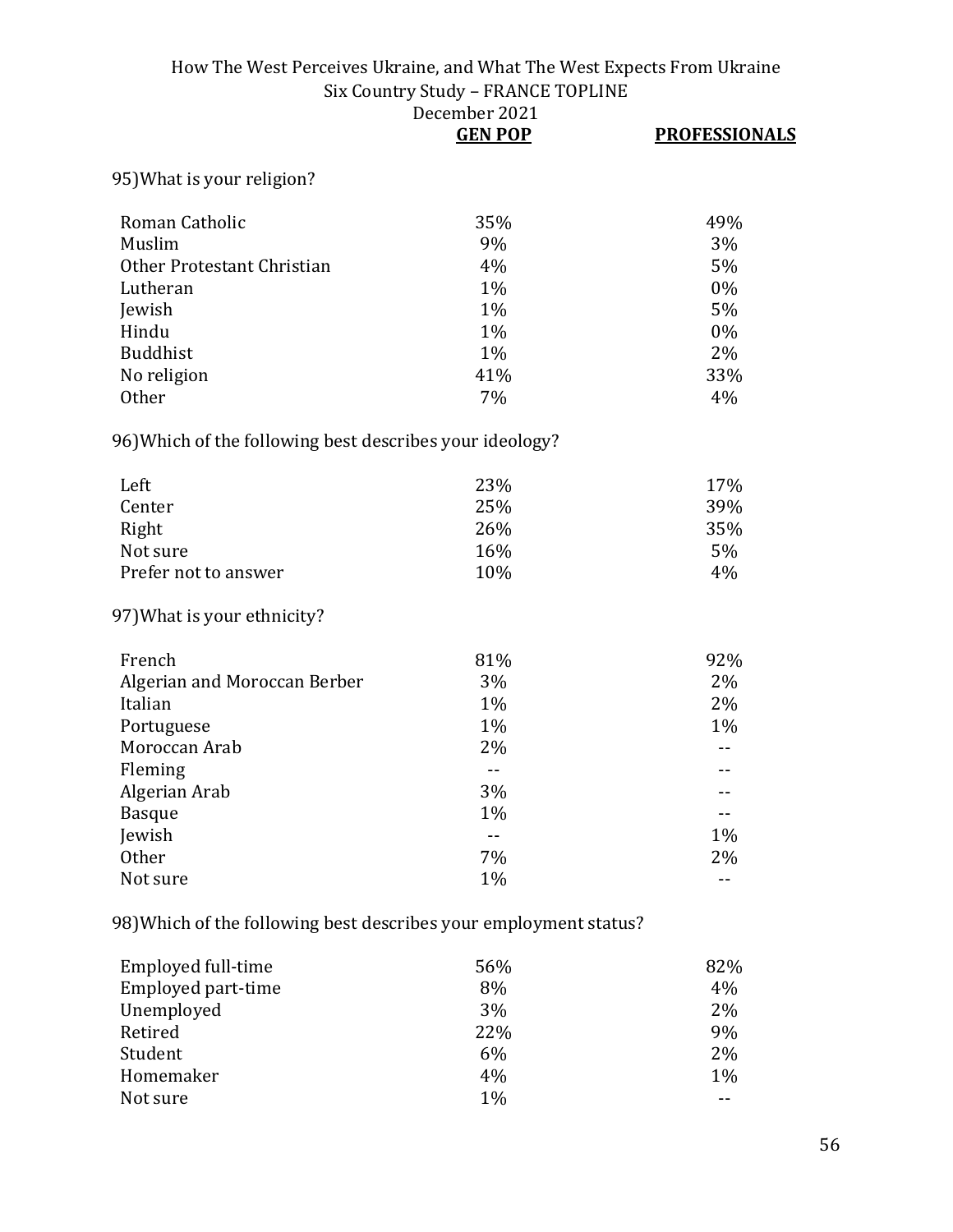#### How The West Perceives Ukraine, and What The West Expects From Ukraine Six Country Study – FRANCE TOPLINE December 2021 **GEN POP PROFESSIONALS**

#### 99)**[IF FULL TIME OR PART TIME]** In which of the following industries do you work?

| Tech                         | 12%   | 19%   |
|------------------------------|-------|-------|
| Business services/consulting | 10%   | 4%    |
| Finance                      | 7%    | 26%   |
| Government                   | 14%   | 25%   |
| Healthcare                   | 15%   | 9%    |
| Academia                     | 2%    | 5%    |
| Law                          | $2\%$ | 3%    |
| Marketing/Advertising/Public | 4%    | 5%    |
| Relations                    |       |       |
| Media                        | $1\%$ | 3%    |
| Entertainment                | $1\%$ | $1\%$ |
| Philanthropy                 |       |       |
| <b>Other</b>                 | 31%   |       |
| Not sure                     | $1\%$ |       |
|                              |       |       |

100) Is the area in which you live…?

| Urban    | 50% | 67% |
|----------|-----|-----|
| Suburban | 20% | 20% |
| Rural    | 30% | 13% |

#### 101) Where do you typically get your daily news? [select all that apply]

| News on TV<br>(online)<br>Newspapers<br>or<br>print) | 63%<br>51% | 61%<br>71% |
|------------------------------------------------------|------------|------------|
| Radio                                                | 44%        | 56%        |
| Social media                                         | 35%        | 45%        |
| Word of mouth (friends,                              | 19%        | 25%        |
| family, or colleagues)                               |            |            |
| Podcasts                                             | 6%         | 12%        |
| Other [SPECIFY]                                      | $1\%$      | $0\%$      |
| Not sure                                             | 7%         | $1\%$      |

102) Do you watch Russian TV or follow Russian new outlets?

| Very often | 6%  | 8%  |
|------------|-----|-----|
| Sometimes  | 12% | 12% |
| Rarely     | 12% | 10% |
| Never      | 70% | 70% |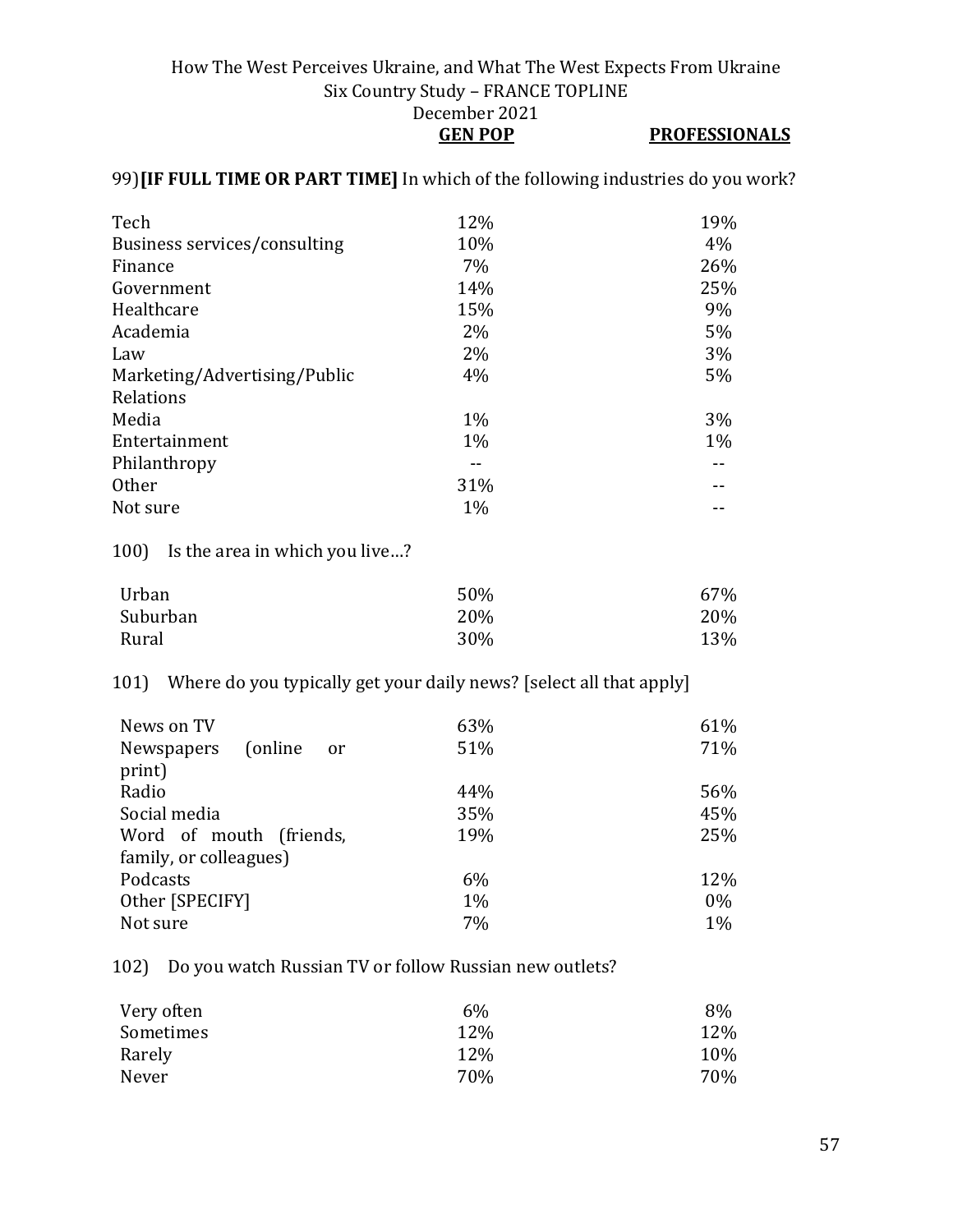**GEN POP PROFESSIONALS**

| 103) Russia's media presence around the world has been criticized as disinformation, do |
|-----------------------------------------------------------------------------------------|
| you agree?                                                                              |

| <b>Yes</b>                      | 25%             | 34%    |
|---------------------------------|-----------------|--------|
| Somewhat, but it is good to get | 31%             | 38%    |
| also a different point of view  |                 |        |
| No, Russian media are often     | 10%             | 7%     |
| more credible than Western      |                 |        |
| mainstream media                |                 |        |
| Not sure                        | 34 <sub>%</sub> | $21\%$ |

104) How much time do you spend on social media (Facebook, WhatsApp, YouTube, etc.) on average during the week?

| 0-5 hours          | 57%             | 50% |
|--------------------|-----------------|-----|
| 6-10 hours         | 24 <sub>%</sub> | 23% |
| $11-15$ hours      | 12\%            | 14% |
| $16-20$ hours      | $4\%$           | 6%  |
| More than 20 hours | 3%              | 7%  |

105) What is the highest level of education you have completed?

| Incomplete Secondary Education        | $3\%$ |     |
|---------------------------------------|-------|-----|
| <b>Secondary Education Completed</b>  | 9%    |     |
| (Baccalauréat or equivalent)          |       |     |
| Some University or Vocational         | 16%   |     |
| Certification                         |       |     |
| Vocational or Professional            | 23%   |     |
| Certification Completed (BTS,         |       |     |
| DUT or equivalent)                    |       |     |
| <b>University Education Completed</b> | 18%   | 16% |
| (Bac+3) [UPPER EDU FOR                |       |     |
| <b>PROFESSIONAL CODING]</b>           |       |     |
| Postgraduate Education                | 20%   | 55% |
| Completed (Bac+5: Master,             |       |     |
| Engineering Degree or                 |       |     |
| equivalent) [UPPER EDU FOR            |       |     |
| <b>PROFESSIONAL CODING]</b>           |       |     |
| Doctorate, Post-doctorate or          | 6%    | 29% |
| equivalent (Bac +8) [UPPER            |       |     |
| <b>EDU FOR PROFESSIONAL</b>           |       |     |
| <b>CODING]</b>                        |       |     |
| Prefer not to answer                  | 5%    |     |